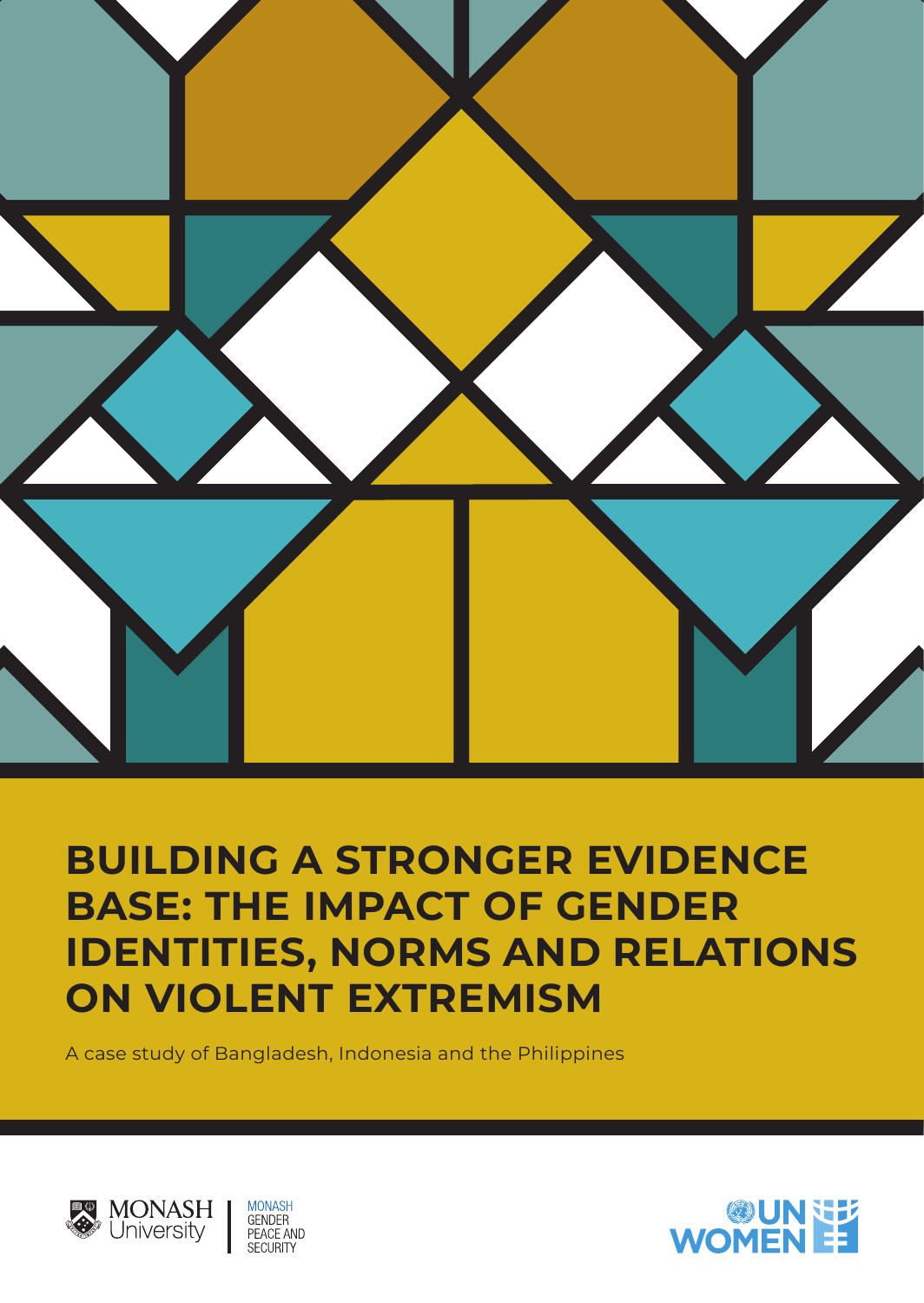At Monash University, the research team was led by Professor Jacqui True and consisted of Dr. Melissa Johnson, Dr. Eleanor Gordon, Ms. Yasmin Chilmeran and Ms. Yolanda Riveros-Morales at the Centre for Gender, Peace and Security (Monash GPS) who each have expertise in gender, peace, conflict and qualitative and quantitative community-based research methods. In Bangladesh, the research team from Bangladesh was led by Ms. Nazmun Nahar (country team leader); in Indonesia, the research team was led by Dr. Sri Eddyono (country team leader) and Devita Putri, Rizky Septiana Widyaningtyas from Gadjah Mada University (GMU); and in the Philippines, the research team was led by Josephine Perez (country team leader), and Beverly Orozco (Ateneo de Manila University). Copy-editing was provided by Sara Phillips. This project has ethics approval through the Monash University Human Research Ethics Committee (Monash University Human Ethics Research Approval 2017-7344-14240) and followed the guidelines and protocols set out by this Committee. The views expressed in this publication are those of the author(s) and do not necessarily represent the views of UN Women, the United Nations or any of its affiliated organizations.

Produced by UN Women Regional Office for Asia and the Pacific.

**Authors:** Dr. Melissa Johnston, Professor Jacqui True (Primary Investigator), Dr. Eleanor Gordon, Yasmin Chilmeran, and Yolanda Riveros-Morales (Monash GPS)

**Researchers:** Dr. Sri Eddyono, Devita Putri, Rizky Septiana Widyaningtyas, and Dr. Arvie Johan (Gadjah Mada University); Josephine Perez and Beverly Orozco (Ateneo de Manila University); Nazmun Nahar (Oxfam Bangaldesh)

**Text:** Melissa Johnston, Jacqui True, Eleanor Gordon, Yasmin Chilmeran and Roshni Menon **Editor:** Roshni Menon

**Production Coordination:** Lesli Davis

**Design:** Blossoming.it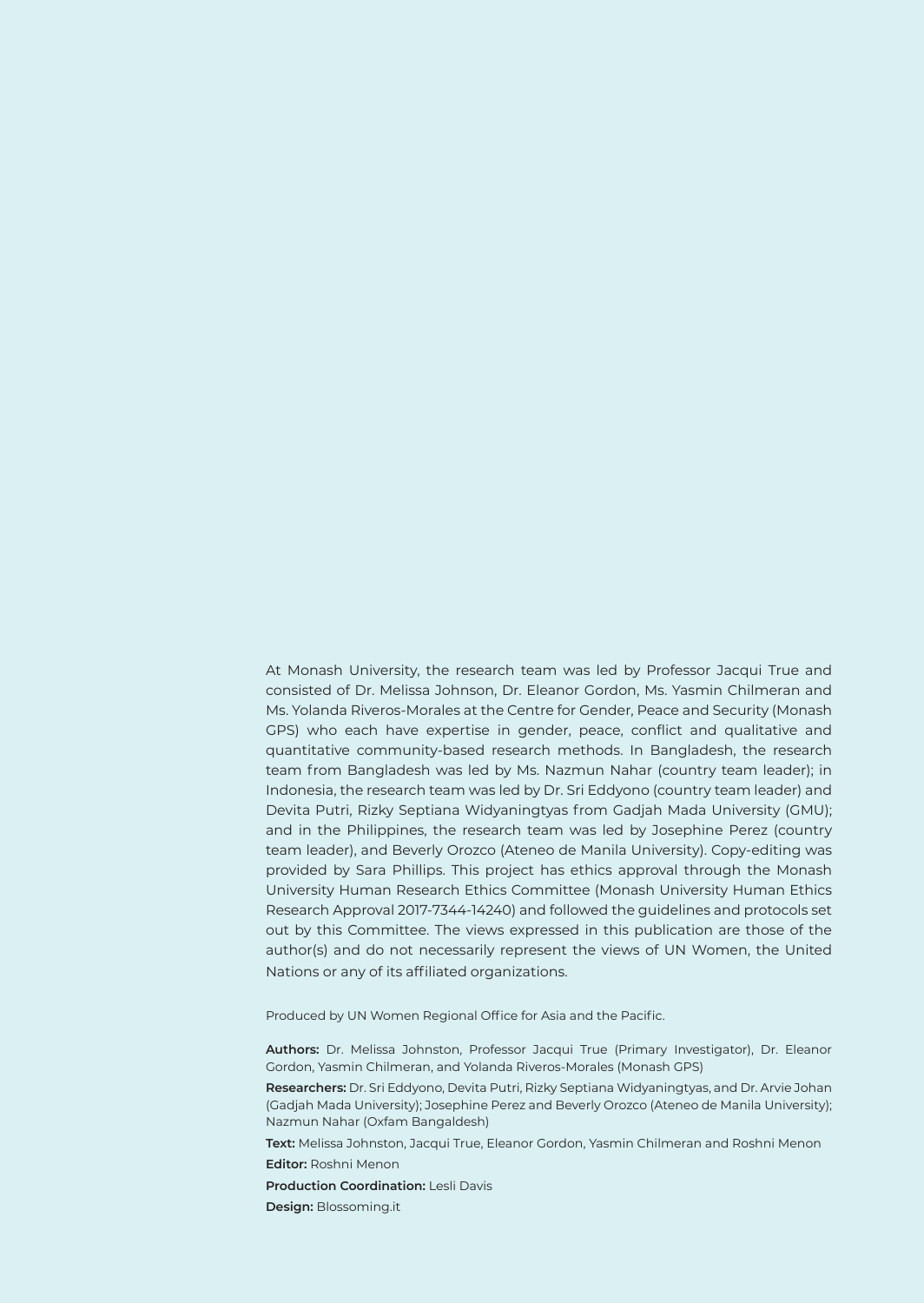# **BUILDING A STRONGER EVIDENCE BASE: THE IMPACT OF GENDER IDENTITIES, NORMS AND RELATIONS ON VIOLENT EXTREMISM**

A case study of Bangladesh, Indonesia and the Philippines

April 2020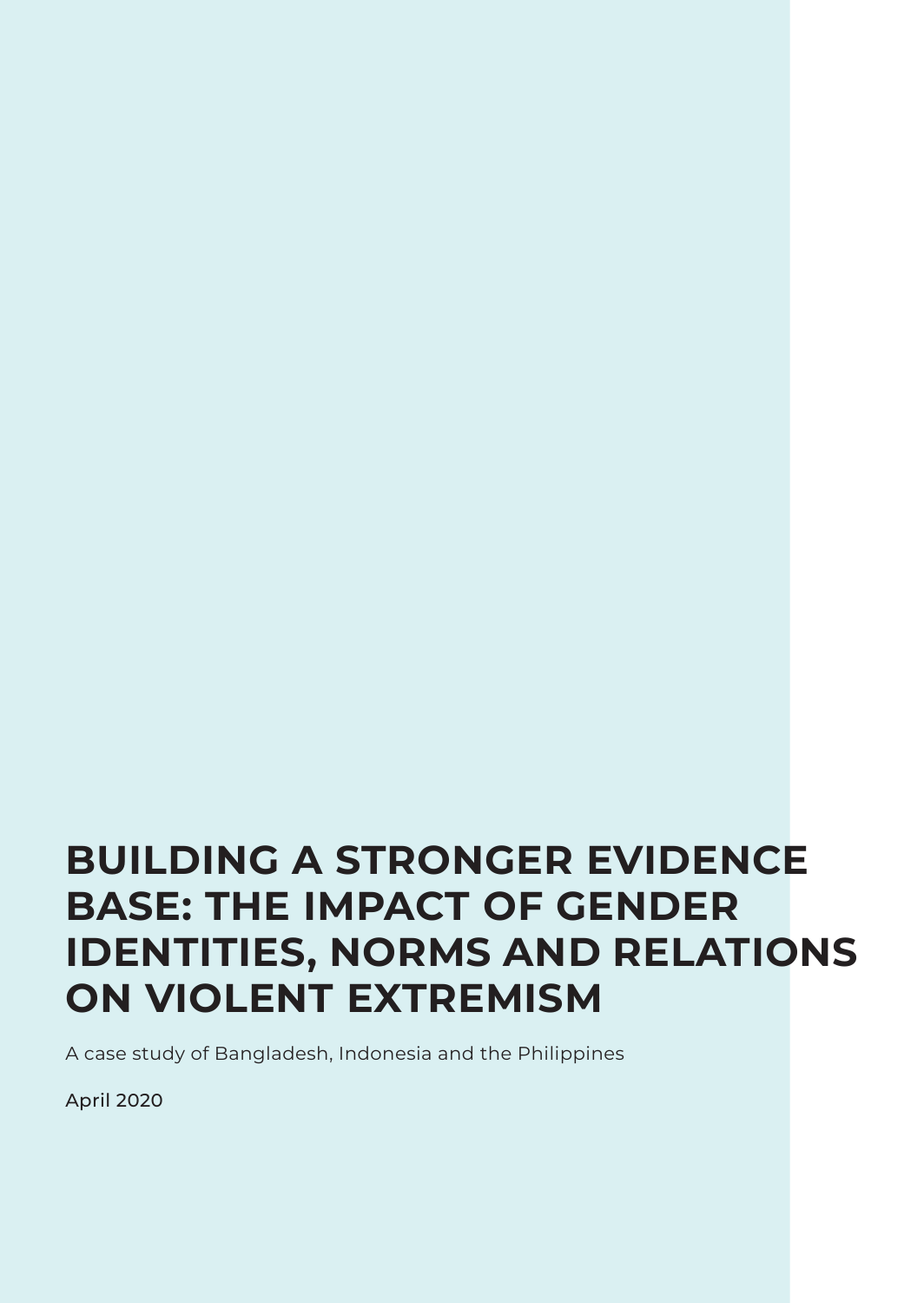# **TABLE OF CONTENTS**

| List of boxes, figures and tables                                                                                 |    |  |
|-------------------------------------------------------------------------------------------------------------------|----|--|
| <b>Acronyms and abbreviations</b>                                                                                 | 7  |  |
| <b>Glossary</b>                                                                                                   | 8  |  |
| <b>Executive summary</b>                                                                                          | 9  |  |
| 1. INTRODUCTION: CONNECTING THE DOTS BETWEEN VIOLENCE<br>AGAINST WOMEN, GENDER INEQUALITY AND EXTREMIST VIOLENCE  | 16 |  |
| 2. FRAMING THE RESEARCH: QUESTIONS, METHODS AND PARTICIPANTS                                                      | 19 |  |
| 2.1. Research sites                                                                                               | 20 |  |
| 2.2. Research design and analysis                                                                                 | 21 |  |
| 2.3. Field research participants                                                                                  | 22 |  |
| 2.4. Key findings and outline                                                                                     | 23 |  |
| 3. GENDER IDENTITIES AND RELATIONS AS DRIVERS OF VIOLENT<br>EXTREMISM: RESEARCH FINDINGS IN BANGLADESH, INDONESIA |    |  |
| <b>AND THE PHILIPPINES</b>                                                                                        | 24 |  |
| 3.1. Male leadership, gender stereotypes and gender relations                                                     | 25 |  |
| 3.1.1. Pressure on men to provide for families can push them                                                      |    |  |
| into extremist activity                                                                                           | 26 |  |
| 3.1.2. There is some support for women's leadership                                                               |    |  |
| in the Philippines and Indonesia                                                                                  | 27 |  |
| 3.2. Women's violent extremist participation                                                                      | 29 |  |
| 3.2.1. Marriage, wifely obedience and male authority                                                              | 30 |  |
| 3.2.2. Pursuit of freedom and adventure                                                                           | 31 |  |
| 3.2.3. Poverty is an important driver for engagement                                                              |    |  |
| with violent extremist groups                                                                                     | 32 |  |
| 3.2.4. Status and initial freedom within organizations                                                            | 32 |  |
| 3.3. Education as a site where gender norms are politicized                                                       | 32 |  |
| 3.3.1. Education has little effect on the gender division of labour                                               | 33 |  |
| 3.3.2. Education institutions are sites where extremist recruitment                                               |    |  |
| can occur                                                                                                         | 33 |  |
| 3.3.3. Campus based extremist groups target women students                                                        |    |  |
| and redeploy the language of feminist struggle                                                                    | 34 |  |
| 3.3.4. 'Gender rules' become stricter the longer a woman                                                          |    |  |
| is a member of a campus group                                                                                     | 34 |  |
|                                                                                                                   |    |  |
| 3.4. The role of parents                                                                                          | 35 |  |
| <b>4. GENDERED RECRUITMENT STRATEGIES AND ACTIVITY</b>                                                            |    |  |
| IN BANGLADESH, INDONESIA AND THE PHILIPPINES                                                                      | 37 |  |
| 4.1. Gender regressive attitudes permeate recruitment strategies                                                  | 38 |  |
| 4.1.1. Violent extremist groups promote practices that harm                                                       |    |  |
| women and girls online and offline                                                                                | 38 |  |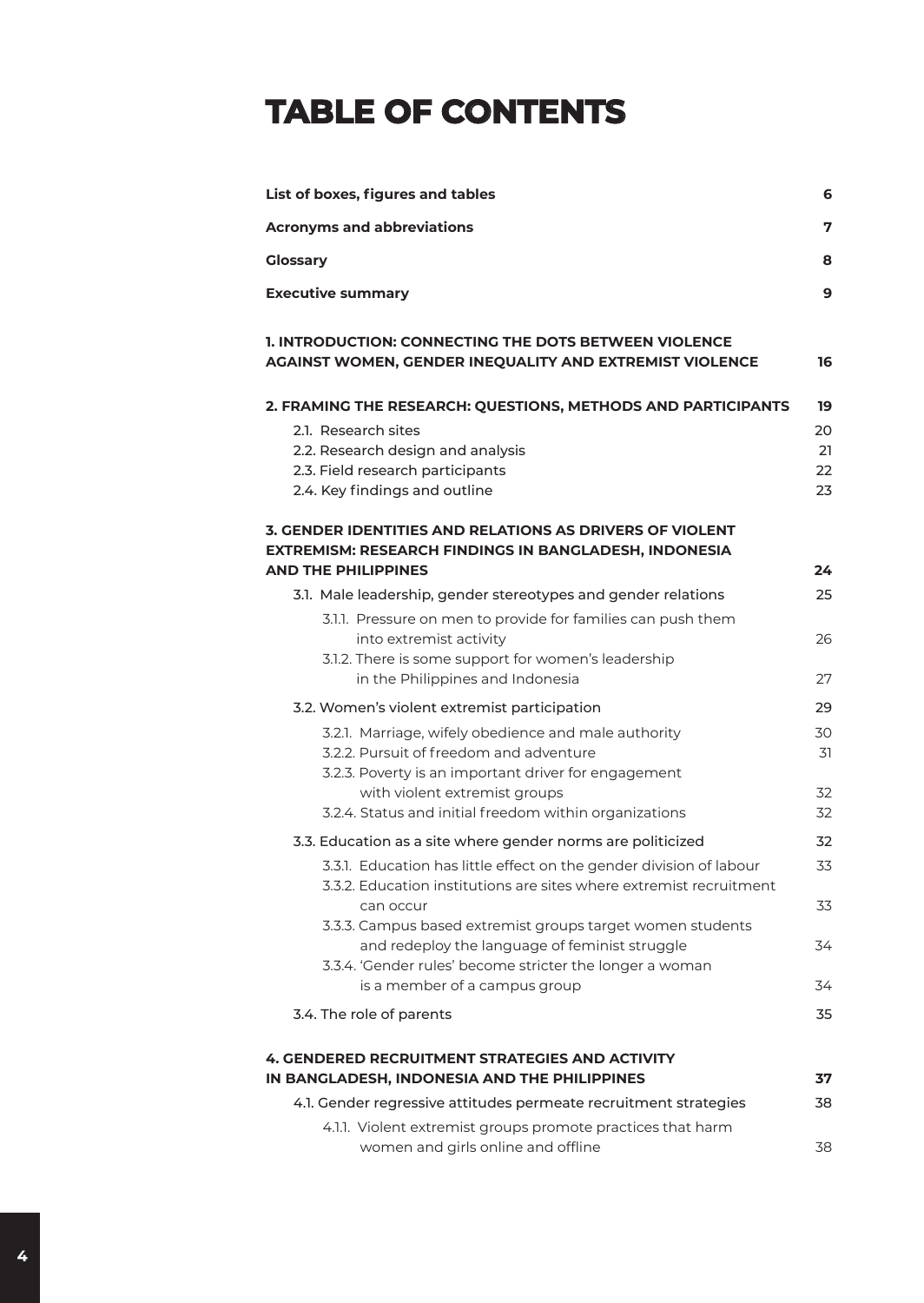| 4.1.2. Women's use of the phone and internet are policed<br>4.1.3. Demands for gender equality are sometimes equated                                            | 39       |
|-----------------------------------------------------------------------------------------------------------------------------------------------------------------|----------|
| with extremism                                                                                                                                                  | 39       |
| 4.2. Notions of masculinity and femininity are exploited<br>by violent extremists                                                                               | 40       |
| 4.2.1. Feminism is portrayed on extremist websites as rooted<br>in capitalism and cause of moral decay<br>4.2.2. In place of feminism, extremist groups promote | 41       |
| 'gender complementarity'                                                                                                                                        | 41       |
| 4.3. Women who seek male protection from conflict can be recruited                                                                                              | 42       |
| 4.4. Corruption, unemployment and a sense of unmet (economic)<br>demands fuel resentment and incentivise extremist participation                                | 43       |
| 4.5. Recruiters exploit partial knowledge of religious teachings                                                                                                | 44       |
| 4.6. The use of violent messaging to increase support for violent<br>extremism is common                                                                        | 44       |
| <b>5. KEY RESEARCH CONCLUSIONS</b>                                                                                                                              | 46       |
| 5.1. Support for violence against women increases the likelihood<br>of support for violent extremism                                                            | 49       |
| 5.2. Violence against women likely plays a key role in violent<br>extremist movements                                                                           | 54       |
| 5.3. Misogynistic attitudes among women are strongly correlated<br>with support for violent extremism                                                           | 54       |
| 5.4. Increased or decreased levels of education do not affect a person's<br>support for violent extremism or for violence against women                         | 56       |
| 5.5. There was no consistent link between levels of religiosity<br>and support for violent extremism                                                            | 57       |
| 5.6. Mothers have a critical role in effective prevention<br>of violent extremism, though fathers also play a vital,                                            |          |
| though sometimes overlooked, role                                                                                                                               | 57       |
| <b>6. POLICY IMPLICATIONS</b>                                                                                                                                   | 58       |
| <b>Works cited</b>                                                                                                                                              | 61       |
| Academic literature                                                                                                                                             | 61       |
| Reports<br>New reports and websites                                                                                                                             | 63<br>65 |
|                                                                                                                                                                 |          |
| <b>Appendix A: Survey questions</b>                                                                                                                             | 68       |
| <b>Appendix B: Survey scales</b>                                                                                                                                | 71       |
| <b>Endnotes</b>                                                                                                                                                 | 72       |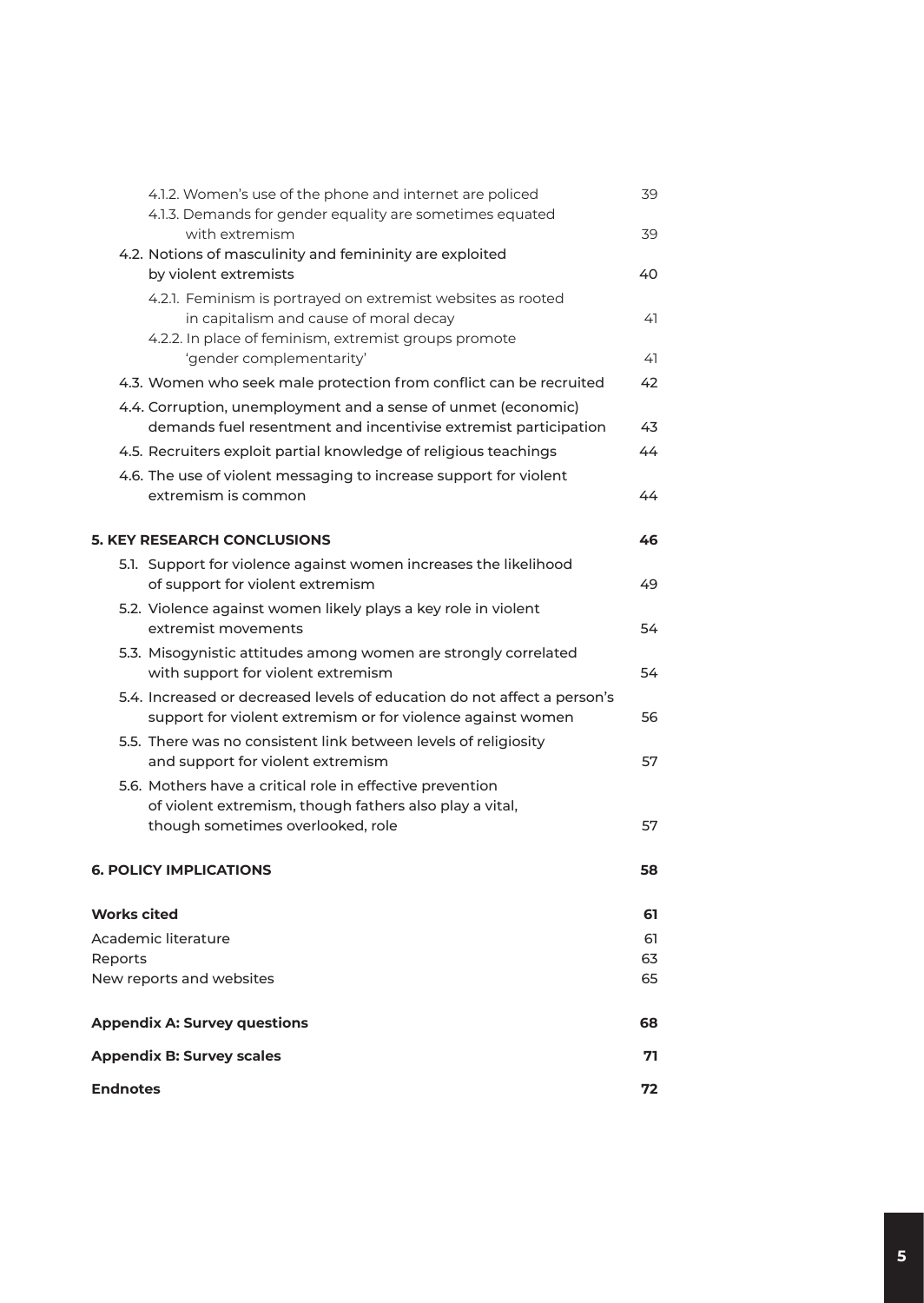# **LIST OF BOXES, FIGURES AND TABLES**

#### **BOXES**

| Box 1:    | Background to UN Women – Monash GPS research project                                         |
|-----------|----------------------------------------------------------------------------------------------|
| $Box 2$ : | Definitions: Gender regressive, benevolent sexism, hostile sexism,<br>gender complementarity |
| $Box 3$ : | Areas of future research                                                                     |

#### **FIGURES**

| Figure 1:     | Men should be willing to sacrifice their own well-being in order to<br>provide financially for the women in their lives [Q37]                                        |
|---------------|----------------------------------------------------------------------------------------------------------------------------------------------------------------------|
| Figure 2:     | The religious leadership of a community should be largely in the<br>hands of men [Q35]                                                                               |
| Figure 3:     | The political leadership of a community should be largely in the<br>hands of men [Q34]                                                                               |
| Figure 4:     | When women join a violent extremist group, it is because they<br>are forced to or pressured by male family members [q48]                                             |
| Figure 5:     | I am afraid that religious fundamentalism will impede<br>women's rights [Q54]                                                                                        |
| Figure 6:     | If groups are fighting for their religious ideals and way of life,<br>they are justified in using violence, even if it breaks the law<br>and injures civilians [Q46] |
| Figure 7:     | Violence against women, hostile misogyny and benevolent sexism<br>are better indicators of violent extremism than other variables                                    |
| Figure 8:     | Hostile sexist attitudes according to category, gender disaggregated                                                                                                 |
| <b>TABLES</b> |                                                                                                                                                                      |

| Table 1: | Research sites in three countries                                    |
|----------|----------------------------------------------------------------------|
| Table 2: | List of online sources                                               |
| Table 3: | Generalized ordered logit model regression of relationship of strong |
|          | support for violent extremism with ten independent variables         |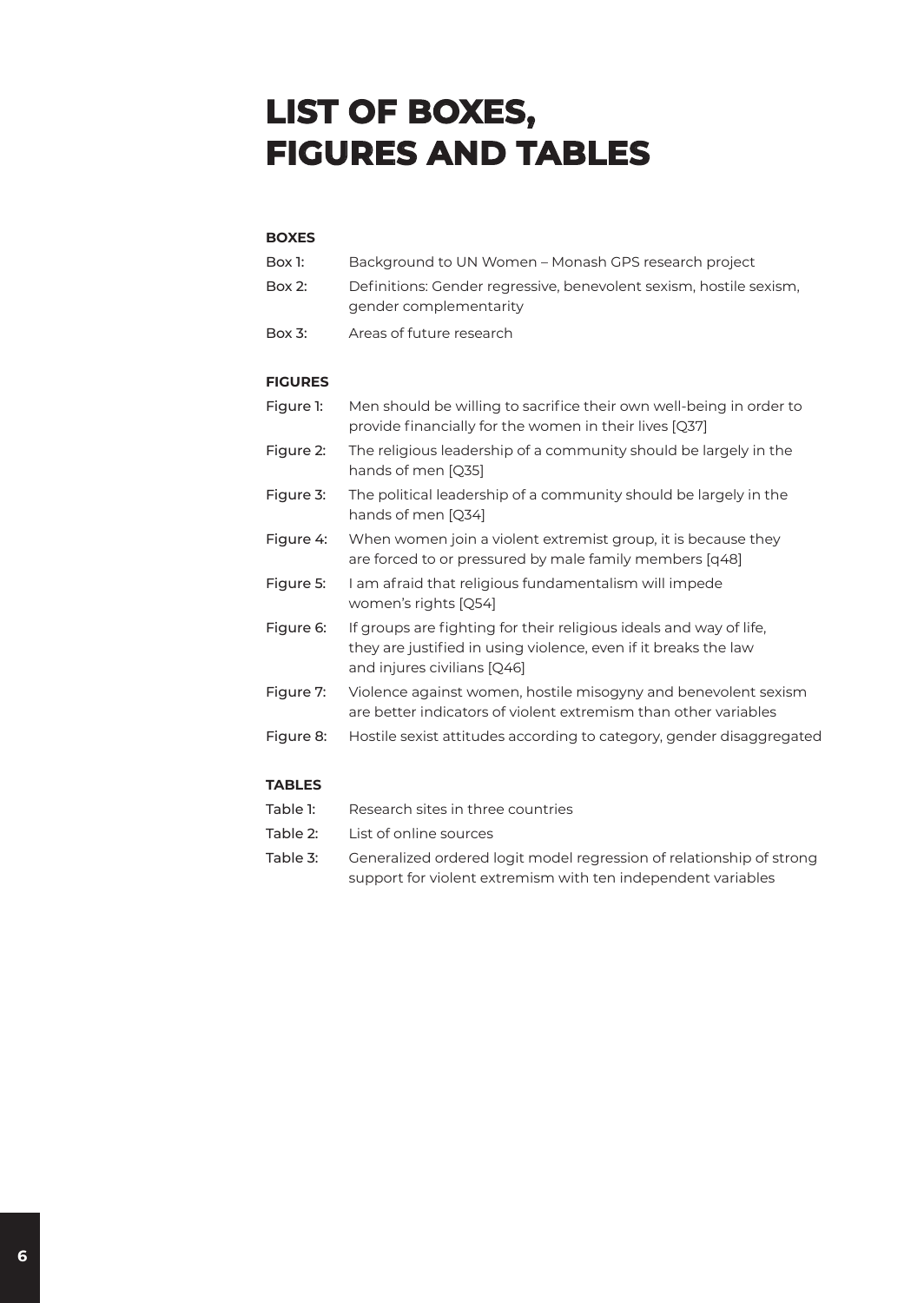# **ACRONYMS AND ABBREVIATIONS**

| <b>BRAC</b>   | Bangladesh Rural Advancement Committee                 |
|---------------|--------------------------------------------------------|
| <b>FGD</b>    | Focus group discussion                                 |
| <b>FGM</b>    | Female genital mutilation                              |
| <b>GBV</b>    | Gender-based violence                                  |
| <b>HTI</b>    | Hizbut Tahrir Indonesia                                |
| KII           | Key informant interview                                |
| <b>LGBTQI</b> | Lesbian Gay Bisexual Transgender Queer Intersex        |
| <b>MUHREC</b> | Monash University Human Research Ethics Committee      |
| <b>NGO</b>    | Non-governmental organization                          |
| <b>NU</b>     | Nahdlatul Ulama                                        |
| P/CVE         | Preventing/countering violent extremism                |
| <b>PKI</b>    | Partai Kommunis Indonesia (Indonesian Communist Party) |
| <b>PKS</b>    | Partai Keadilan Sejahtera (Prosperous Justice Party)   |
| <b>UN</b>     | <b>United Nations</b>                                  |
| <b>UNICEF</b> | United Nations Children's Fund                         |
| <b>UNSCR</b>  | United Nations Security Council Resolution             |
| <b>USD</b>    | US Dollar                                              |
| <b>VAW</b>    | Violence against women                                 |
| <b>WPS</b>    | Women, Peace and Security                              |
|               |                                                        |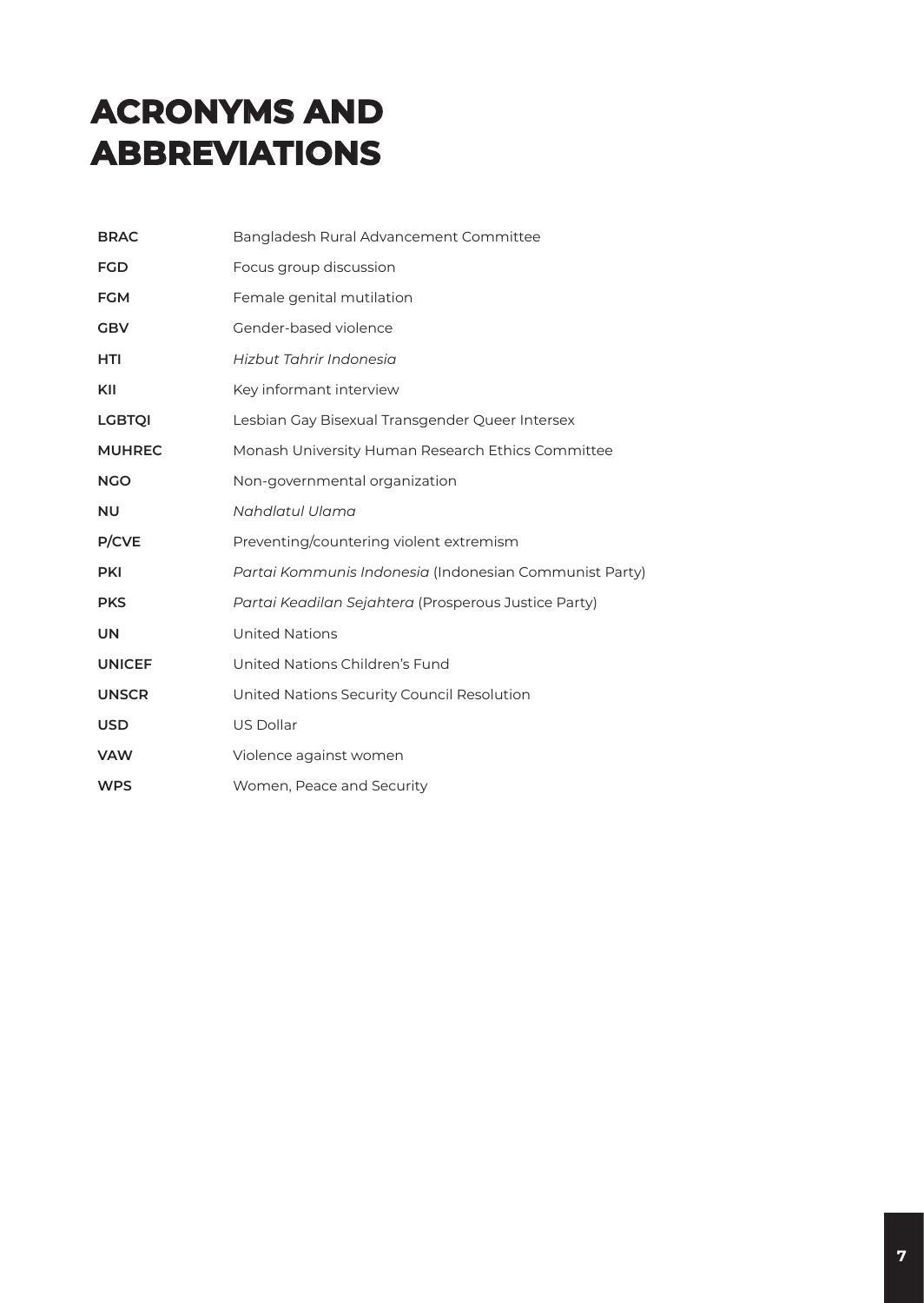### **GLOSSARY**

| Allahu akbar        | "Allah is the greatest" - a common Islamic Arabic expression,<br>used by Muslims in various contexts, including prayer.                             |  |  |
|---------------------|-----------------------------------------------------------------------------------------------------------------------------------------------------|--|--|
| Aurat               | Naked / genitalia                                                                                                                                   |  |  |
| Dakwah              | Proselytization or missionary work                                                                                                                  |  |  |
| Fitnah              | Slander / sedition / seduction                                                                                                                      |  |  |
| Hadith              | Traditions or sayings of Prophet Muhammad                                                                                                           |  |  |
| Haram               | Profane/proscribed                                                                                                                                  |  |  |
| Hijab               | Veil / head covering                                                                                                                                |  |  |
| Imam                | Islamic term for religious leader                                                                                                                   |  |  |
| Jemaah<br>islamiyah | An Indonesian violent extremist group with links to al-<br>Qaeda, responsible for a series of attacks, including the Bali<br>bombings of 2002.      |  |  |
| Jihad               | Striving or struggling in Arabic. Often a struggle or fights<br>against the enemies of Islam or alternatively, an internal<br>struggle against sin. |  |  |
| Khosidah            | Poetry                                                                                                                                              |  |  |
| Ligo                | Recitation                                                                                                                                          |  |  |
| Madrassa            | Religious school                                                                                                                                    |  |  |
| Majelis taklim      | Religious discussion group                                                                                                                          |  |  |
| Mujahid             | Martyr                                                                                                                                              |  |  |
| Mudjahida           | A term for a female active in Jihad (in the Philippines)                                                                                            |  |  |
| Muslimah            | A Muslim woman                                                                                                                                      |  |  |
| Nikah muda          | Early marriage (child marriage)                                                                                                                     |  |  |
| Niqab               | Veil                                                                                                                                                |  |  |
| Purdah              | Veil                                                                                                                                                |  |  |
| Ridho/ridha         | Pleasure                                                                                                                                            |  |  |
| Sunnah              | Deeds of the Prophet Mohammad                                                                                                                       |  |  |
| Syahid              | Martyr                                                                                                                                              |  |  |
| Taaruf              | Arranged marriage between families                                                                                                                  |  |  |
| Toril               | Religious boarding schools                                                                                                                          |  |  |
| Ushra               | A study circle                                                                                                                                      |  |  |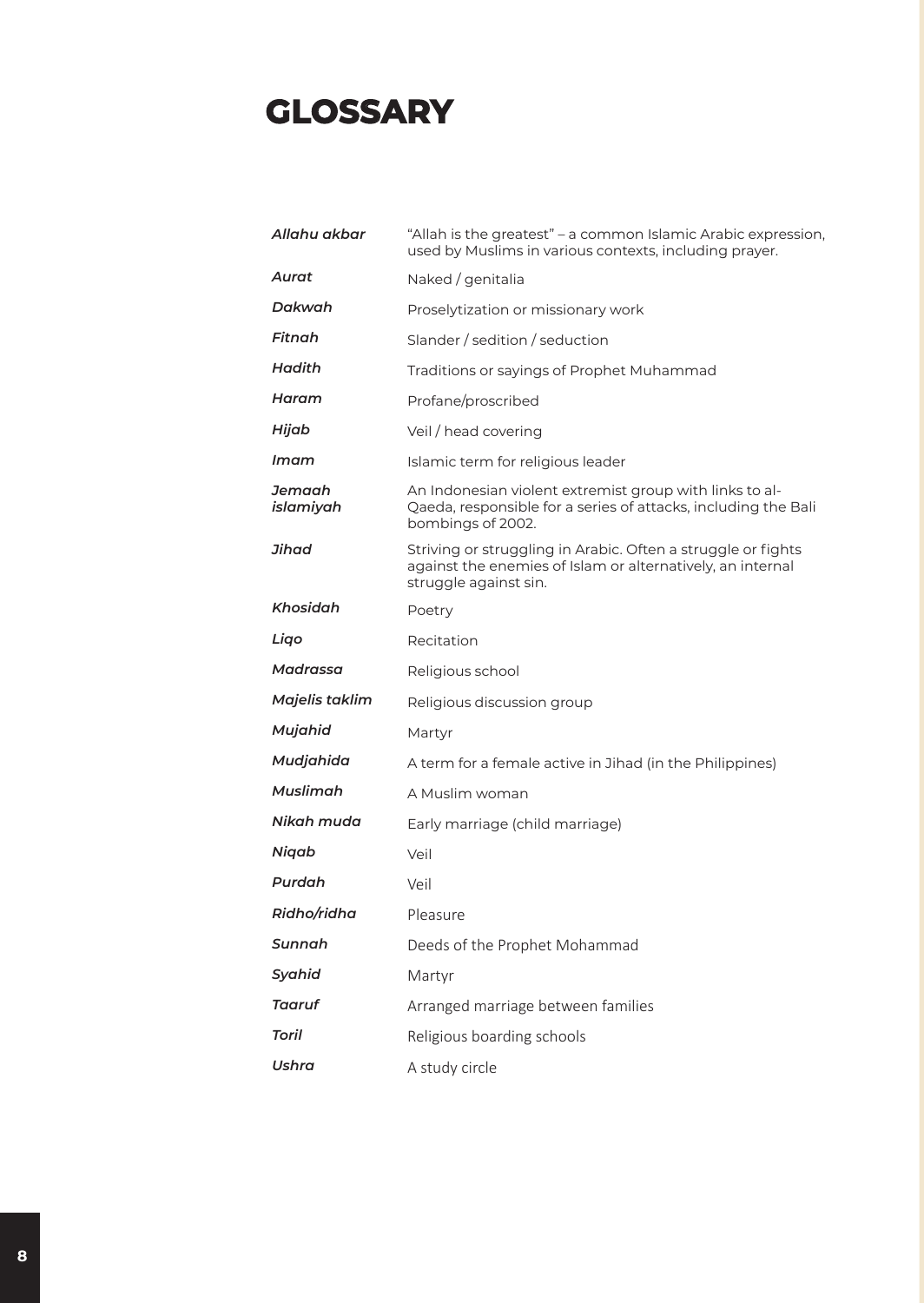# **EXECUTIVE SUMMARY**

This report presents novel research findings – possibly the first such robust findings to date – on the relationship between support for misogyny, violence against women, and extremist violence in Bangladesh, Indonesia and the Philippines. In partnership with un Women Asia Pacific, The Monash Gender, Peace and Security Centre sought to address the lack of empirical gender analysis of violent extremism, by examining why and how radicalisation to violence occurs from a gender perspective.

#### What was studied and why

The study specifically explores the relationship between misogyny (or hostile sexism) and violent extremism. To this end, key questions for study included:

- 1. How and why are societal gender identities and relations drivers of violent extremism, both enabling and countering ideological fundamentalism and political violence?
- 2. How are constructions of masculinity and femininity used by violent extremist groups to radicalise and recruit men and women, particularly in the Asia and Pacific region?

Through better understanding the gendered drivers of violence, it may be possible to isolate potential perpetrators of violent extremism and to focus programming on effective methods to prevent radicalization amongst men and women.

#### Research methods and data analysis

In each country, the research utilized a mixed-method approach, comprising qualitative research (focus group discussions [FGDs], key informant interviews [KIIs] and observations), a quantitative (survey analysis) study and online content analysis in Indonesia. Qualitative field research across four sites in each of the three countries comprised 94 FGDs, 32 KIIs and 22 community observations. In addition, a survey of 3,052 people (1479 women and 1527 men) was undertaken in vulnerable areas known to be at risk of violent extremism in Bangladesh, Indonesia and the Philippines between October and December 2019. The questions and discussion centered on people's social media use, religiosity, masculinity, sexism, and attitudes and behaviors regarding violence against women. Responses were on a five-point scale, ranging from strongly disagree to strongly agree. The analysis of the data involved conducting bivariate regressions using the pearson correlation coefficient ('r') to examine the strength and direction of the relationship between support for violent extremism and key variables thought to be of causal relevance, ranging from hostile and paternalist sexism to education, religiosity and support for violence against women, amongst others. Ordered logit regression modelling of all variables enabled the researchers to further explore the significance of the bivariate analysis. The qualitative research, meanwhile, helped to shed light and interpret the survey results and to corroborate them across different contexts contextually.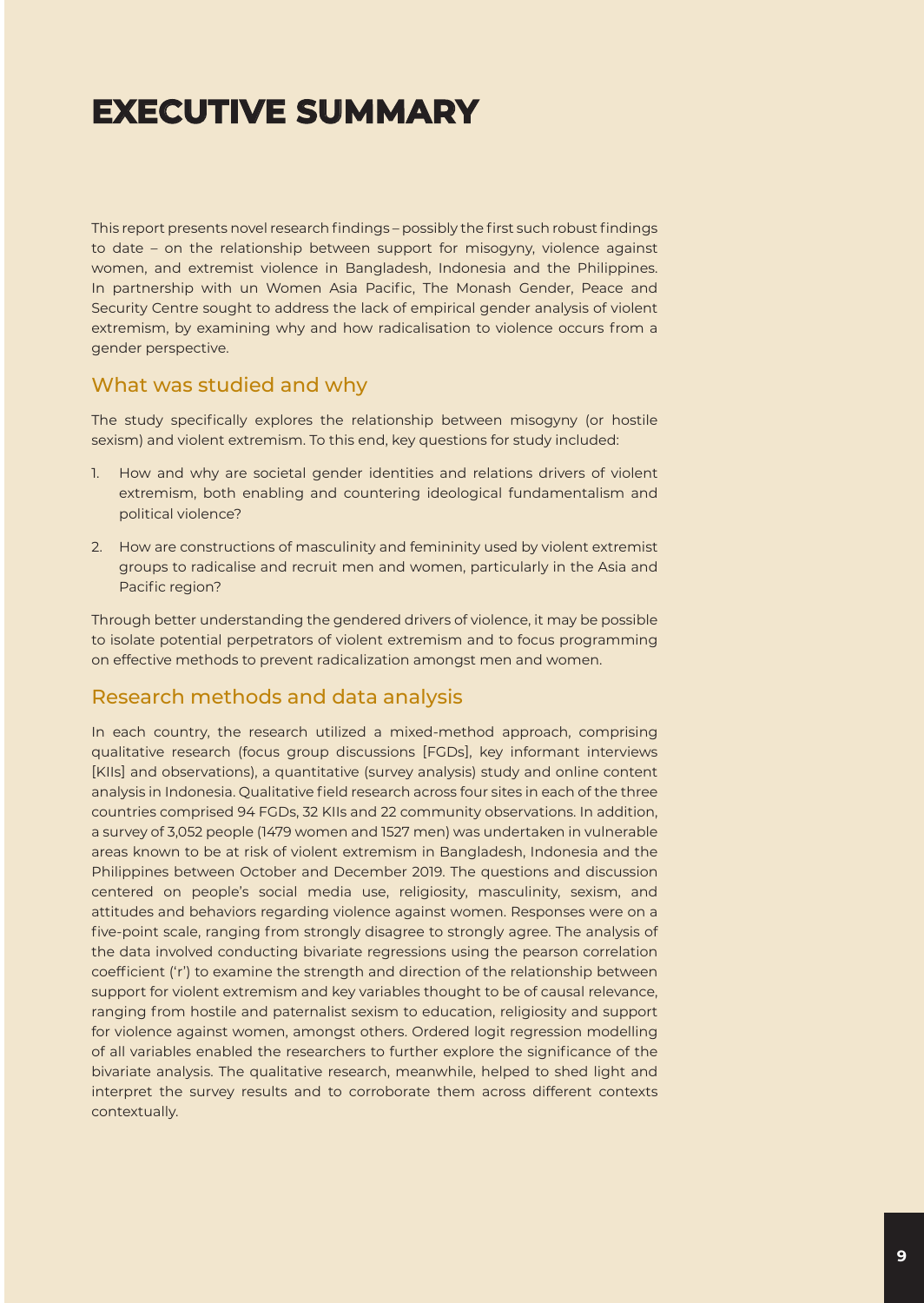#### Key research findings

Three key findings undergird the richness of information that was garnered through focus group discussions, interviews and survey results during fieldwork:

- **1. Hostile sexism and support for violence against women are strongly associated with support for violent extremism.** There is a positive and significant correlation in survey responses in all three countries and for both genders between support for violent extremism and their support for violence against women. In fact, ordered logit regression modeling of survey results found that in all three countries, people who support violence against women (that is, those who claimed that men are justified in using violence against women) are three times more likely to support violent extremism.
- **2. No significant relationship was found between religiosity, age, gender and level of education achieved and support for violent extremism.** Attitudes about violence against women explain more of the variation in support for violent extremism than other factors (such as age or education level) commonly theorised to explain individual support of violent extremism. Moreover, support for violence against women and the prevalence of hostile sexist attitudes are both better predictors of support for violent extremism than religiosity.
- **3. Misogyny and support for violence against women are important and overlooked factors in compelling some people, including women, to support violent extremism.** In fact, misogyny (or hostile sexism) is correlated strongly with violence against women. And in turn, there is a significant, positive and moderate correlation between misogyny and support for violent extremism, as well as a significant, though weaker relationship between benevolent sexism (that is, adherence to traditional gender norms or values) and violent extremism. Misogynistic attitudes *among women* are also strongly correlated with support for violent extremism. For example, in Bangladesh and Indonesia, the strength of this association is stronger and higher for women than for men.

#### *Figure 1.*

*Violence against women, hostile misogyny and benevolent sexism are better indicators of violent extremism than variables such as age and religiosity*



#### **Bangladesh**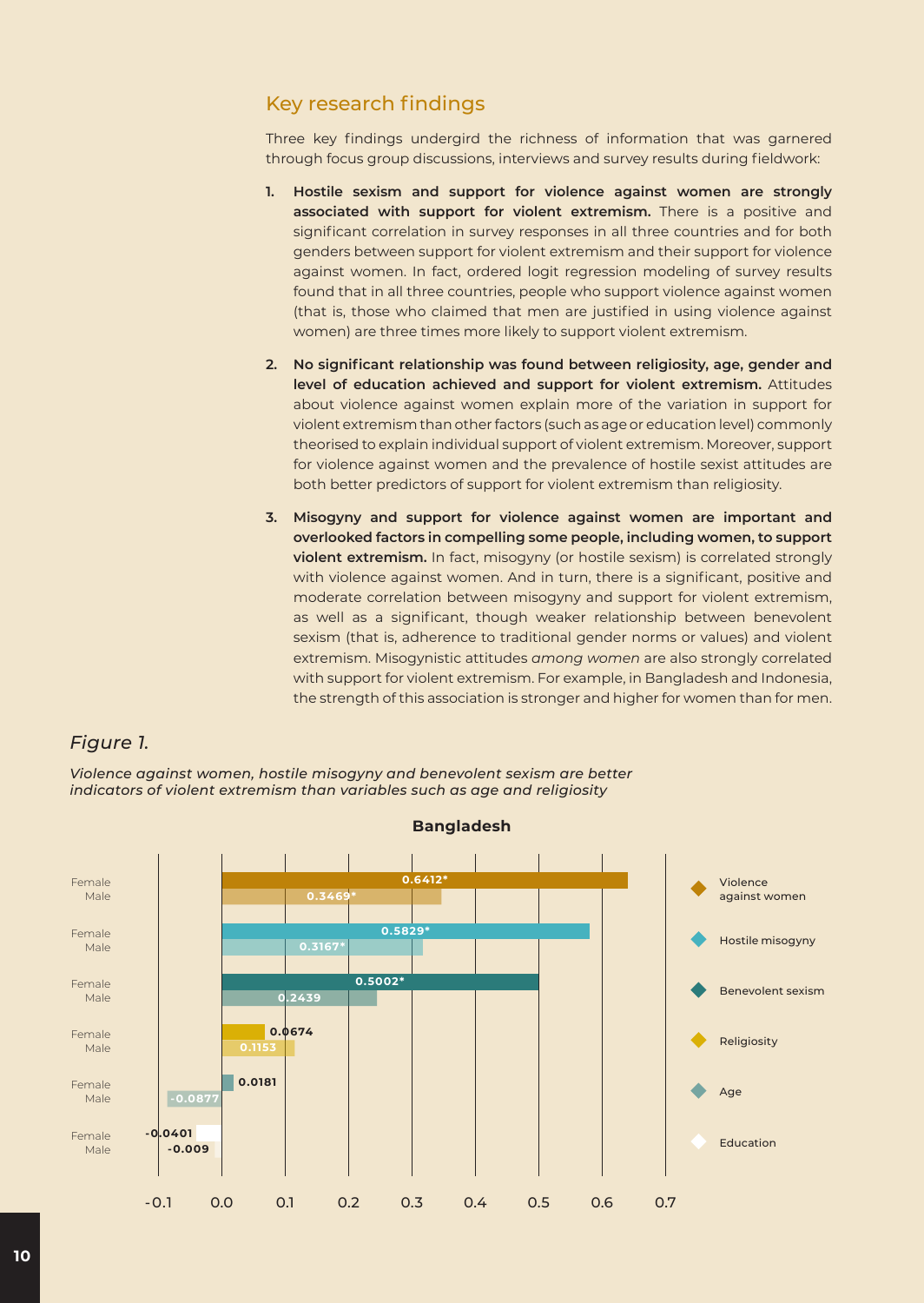

**Philippines**



In addition to these headline findings, researchers also gleaned more granular information on the gendered drivers of violent extremism:

- Masculinity in all three countries is defined by male leadership and earning power, as well as violence and male protection of women and the family more broadly.
- Most survey respondents and qualitative research participants in all three countries reported having come across online media supporting violent extremism or '*jihad*.'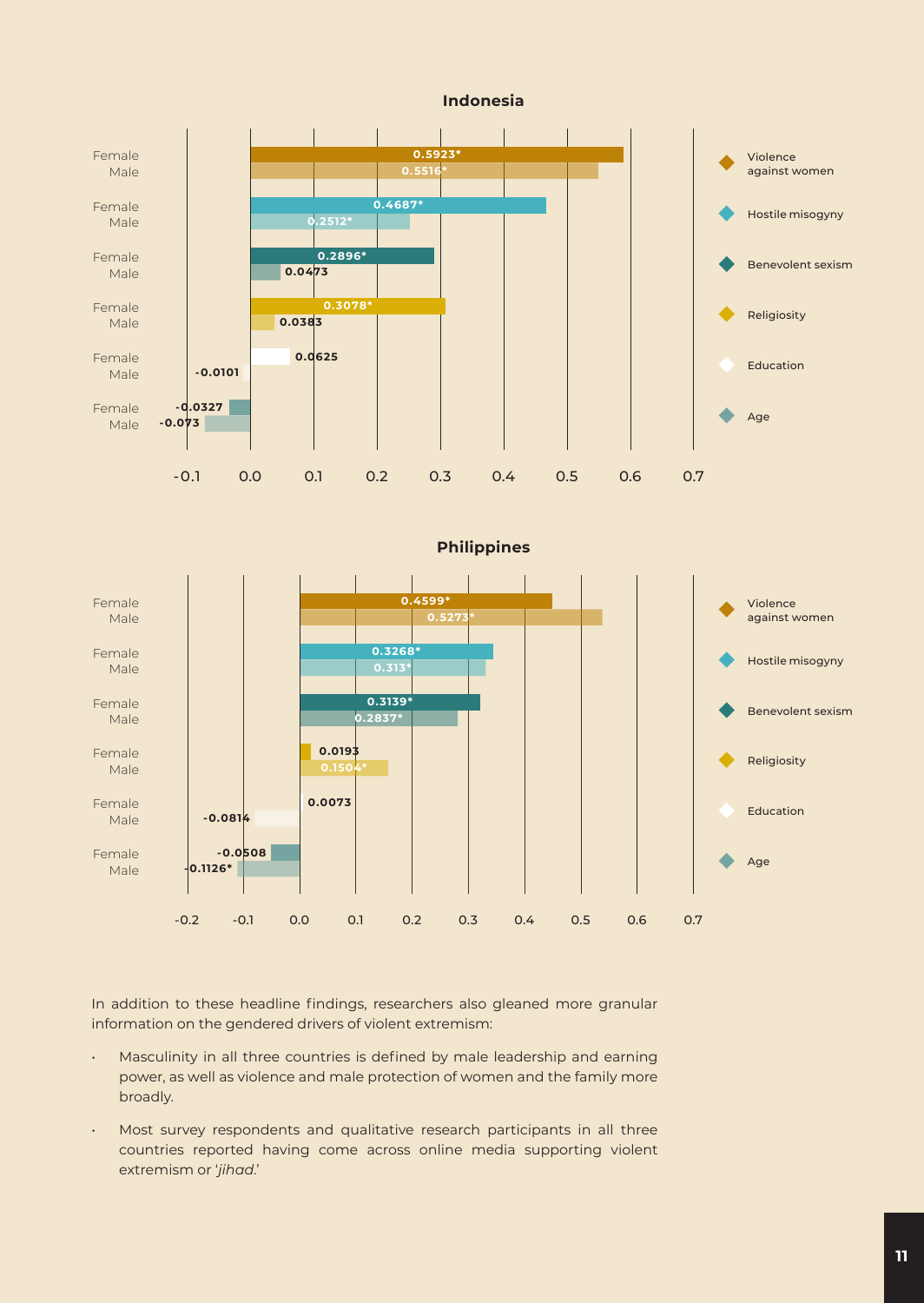- Baseline attitudes can be sexist, especially among men. Therefore, any efforts to assert women's rights can be politicised and made contentious by extremist groups on platforms aimed specifically at men and women.
- Where a male relative—a partner, son or brother—supports or is a member of a violent extremist group, women are more likely to support violent extremism. This is due to gender norms that emphasize obedience in wives, daughters and female relatives in general.
- However, women themselves may support violence perpetrated against themselves or other women, including for their own protection. For example, in Bangladesh and Indonesia, this strength of association between support for violent extremism and support for violence against women is stronger and higher for women than for men.
- Some women also engage with violent extremist groups due to a desire for adventure, belonging and freedom. Sometimes this is seen as a way to escape controlling parents at home.
- Economic drivers of violent extremism—i.e. poverty—were present across all the cases.
- Shifting labor patterns—namely the entry of more women into the work force—have threatened male hegemony, to varying degrees, in Bangladesh, Indonesia and the Philippines.
- Mothers' perceived roles in supporting violence prevention or preventing violent extremism often relies on idealised notions of women and femininity as inherently peaceful.
- "Caring fathers" are often overlooked as actors in preventing violent extremism.

The research also found that violent extremist groups are especially adept at playing on people's weaknesses and insecurities in order to recruit new members. Research has shown that violent extremists exploit notions of masculinity and femininity to radicalize and recruit men and women. Specific recruitment strategies involve several related elements, which include:

- **a. Promoting gender regressive attitudes:** this includes practices that harm women and girls (such as polygamy and female genital mutilation), limiting women's use of social media and the telephone and equating demands for gender equality with extremism.
- **b. Exploiting notions of masculinity and femininity:** violent extremist recruitment strategies have centred on ideas of male protection, as well as breadwinner and soldiering masculinities, which emphasize a model of masculinity based on being the primary income earner and 'fighter' for the family and for traditional values. On the flip side, the also portray feminism as rooted in capitalism and the cause of moral decay in society. Consequently, the notion of 'gender complementarity' is promoted, that is the idea that men and women have complementary, fixed roles in society with men typically being the head of the family or household and income earner and women being nurturers who take care of the household.
- **c. Exposing men and women to a myriad of uncertainties, including trauma, violence and conflict dynamics:** violent extremists can exploit and recruit women who seek male protection from conflict. This is because women and men sometimes join extremist groups for a sense of protection or security, particularly in times of conflict when insecurity and poverty levels are high.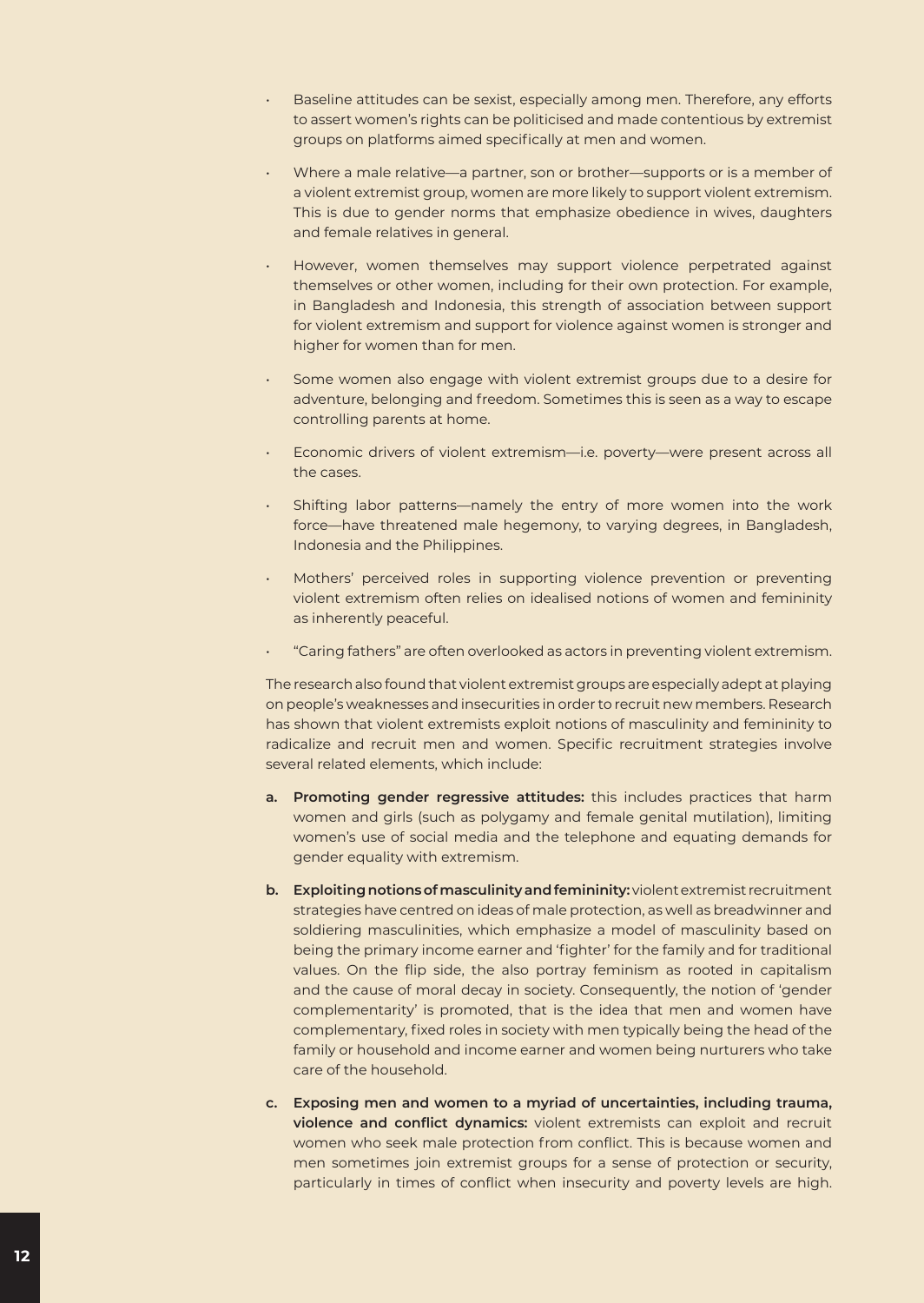This perceived need for protection can be manipulated through the messaging of violent extremist groups, particularly if women are alone or their husbands have joined violent extremist groups.

- **d. Cultivating a sense of resentment due to corruption, unemployment and unmet economic demands:** while vulnerability to recruitment messaging may not always be a socio-economic issue, there is nevertheless an element of frustration with rising corruption, lack of access to jobs and unmet economic demands, which have in turn inspired both grievances against governments and political organization to voice these grievances. In some cases, this results in young people being vulnerable to recruitment by violent extremists.
- **e. Exploiting partial knowledge of religious teachings:** participants mentioned ideology and false beliefs as being part of a repertoire for recruitment, with some people falling victim to misinterpretations, fanaticism and/or violent interpretations of religion.
- **f. Using violent messaging to increase support for violent extremism:** the digital space is being used to spread political messaging, ideas of religious intolerance, and violent and extremist images and videos. Much of this social media content is used to incite mass anger or a sense of resentment for wrongs committed against a community. This type of reporting—say, on the suffering of Muslim refugees or war victims—is used to increase support for violent extremist groups in some regions.

Finally, some findings were especially strong in individual countries, reflecting slightly differing beliefs about the roles of men and women in society, as well as the causes of violent extremism. Some of the background rationale, causes and responses to involvement in violent extremist groups, as reported by research participants in individual countries, are listed below.

#### **In Bangladesh:**

- Gender norms of the male breadwinner and female homemaker are more rigidly enforced in Bangladesh than in Indonesia or in the Philippines.
- The use of violence to force women out of the public sphere is a significant part of the way women's behaviour and mobility have been controlled, effectively precluding most from taking leadership or other public roles.
- Corruption and unemployment are particularly strong factors that continue to fuel resentment.
- In some instances, anti-terror measures have impacted some communities negatively and inadvertently resulted in deepening social conflict and possibly increasing the drivers of extremism.
- Some politicians as well as extremist groups have been able to effectively mobilise around anti-gender-equal interpretations of issues such as inheritance laws, polygamy, divorce, alimony, and female genital mutilation (FGM).
- Veiling can be enforced through social pressure, threats of violence or outright violence. At the same time, it can make women targets of violence.
- Women's use of the internet and social media is policed as it is often perceived as a route through which they might exercise greater freedom (i.e. to communicate with members of the opposite sex) and by extension, engage in licentious behavior.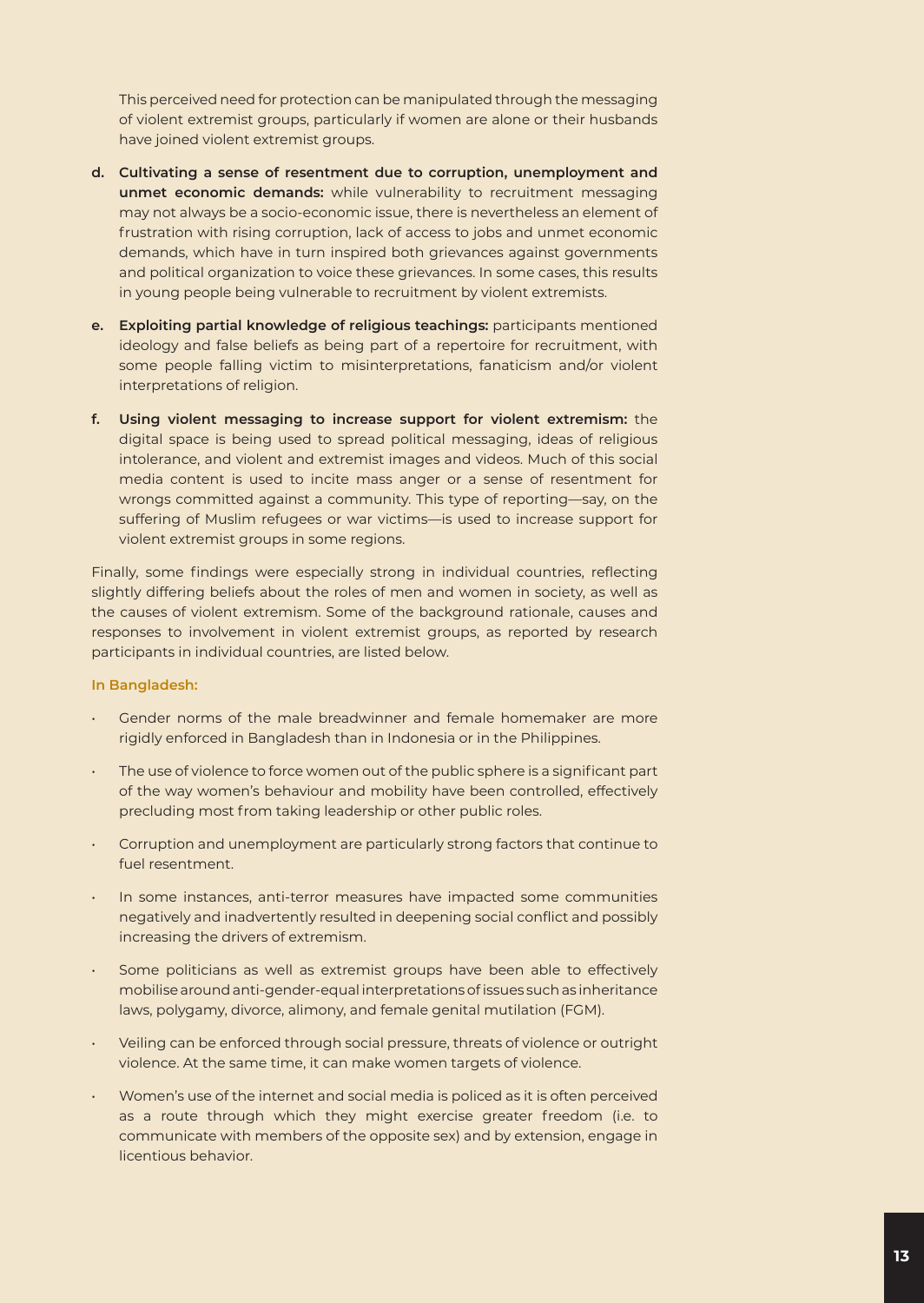#### **In Indonesia:**

- Education institutions are sites where extremist recruitment can occur. Campus-based extremist groups often target women students, offering greater status and position within their organizations in the beginning before women progress into ever tighter gendered control. They also redeploy the language of feminist struggle in their favour.
- Youth recruitment to extremist and violent extremist organisations is extensive, structured and has strong connections to various groups with extremist, islamist and/or fundamentalist agendas.
- Although women overseas workers are often a hot-button issue for mainstream and extremist news sources alike, they also sometimes provide important economic resources to support extremist fighters across borders. Women's monetary support for these so-called 'just causes' is supported by many of those in the study.
- Religious-backed male supremacy is increasingly used to justify a variety of gender inequalities, including coercive control and, in some cases, violence against women.
- Recruitment happens among both the impoverished and the educated middle classes.
- Social media activity amongst extremists and violent extremists is extremely gendered, with entirely separate spheres for men and women. Seemingly contradictory gendered messaging (i.e. the empowered woman, the vulnerable woman in need of protection and the sexualized woman available for the gratification of men, etc.) is used to target different audiences and is exploited by violent extremist groups.
- Like in Bangladesh, Islamist politicians and extremist groups have been able to effectively mobilise around anti-gender-equal interpretations of issues such as inheritance laws, polygamy, divorce, alimony, and female genital mutilation (FGM).

#### **In the Philippines:**

- The greater numbers of women entering the job market is perceived by some as exposing the family to instability and exposing children to the threat of violent extremism recruitment.
- Perceived opportunities for adventure, liberation and revenge attract men as well as those women who might want to challenge traditional gender norms (or at least escape some of the constraints imposed by such norms in their lives) to join or support violent extremist groups.
- Gender regressive ideology and practices taking place in extremist and violent extremist groups, aligning with their own personal views of such ideology and practices, plausibly motivates some people to support extremist and violent extremist organizations.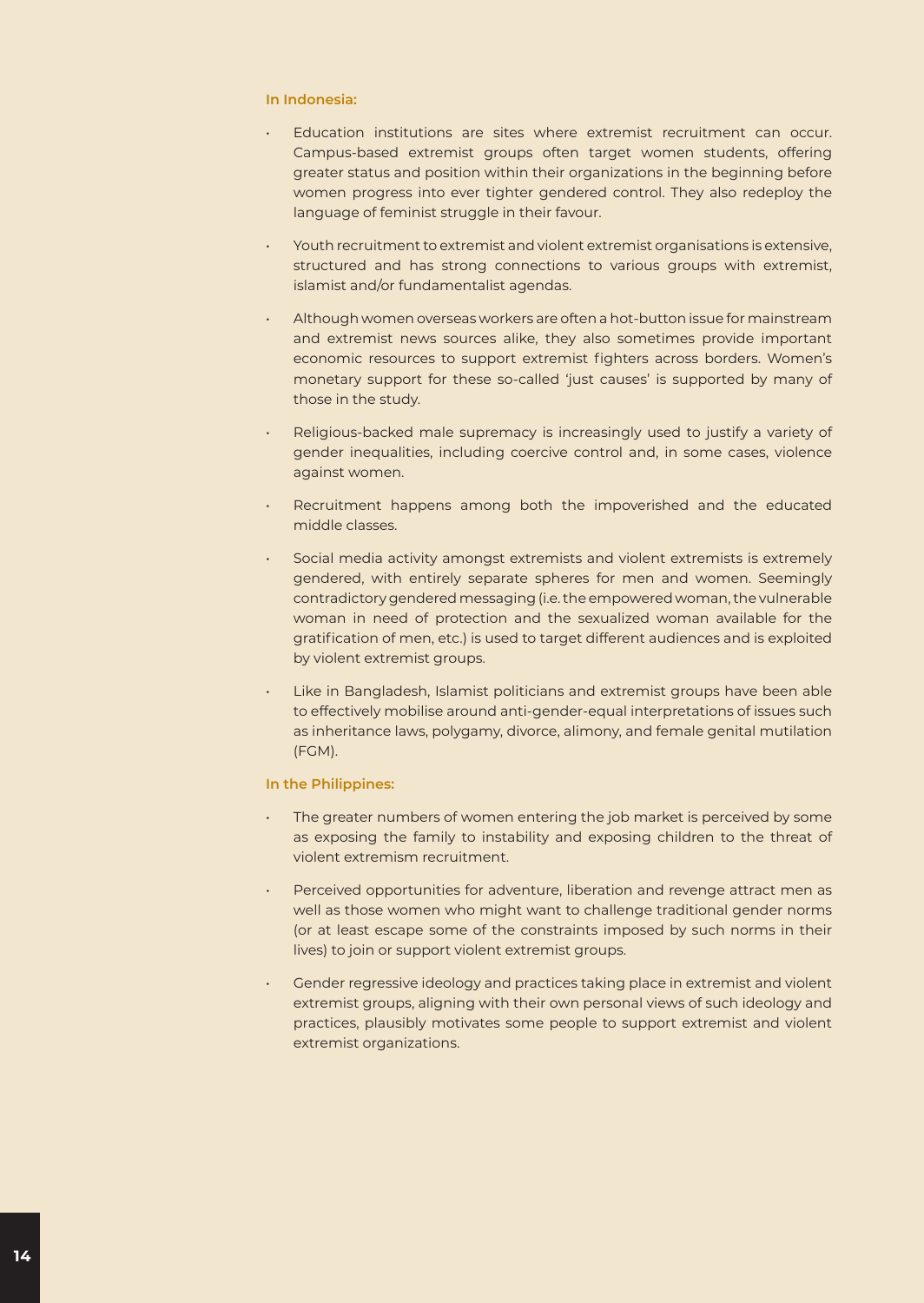#### Policy implications

Gathering the empirical evidence and subsequently proving the strong link between support for violence against women, hostile sexism or misogyny, and violent extremism has significant ramifications for both preventing violent extremism and implementing the women, peace and security (WPS) agenda.<sup>1</sup> It is crucial for better understanding the systemic gender inequality and discrimination underlying radicalization to violence, the use of gender-based violence as a tactic of violent extremist groups, and the limited spaces for women's participation in the countering and preventing violent extremism (P/CVE).

Hitherto, many of these factors have been overlooked, as policy and practice inadvertently marginalised women's roles in violent extremist groups. Moreover, women were often perceived to have taken passive or supportive roles, rather than active positions, within these groups. Similarly, efforts to promote peaceful communities must avoid consigning women's roles to the domestic sphere only, inadvertently in the process, undermining efforts to promote gender equality interventions and prevent violent extremism.

From a programming perspective, these findings suggest that any future P/CVE policy should be based on gender-sensitive analysis of the conditions that catalyze women and girls' involvement in violent extremism. It also suggests that P/CVE programmes for female victims and perpetrators of violent extremism must be cognizant of the role of gender-based violence perpetrated by violent extremist groups. Finally, based on previous research by True *et al*. (2019), which found that women were less confident than men in participating in preventing violent extremism or knowing what to do to respond to warning signs of extremism and violent extremism, confidence-building exercises could be implemented through women's empowerment programmes such as the one delivered by UN Women.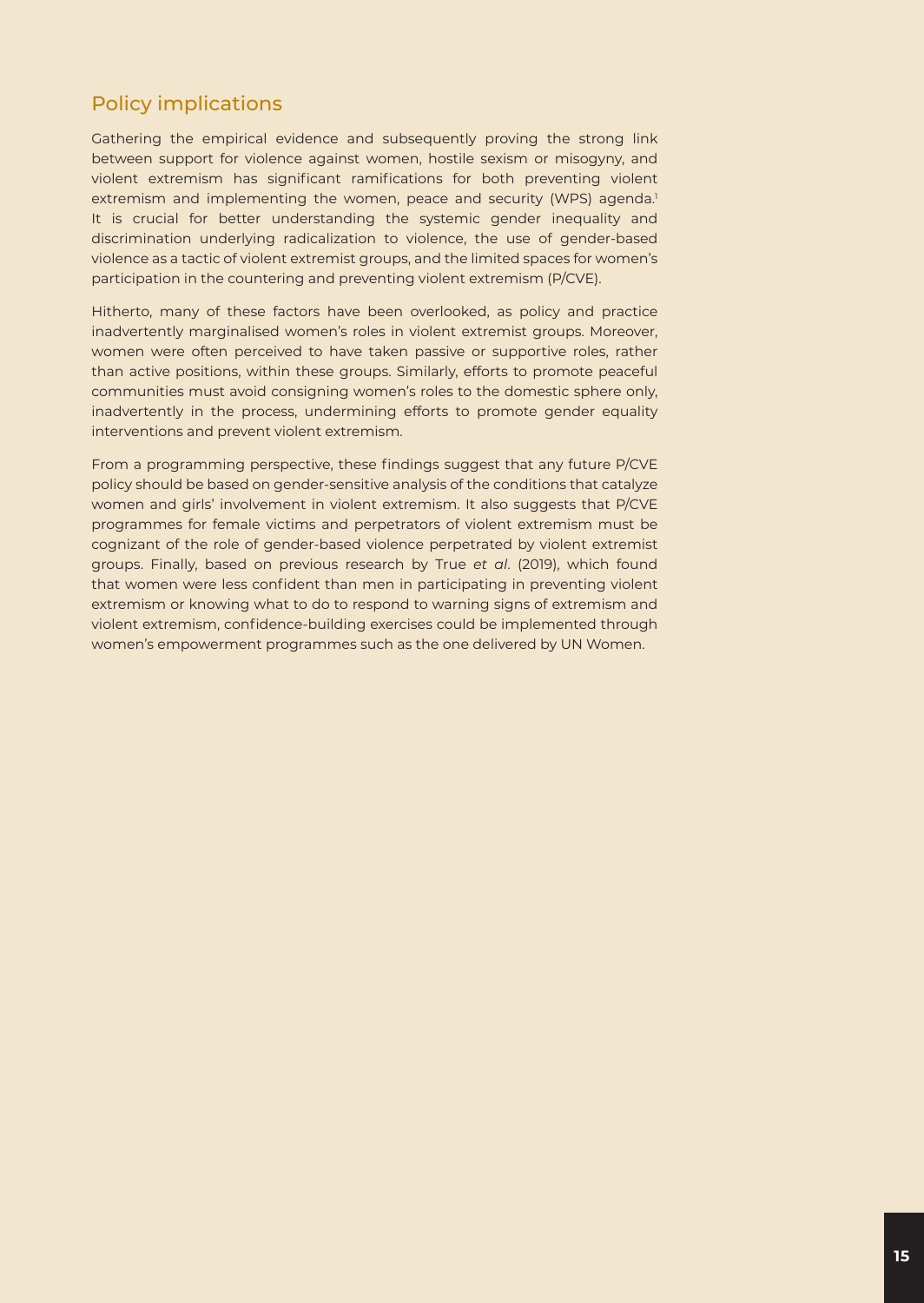# **INTRODUCTION:** CONNECTING THE DOTS BETWEEN VIOLENCE AGAINST WOMEN, GENDER INEQUALITY AND EXTREMIST VIOLENCE

The common thread in violent extremism is often hostile sexism and misogyny. At some level, the relationship of some men to violence against women and extremist violence is intuitive, given research demonstrating patriarchal violence exists on a continuum—that is, committing one type of violence (i.e in the domestic or private sphere), makes it more likely for an individual to commit violence on an escalating scale (i.e. more violence in the private sphere or public sphere). Scholars have pointed to the mutually constitutive nature of misogyny and conservative politics in violent right-wing groups (Cohen et al. 2018) and religious fundamentalist groups (Ji and Ibrahim 2007). Moreover, empirical studies have shown men who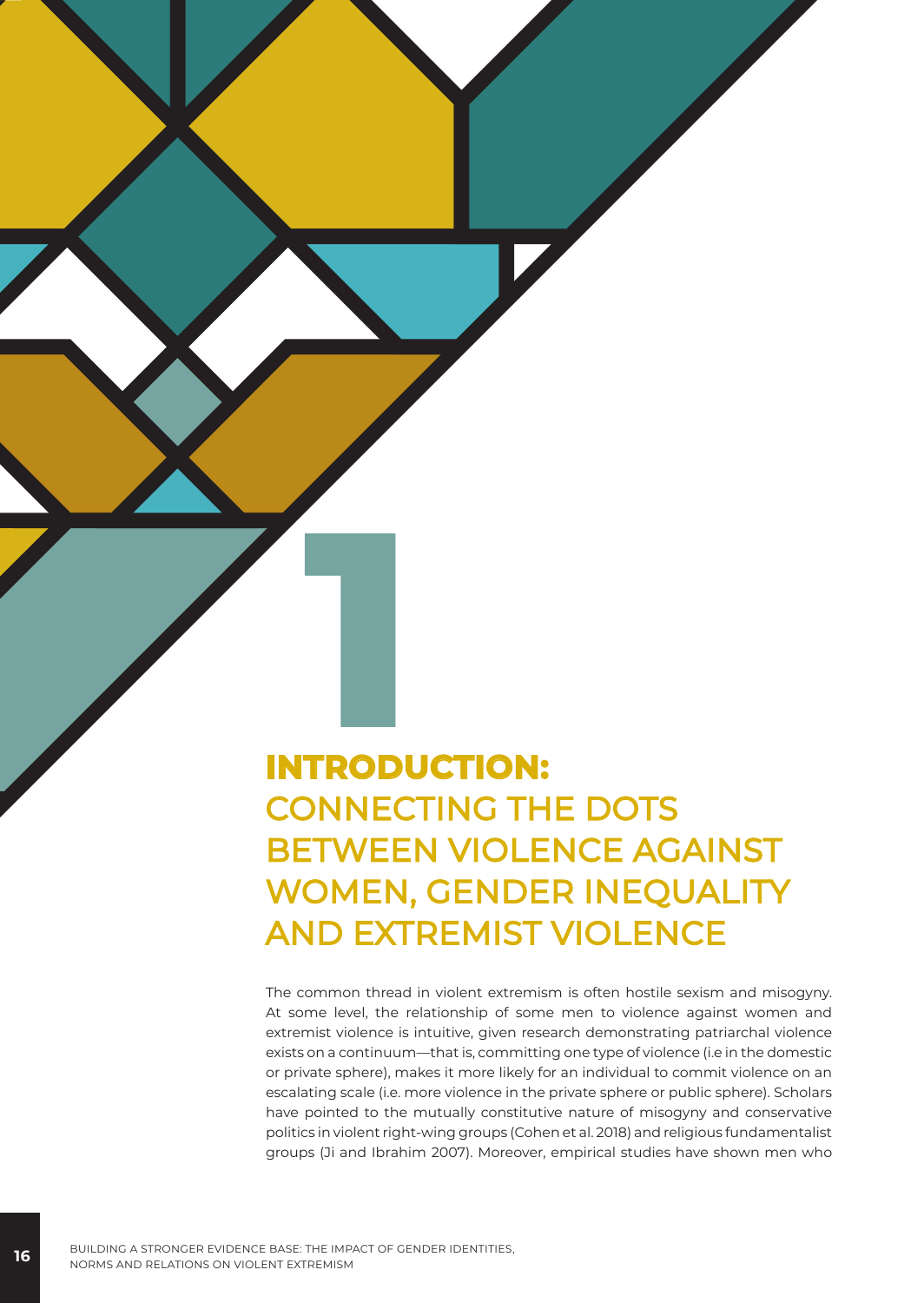perpetrate physical violence against other men are more likely to perpetrate intimate partner violence (Ozer et al. 2004, Fleming et al. 2015). Anecdotal evidence has also shown this link across the world: from 'lone wolf' attackers in London (White et al., 2017), Nice (BBC News, 2016) and Orlando (Goldman, Warrick and Bearak 2016), to white supremacists (Bates 2015) that have bombed major sites in American cities, most have a history of domestic violence or grew up in homes that normalized gender-based control before engaging in terrorist activity.

Consequently, an emerging area of literature is increasingly focusing on the links between gender-based violence, gender inequality and extremist violence. The former is often a manifestation of unequal power relations within societies, and this is filtered through as gendered control within and outside of the household—that is, the enforcement, often with violence, of traditional patriarchal gender roles on everyone, and in particular, female members of the family. This, by extension, is used and exploited by violent extremist groups in their recruitment strategies, often making gender-based violence a harbinger—at least more so than other factors such as educational levels or age—of greater state and regional insecurity brought on by extremist violence.

At the same time, examples from around the world, including that of Islamic State, have demonstrated that women can be active members of violent extremist groups, even if they do so at lower rates (compared to men). Some studies have found that women can represent up to anywhere between 10 and 15 percent of a violent extremist group's participation (Matfess and Warner, 2017; Brown 2011). Women play diverse roles within violent extremist organizations: they are often involved in recruitment, logistics, finances (including providing finances to violent extremist causes), and intelligence collection. They may also radicalize others within their families, or themselves be radicalized through marriage.

However, whilst marriage may be a crucial determinant for some women in declaring support for violent extremism, it is important to not deny women their own agency or depoliticize female violence. Instead, an analytical examination of the complex range of factors that lead women to support violent extremist groups that ultimately constrain their basic human rights and freedoms, is necessary. Conversely, it is important to achieve a more thorough understanding of how women counter and prevent violent extremism, and more generally, how gender identities and relations shape social attitudes and recruitment strategies by violent extremist groups.

This report closely examines why and how radicalization occurs from a gender perspective in three countries in Asia: Bangladesh, Indonesia and the Philippines. In particular, it looks at the relationship between misogyny—or the fear and/or hatred of women—and support for violent extremism. The focus on gender identities and relations is important as it has implications for how violent extremist groups fashion and adapt their messaging to different groups of people to exploit underlying fears and garner maximum support. Moreover, most existing analyses focus on the causal factors between various social phenomena, such as poverty, education, age, state oppression or lack of voice and opportunity, and violent extremism. Such approaches explain individual motivations for involvement in extremist causes, but also miss the overarching gendered power dynamics that drive the spread of violent extremism. A concerted analysis of the continuum of control and private violence in the domestic sphere, to fear mongering and violence on a national or international scale, would allow policy makers to better understand the gendered drivers of extremist violence, and in doing so, make it possible to develop more effective programmes to prevent radicalization to violence.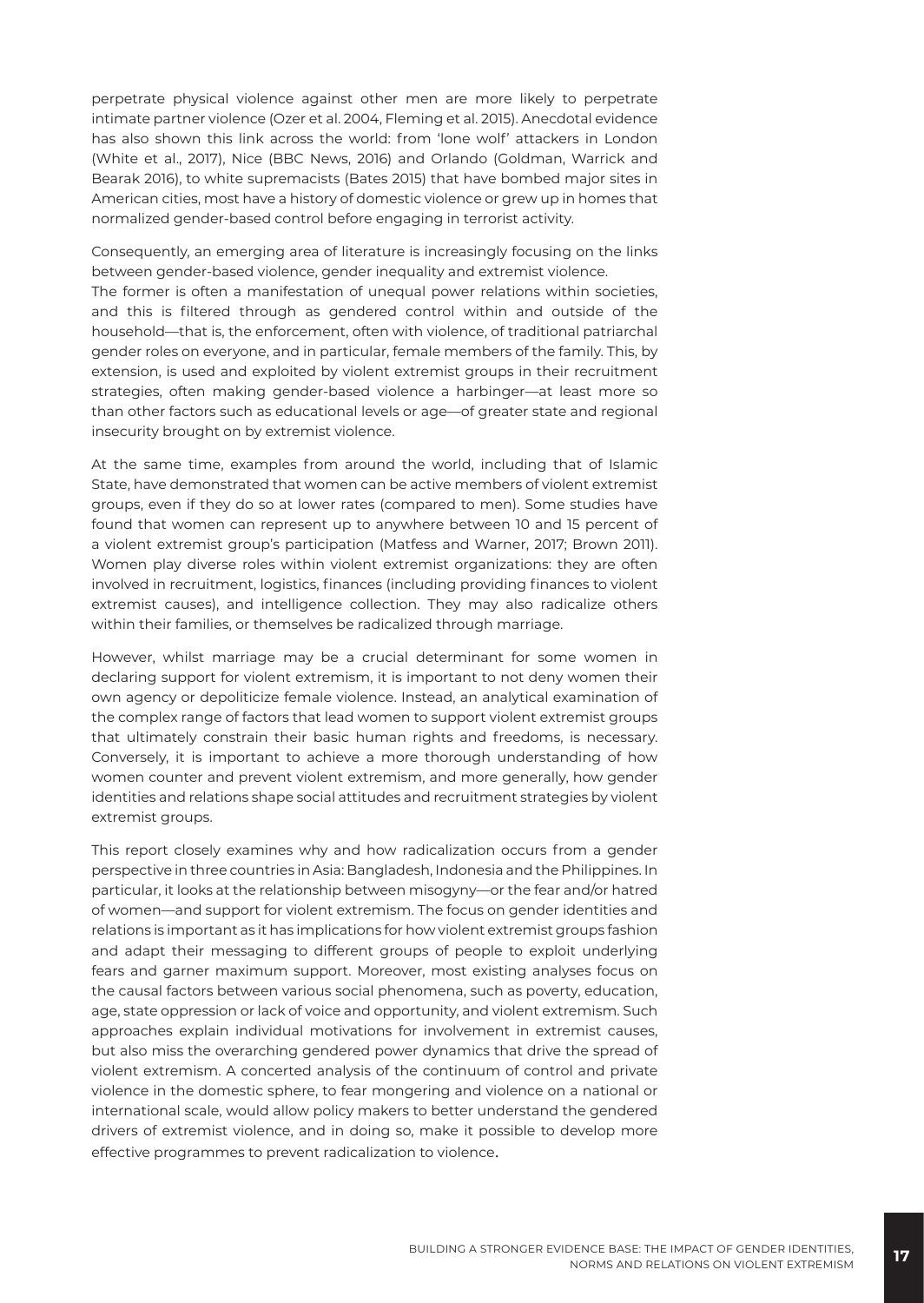This innovative research project draws from UN Women's programme "Empowered Women, Peaceful communities," funded by the Government of Japan in Bangladesh, Indonesia, the Philippines and Sri Lanka. The research utilizes participatory and survey research methods to further explore the link between gender-based programming and preventing violent extremism, whilst examining some of the broader trends in the Asia Pacific region. The research seeks to provide an evidence base on qualitative and quantitative research on gender and perceptions and actions to prevent and counter violence extremism that will inform future programming of UN Women and other stakeholders concerned to harness new knowledge and approaches of addressing violent extremism in Asia.

As part of the research project, varying dimensions of gender and preventing violent extremism is examined, whilst providing an in-depth analysis of dimensions of intersectionality, such as age, religiosity and socio-economic status. Efforts are also made to assess potential or inferred association with rates of VAW or GBV and women's sense of empowerment and efficacy at the community level. A comparative approach is used to assess different contexts in terms of their community processes, gender dynamics and outcomes in order to isolate the gendered differences in the nature of support and participation, as well as proximate push and pull factors and policy interventions that can potentially counter and prevent fundamentalist ideologies and by extension, violent extremism.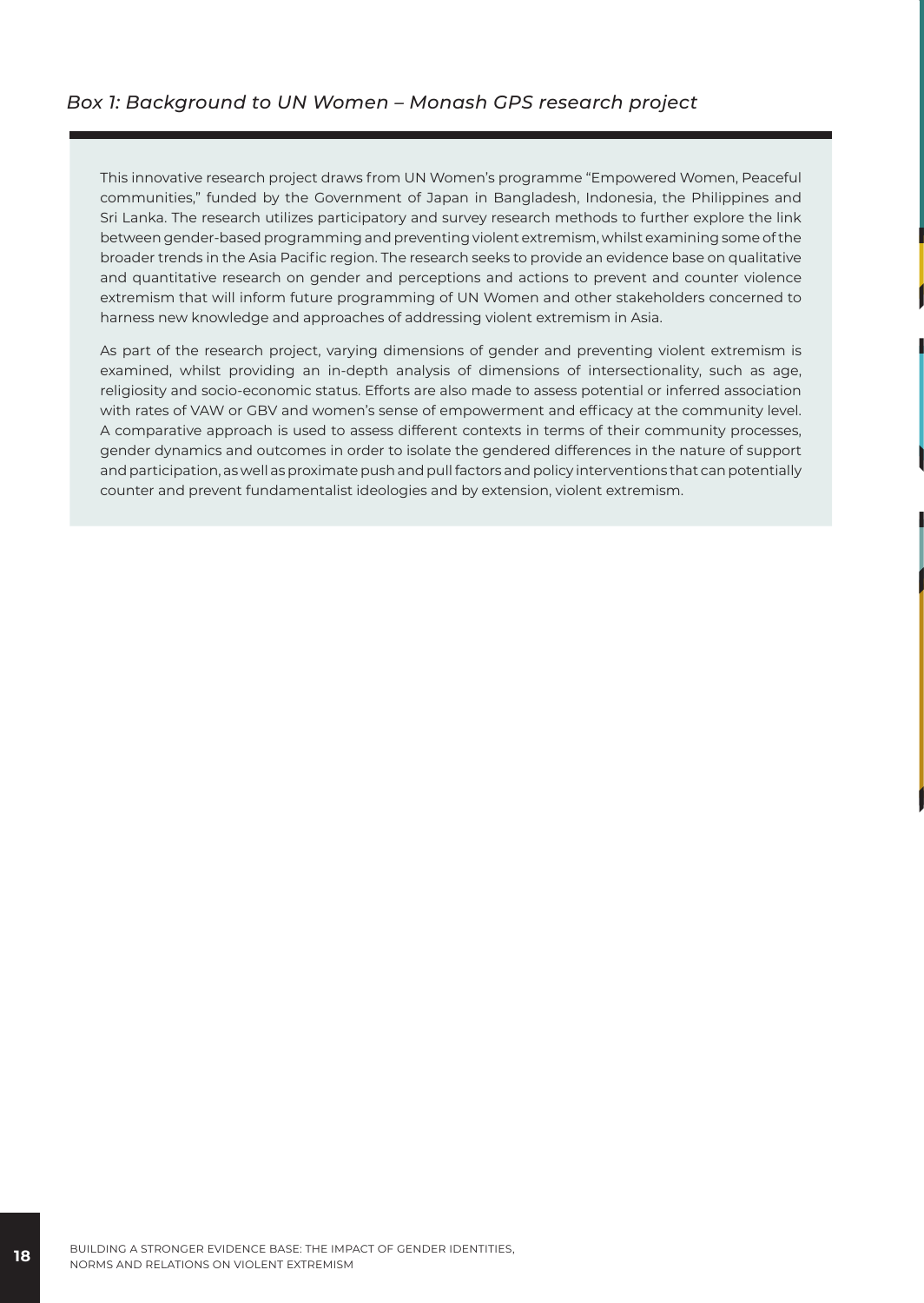# **2 FRAMING THE RESEARCH:** QUESTIONS, METHODS AND PARTICIPANTS

The research team employed grounded, interpretivist and feminist research methods, to foreground the voices of the research participants in examining the gender dynamics of violent extremism. The key research questions were:

- 1. How and why are societal gender identities and relations drivers of violent extremism, both enabling and countering ideological fundamentalism and political violence?
- 2. How are constructions of masculinity and femininity used by violent extremist groups to radicalise and recruit men and women, particularly in the Asia and Pacific region?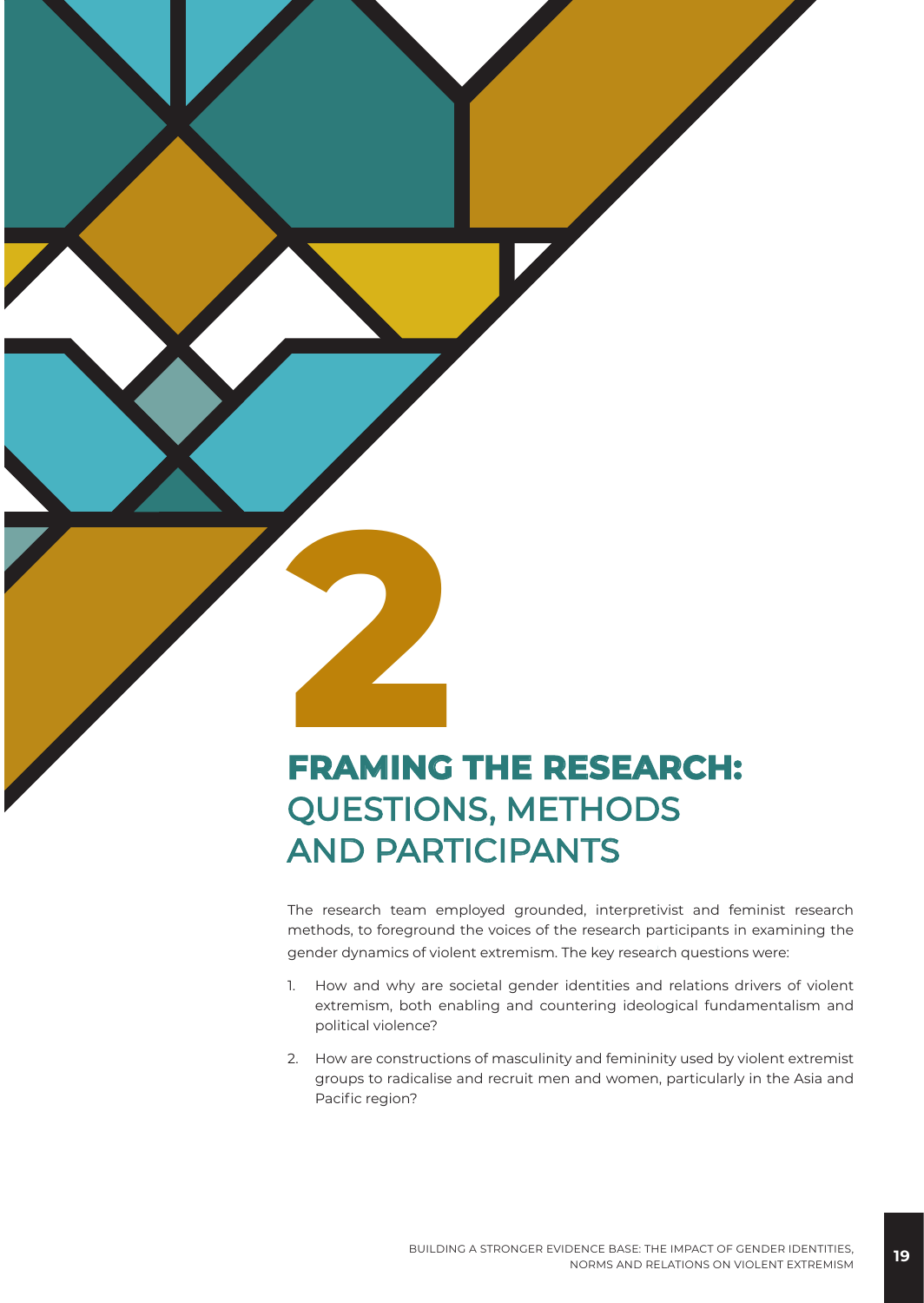#### *Box 2: Key definitions*

Several terms are used repetitively throughout this study. They include gender regressive, benevolent sexism, hostile sexism, gender complementarity, breadwinner masculinity and soldiering masculinity. The operational definitions of each for the purposes of this paper are defined below.

*Gender regressive* in this study describes how institutions, individuals, or laws may promote, uphold and implement sexist and misogynistic attitudes and practices, and gender inequitable norms that result in the reduction and limitation of gender justice (Vijeyarasa 2019). Individuals may hold gender regressive views and attitudes that collectively comprise a "gender regressive ideology." Gender regressive contrasts with gender responsive or gender sensitive.

*Hostile sexism* is open antipathy or hatred towards women, or misogyny.

*Benevolent sexism* involves a "set of interrelated attitudes toward women that are sexist in terms of viewing women stereotypically and in restricted roles, but that are subjectively positive in feeling tone (for the perceiver) and also tend to elicit behaviors typically categorized as pro-social (e.g., helping) or intimacy-seeking (e.g., self-disclosure)" (Glick and Fiske 1996).

*Gender complementarity* holds that men and women have complementary, fixed roles with men typically the head of the family or household, the income earner and protector and women as nurturers who take care of the household work and the emotional care of its members.

*Breadwinner masculinity* refers to a model of masculinity in which men's principal role in caring within a household is as breadwinner and provider (earner). Therefore, the widespread entry of women into the labor market could be seen (by extremists) as undermining male breadwinner ideology.

*Soldiering masculinity* refers to the image of warriors or fighters as the ultimate symbol of manhood or masculinity. Many have argued that the connection between militarism and masculinity (and by extension, violence) is the hegemonic form of masculinity. Violent extremists exploit this ideology.

#### **2.1 Research sites**

The research encompassed twelve sites across the three countries, taking in urban and rural locales, as well as areas with UN Women programming and those without.

#### *Table 1: Research sites in three countries*



**COUNTRY** 

**20** BUILDING A STRONGER EVIDENCE BASE: THE IMPACT OF GENDER IDENTITIES, NORMS AND RELATIONS ON VIOLENT EXTREMISM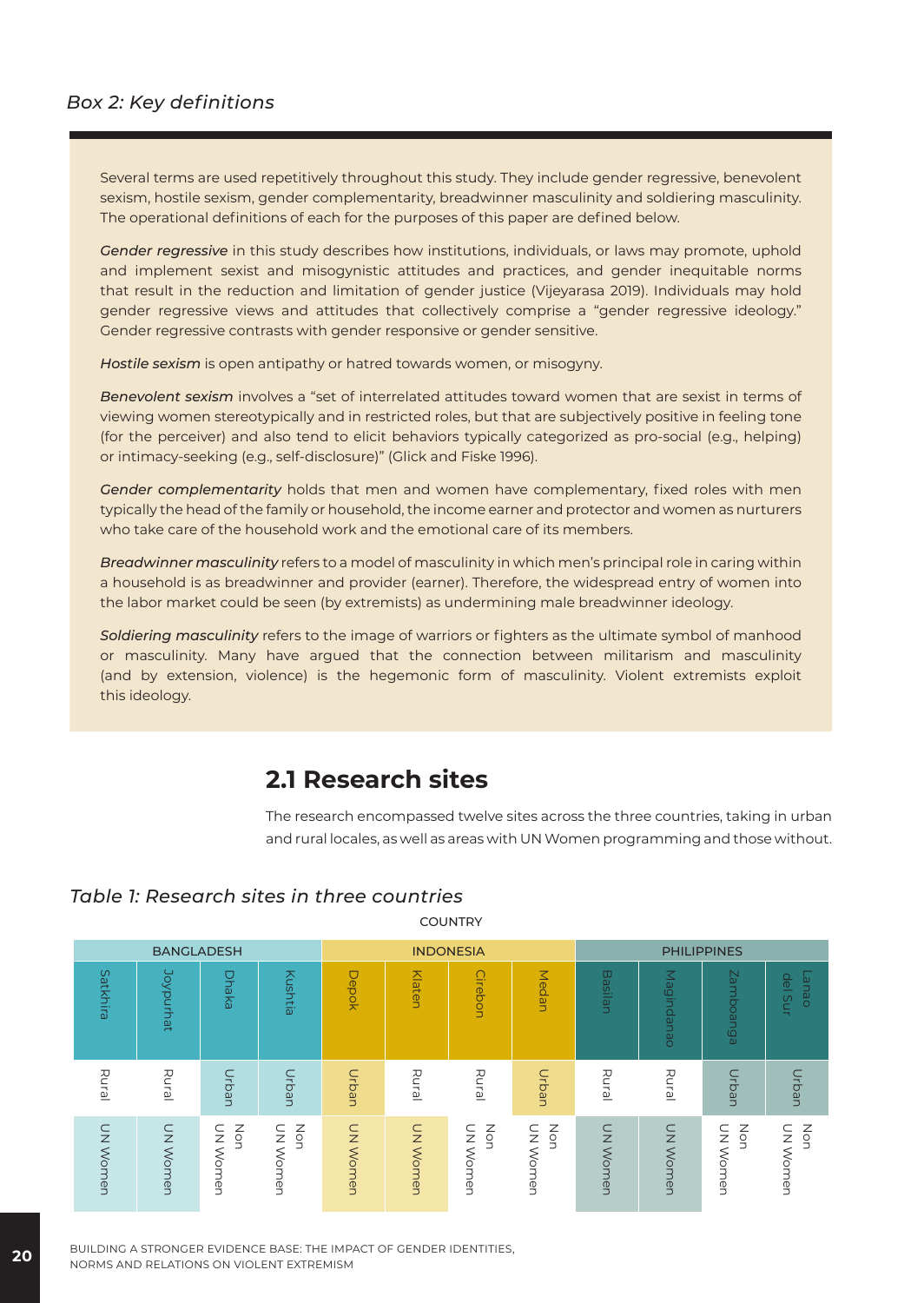In the Philippines, qualitative research was conducted in four sites in the Southern part of the country: Basilan, Maguindanao, Zamboanga and Lanao del Sur. Basilan and Maguindanao are rural, whereas Zamboanga and Lanao del Sur are urban sites. All four sites are part of the Bangsamoro Autonomous Region of Muslim Mindanao (BARMM), thus references to 'the Philippines' or 'Filipino/a/s' in this paper should be understood only to represent this autonomous region and not the entirety of the country. In Bangladesh, there were four qualitative research sites: Satkhira, Joypurhat, and two university sites; one independent university in Dhaka and one Islamic university in Kushtia. The focus on universities builds on the research in the previous project that suggested universities and education were areas of political action, recruitment, and resistance to violent extremism. In Indonesia, three of the qualitative research sites were in Java (Depok, Cirebon, Klaten) and one was in North Sumatra (Medan). Each of these areas is uniquely vulnerable, known to be at risk of violent extremism due to the occurrence of previous episodes of extremism.

#### **2.2 Research design and analysis**

The research utilizes a mixed-method approach, comprising qualitative research (focus group discussions [FGDs], key informant interviews [KIIs] and observations), a quantitative (survey analysis) study and online content analysis in Indonesia.

**Semi-structured interviews:** Two semi-structured question protocols were developed for the qualitative research. The same methodological guidelines were applied for all three country cases. Qualitative field research across all sites in the three country cases involved 94 FGDs, 32 KIIs and 22 community observations.

**Survey design**: In October and November 2018, the research team conducted a survey of 3,052 people (1479 women and 1527 men) across Bangladesh, Indonesia and the Philippines. The survey questions examined social media use and religiosity and sought to measure self-reported levels of masculinity.<sup>2</sup> Masculinity, sexism, and violence against women were considered part of the construction of gender identities, and therefore used as variables in the survey. Responses were on a fivepoint scale, ranging from strongly disagree to strongly agree.<sup>3</sup>

**Online content analysis in Indonesia:** Quantitative and qualitative text analysis was used to examine websites ("sources") of extremist and violent extremist groups in Indonesia. Each of the online sources examined have links to extremist or violent extremist groups (see table 2). Resource and data constraints meant that this work could only be carried out for Indonesian websites. The websites were sampled purposively from work discussing violent extremist, extremist, and fundamentalist groups in Indonesia (Wilson 2006, Wilson 2016, Rahman Alamsyah and Hadiz 2017, Hadiz 2013, IPAC 2015, 2018). Due to the increasing state control and blocking of such content, many websites are no longer accessible, though several were still online (IPAC 2018). Quantitative text analysis was used to establish major themes, common associations and associational concepts.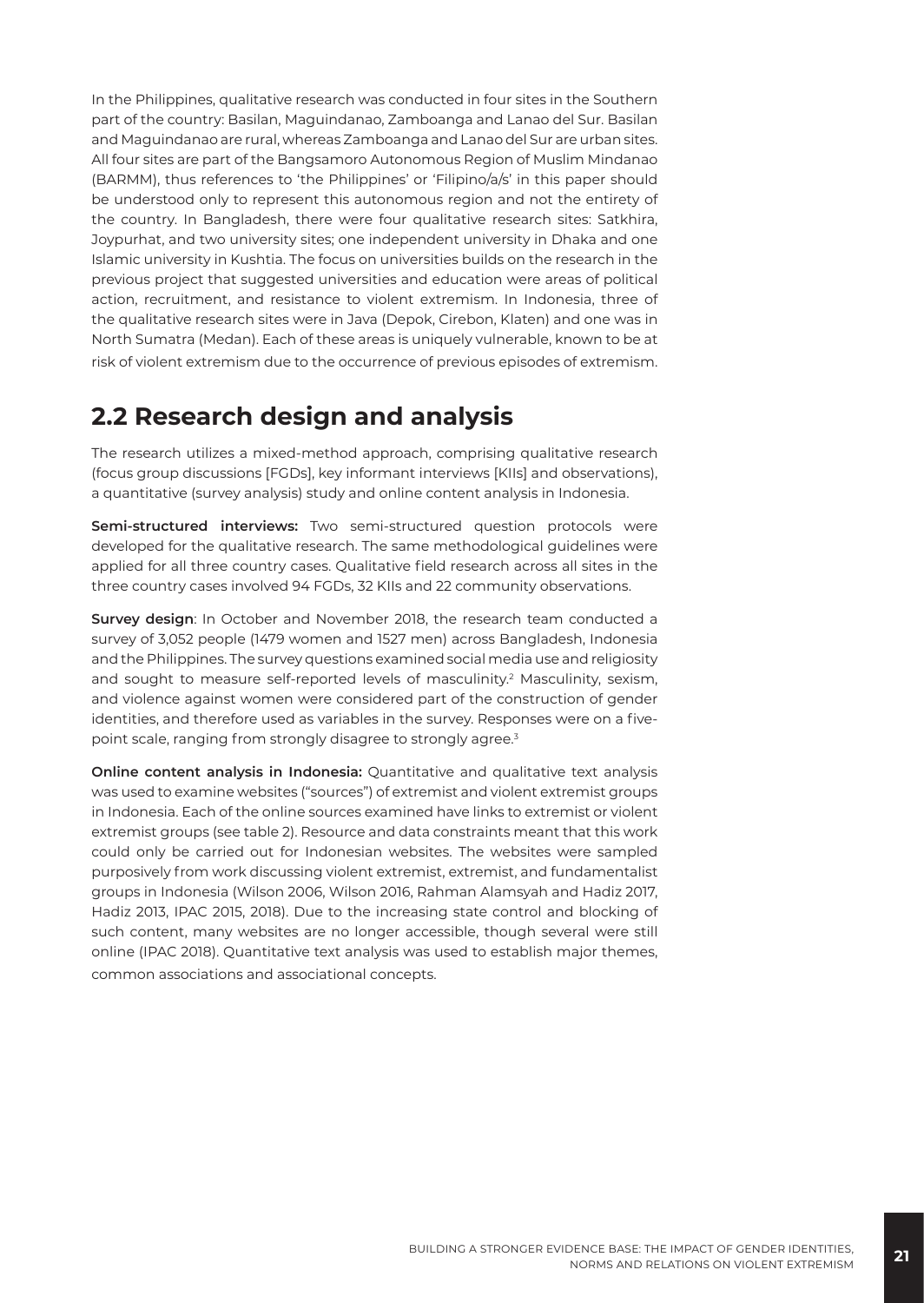#### *Table 2: List of online sources*

| Source        | <b>URL</b>                                              | Description                                                                                                                                                                               | Audience | No of pages |
|---------------|---------------------------------------------------------|-------------------------------------------------------------------------------------------------------------------------------------------------------------------------------------------|----------|-------------|
| Arrahman      | https://www.<br>Arrahman.comw                           | Set up in 2005 by someone<br>with family connections with<br>violent extremist group, Jemaah<br>Islamiyah, and involved with its<br>above ground branch, Majelis<br>Mujahadeen Indonesia. | General  | 598         |
| kdi.wordpress | https://kdiweb.<br>wordpress.com/                       | Kabar Dunia Islam (KDI)<br>(or Islamic World News)<br>is the media wing of Islamic State<br>in Indonesia, for a time run by a<br>woman administrator, Siti Khadijah<br>(IPAC 2015).       | General  | 410         |
| Muslimdaily   | http://www.<br>Muslimdaily.net/                         | Started by the son of Abu Bakar<br>Bashir, a Jemaah Islamiyah leader.                                                                                                                     | General  | 1000        |
| Panjimas      | https://www.<br>Panjimas.<br>com/category/<br>muslimah/ | Tabloid news website and<br>providers of local jihadi news,<br>associated with the Arrahman and<br>Muslimdaily sites (Jurnal Islam.com<br>2018). Banned by the Indonesian<br>authorities. | Women    | 293         |
| Voalslam      | http://www.voa-<br>islam.com/rubrik/<br>muslimah        | Tabloid news website and<br>providers of local jihadi news<br>associated with the Arrahman and<br>Muslimdaily sites (Jurnal Islam.com<br>2018). Banned by the Indonesian<br>authorities.  | Women    | 952         |

Finally, the analysis of the data involved bivariate regressions using the Pearson correlation coefficient ('r') to examine the strength and direction of the relationship between support for violent extremism and key variable thought to be of causal relevance: hostile and paternalist sexism, preference for male leadership, education, religiosity, gender, support for violence against women, support for practices harming women and girls, age and tendency towards hyper-masculinity. Ordered logit regression further enabled the researchers to explore the significance of bivariate analysis.

#### **2.3 Field research participants**

FGDs involved groups of only women, only men and mixed groups. Participants were selected to obtain a broad sweep of society, with many ordinary citizens, as well as civil society members, women's group members, activists, LGBTIQ participants and students. People with direct experiences of violent extremism were interviewed,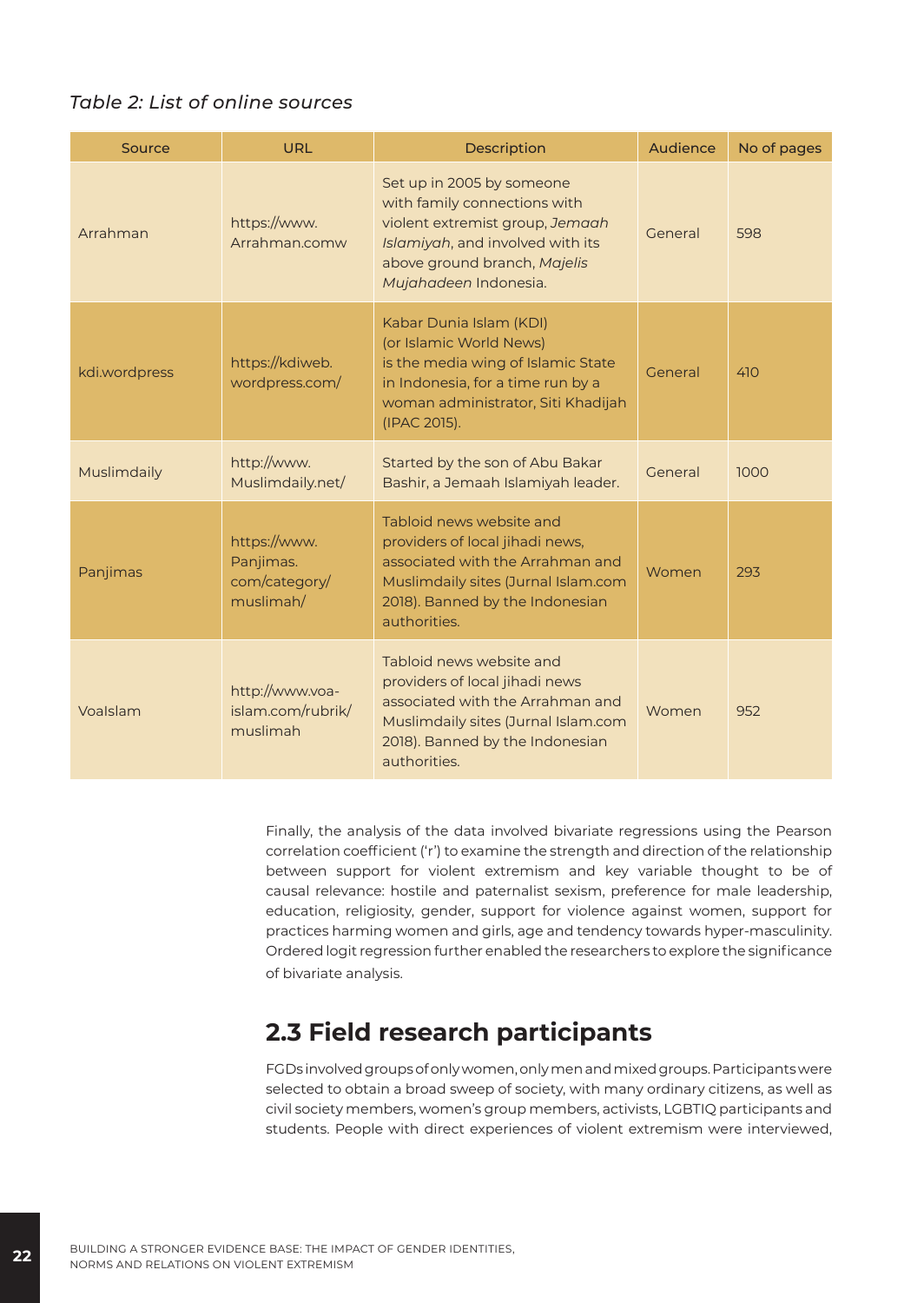as well as a few members of extremist groups. Religious minorities and members of ultra-religious and moderate discussion groups also participated. KIIs in Indonesia included interlocutors from religious conservative and moderate groups, academics, and staff at the Indonesian NGO, Wahid Foundation. In the Philippines, key informants were chosen based on their knowledge and experience of violence, violent extremism and related gender issues and included religious and women's rights experts, as well as staff from the Filipino NGO, The Moropreneur, Inc. (TMI). In Bangladesh, KIIs were held with eight participants, including women's rights experts and staff from the NGO, Bangladesh Rural Advancement Committee (BRAC). Interviews with five women's rights activists also provided context for issues related to gender and intolerance.

#### **2.4 Methods through which key findings were obtained and outline**

Three key findings underpin the richness and complexity of information that was garnered through FGDs and interviews as part of this research project. First, hostile sexism and support for violence against women are strongly associated with support for violent extremism. Ordered logit regression modeling of survey results found that in all three countries, people who support violence against women (that is, those who claimed that men are justified in using violence against women) are three times more likely to support violent extremism. Surprising and somewhat perplexing, in Bangladesh and Indonesia, the strength of this association is stronger and higher for women than for men. Second, no significant relationship was found between religiosity, age, gender and level of education achieved and support for violent extremism. Finally, misogyny and support for violence against women are important and overlooked factors in compelling some people, including women, to support violent extremism. In fact, misogyny (or hostile sexism) is correlated strongly with violence against women. And in turn, there is a significant, positive and moderate correlation between misogyny and support for violent extremism, as well as a significant, though weaker relationship between benevolent sexism (that is, adherence to traditional gender norms or values) and violent extremism.

Meanwhile, qualitative research revealed misogyny, gender stereotypes, and hegemonic masculinity to be integral to the ideology, political identity, recruitment strategy, operation and political economy of violent extremist groups. Various motivations and circumstances compel men and women to join these groups. Therefore, the remainder of this paper will turn to presenting the outcomes of both the qualitative study and survey results, to further elucidate how gender identities and relations at the societal level both enable and counter ideological fundamentalism. First, it will consider how gender identities and relations can act as drivers of violent extremism and thereafter, it will assess how constructions of masculinity and femininity are used by violent extremist groups to recruit and mobilize men and in particular, women. It will end with the key overall research findings and conclusions, largely drawn from the quantitative analysis (ordered logit regression) of the survey data, as well as some areas for further research in the future.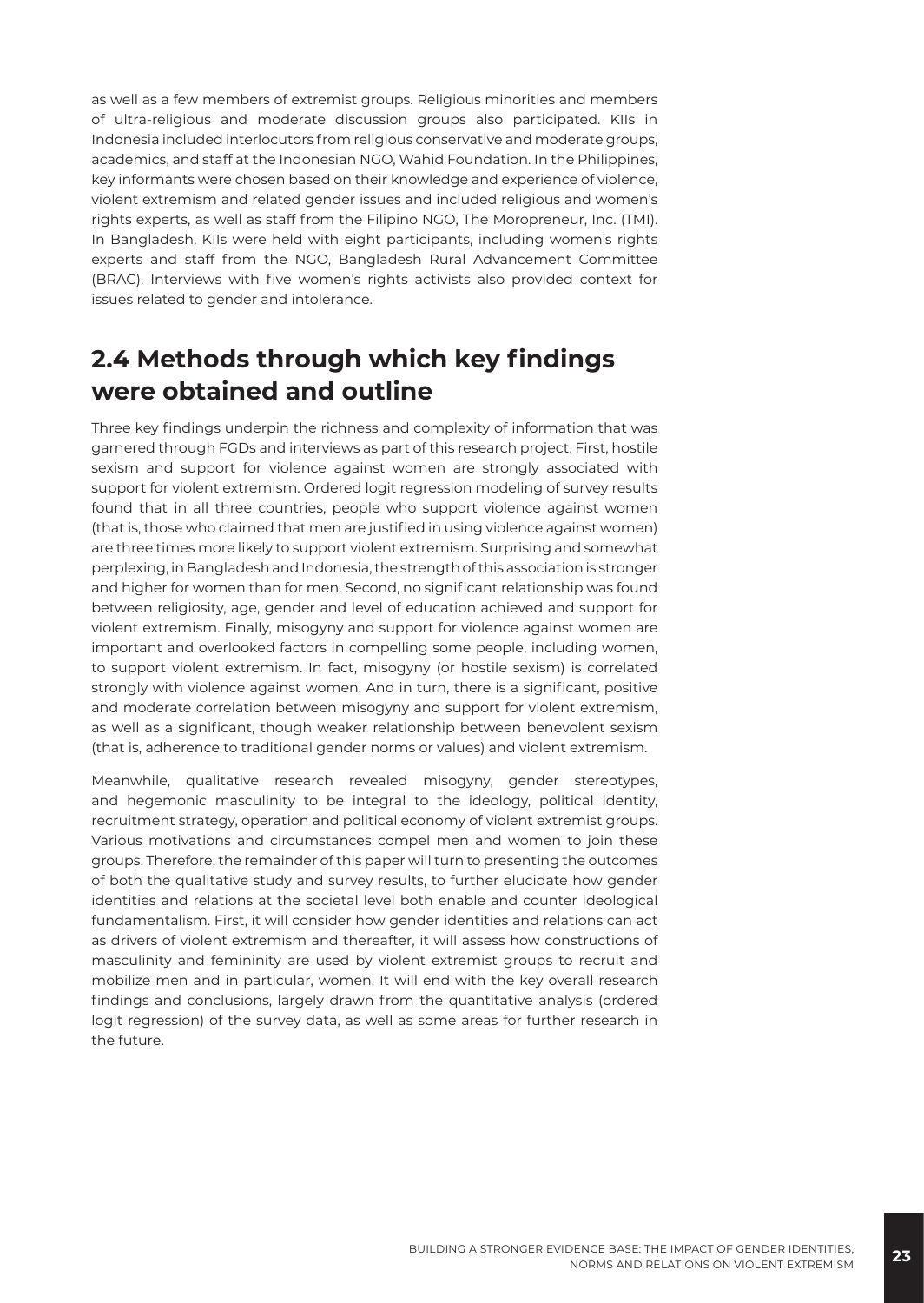# **GENDER IDENTITIES AND RELATIONS AS DRIVERS OF VIOLENT EXTREMISM:** RESEARCH FINDINGS IN BANGLADESH, INDONESIA AND THE PHILIPPINES

Several overarching themes were explored in the fieldwork including male leadership gender stereotypes and gender relations; women's extremist participation, including their motivations for joining extremist groups; the impact of education and youth; the role of mothers and fathers, and gendered recruitment messaging. Specific questions related to an individual's religiosity, masculinity, attitudes and behaviours relating to women and violence against women, and social media use. Responses to relevant questions in each of the three studied countries are provided below.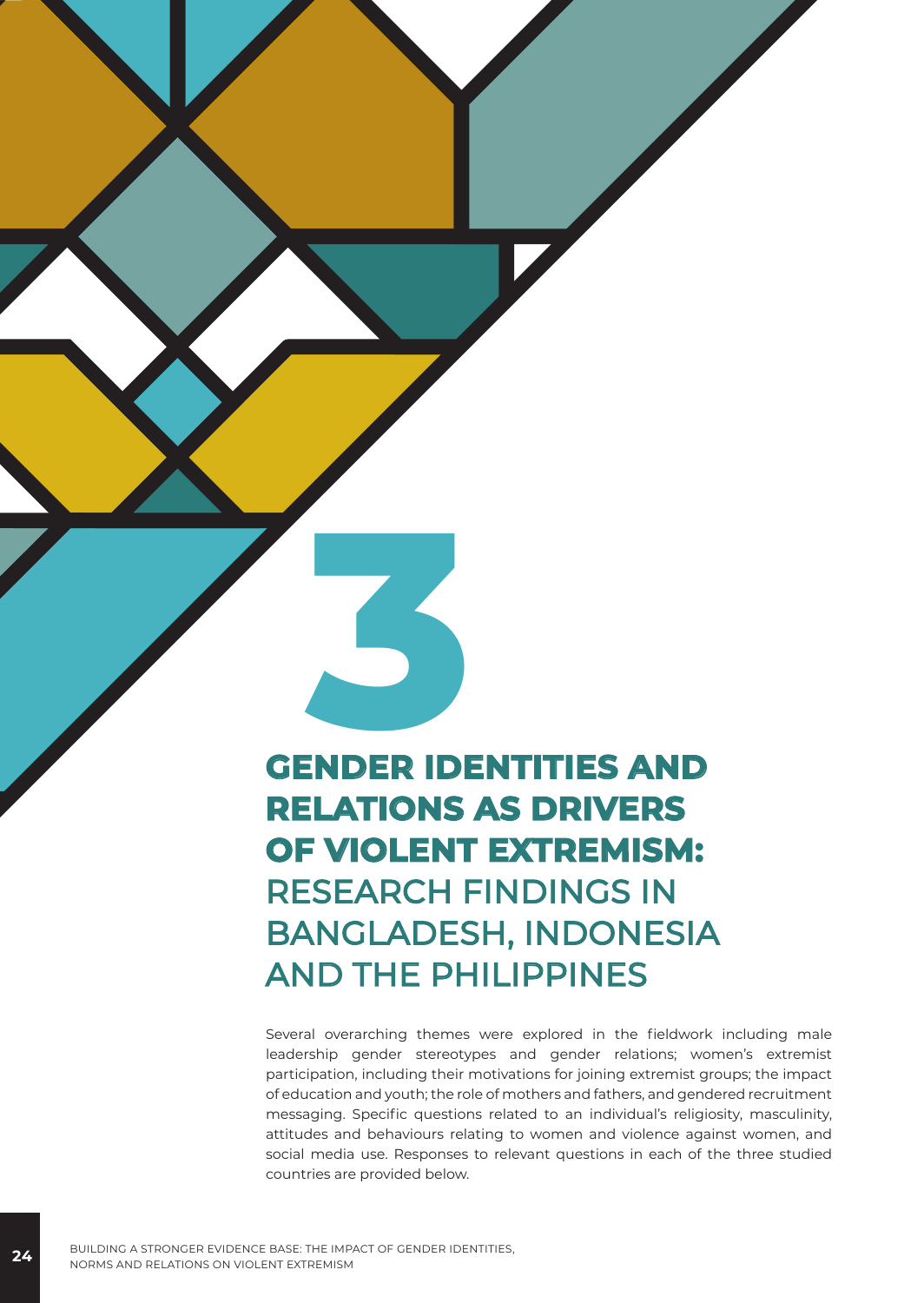#### **3.1 Male leadership, gender stereotypes and gender relations**

The notion of exclusive male leadership in the public sphere was significant across all communities and is premised on very traditional beliefs regarding masculinity and femininity and traditional gender roles, as well as on a clear division of labour between men and women. Qualitative research further revealed clear links between gender identities (masculinities and femininities) and intolerance, violence and violent extremism.

In the Philippines, concepts of masculinity and of being a good father or a good husband are closely tied with financially providing for the family, being a protector and a leader:



*If I'm the breadwinner of the family, I would accept what they [violent extremist groups] will offer to me especially when you are not financially stable.<sup>4</sup>*

This perception also held true in Bangladesh and Indonesia, where the ideology of male leadership in the public sphere was dominant across all communities. It was particularly strong in men-only FGDs in Indonesia where men stated that leadership was a prerogative of men. Both men and women also referred to religion to justify male political leadership. One man in Klaten, Indonesia stated,



*I would prefer male leaders because religion teaches us that men are leaders. In fact, no prophets are female. Thus, it is better if men are leaders.5*

Women expressed this view less often. However, some religious women referred directly to religion as forbidding female leadership. One female member of a religious discussion group (*majelis taklim*) in Cirebon elaborated on the reasoning:



*It is not permitted. As long as the men are available, women should not hold leadership positions. Women can only lead if they lead women. Women cannot lead men. Sermons should be delivered by men since the voice of women is aurat [naked/genitalia]. Women should only give sermons to women, so that their sermon will not result in fitnah [slander/ sedition/seduction].6*

According to this belief, female leadership exposes women's "nakedness" to men, creating in the process, a sin.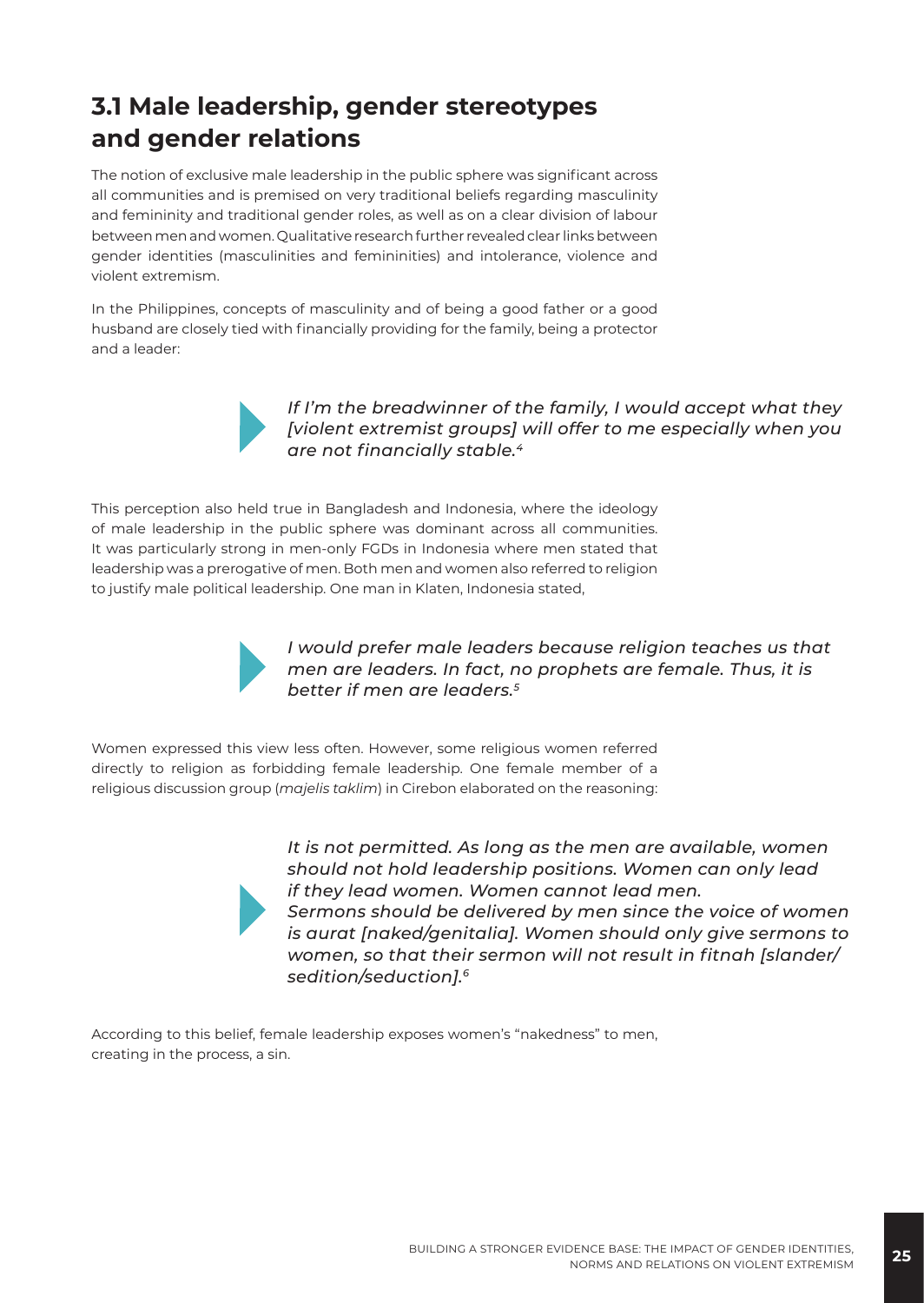In Bangladesh, the limitation on women's leadership opportunities, both in workplaces and in political spaces, was at least partly attributed to women's lack of mobility. One young man raised the concern as a key barrier to women's participation in politics, saying:

*Usually, if a woman works in a party [political or social organization] she may need to work until nightfall, which is a problem regarding safety and security. It is not suitable for a woman in the social context. I [as a man] can go anywhere, anytime, but a woman cannot.7*

> Therefore, when women wish to participate politically, they face approbation, violence, and risks.

> Elsewhere, women were perceived as not having the inherent characteristics to enable them to lead. In the Philippines, femininity is associated with being "nurturing", "motherly", being a "good mother", a woman giving "full support to her family and husband",<sup>8</sup> being "obedient", "following" (rather than leading), being "emotional", and also doing domestic chores.9 In Indonesia, men stereotyped women as broadly having fewer skills and talents for leadership, though some men admitted individual women had leadership skills. However, men generally expressed a preference for male leadership due to the stereotype of women being emotionally unstable and men being logical. Surprisingly, a majority of women across all four sites in Indonesia also consistently supported the idea of women as too emotional for leadership.10

#### 3.1.1 Pressure on men to provide for families can push them into extremist activity

As explained more fully in section 5, the gendered expectation that men must provide for their families can push some men towards violent extremism because violent extremist groups provide financial incentives. A man's desire to provide for his family, a desire to belong or be part of a brotherhood, or a desire for sexual gratification were also mentioned as factors which motivate men to join violent extremist groups. Survey data showed that most people in the Philippines agreed that "men should be willing to sacrifice their own well-being in order to provide financially for the women in their lives" (56 per cent) with only 16 per cent disagreeing or strongly disagreeing.<sup>11</sup>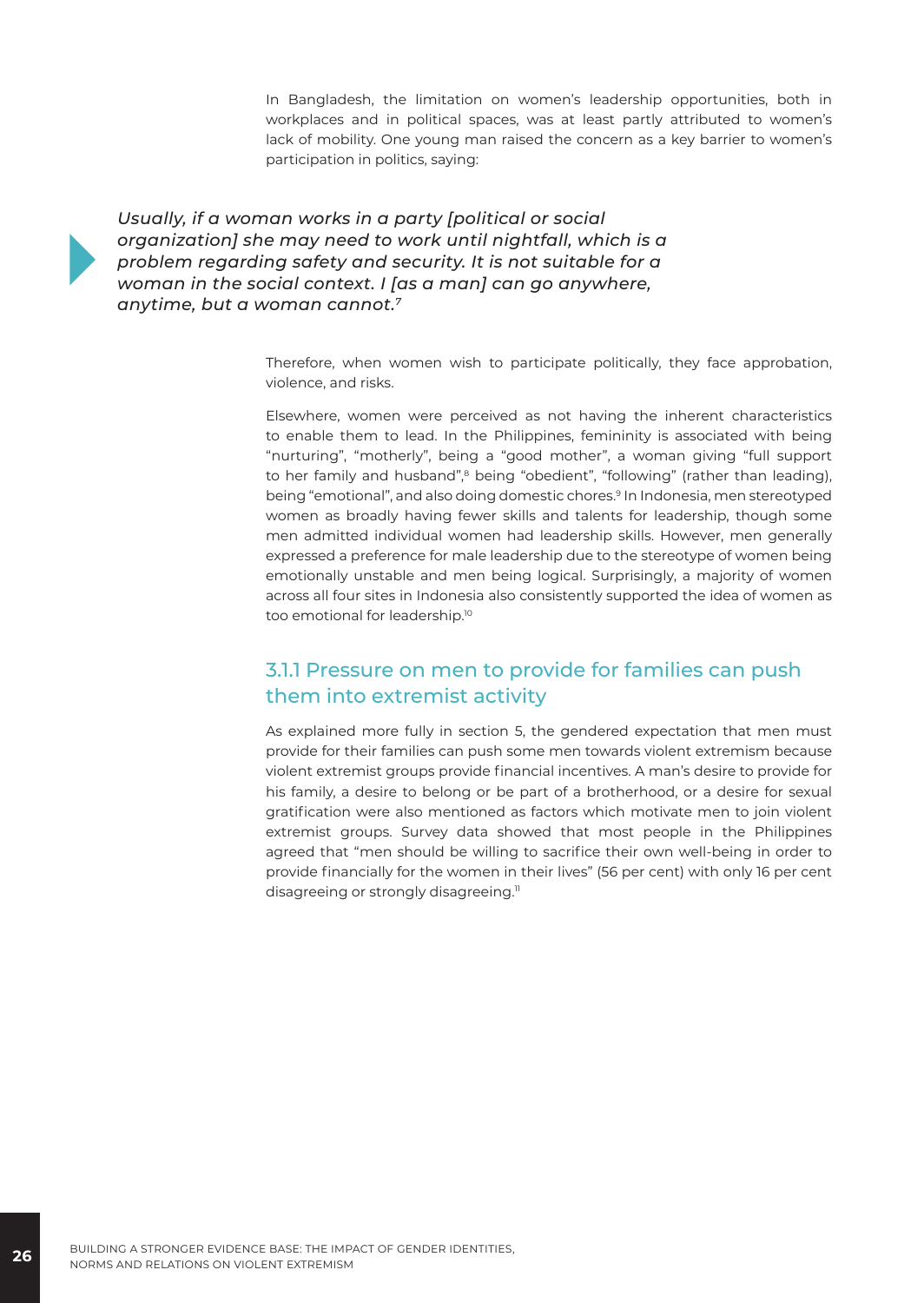#### *Figure 1.*

*Men should be willing to sacrifice their own well-being in order to provide financially for the women in their lives [Q37]*



#### 3.1.2 There is some support for women's leadership in the Philippines and Indonesia

Support for male leadership of the public sphere was mixed, with significant gender differences in some places. For instance, qualitative and quantitative data suggested that most Filipino respondents in Mindanao consider women have the skills to make good leaders, and that a leadership role is not just for men. The survey material indicates broad support for women's leadership in the Philippines, with around 56 per cent of people surveyed agreeing that women have the skills to lead the country, with more women than men supporting the notion of women's leadership, and far more young people than older people supporting this idea do.12 Filipino women strongly supported female leadership in the political sphere (57 per cent), a much smaller group of men supported female political leadership (27 per cent). With even divisions, the slightly more popular view was men should lead religious communities, but whereas 43 per cent of men agreed or strongly agreed with male religious leadership, only 28 per cent of women did.<sup>13</sup> Elsewhere in Indonesia, in line with greater participation of women in the public in Klaten, female religious leaders were even able to preach to male audiences in Klaten.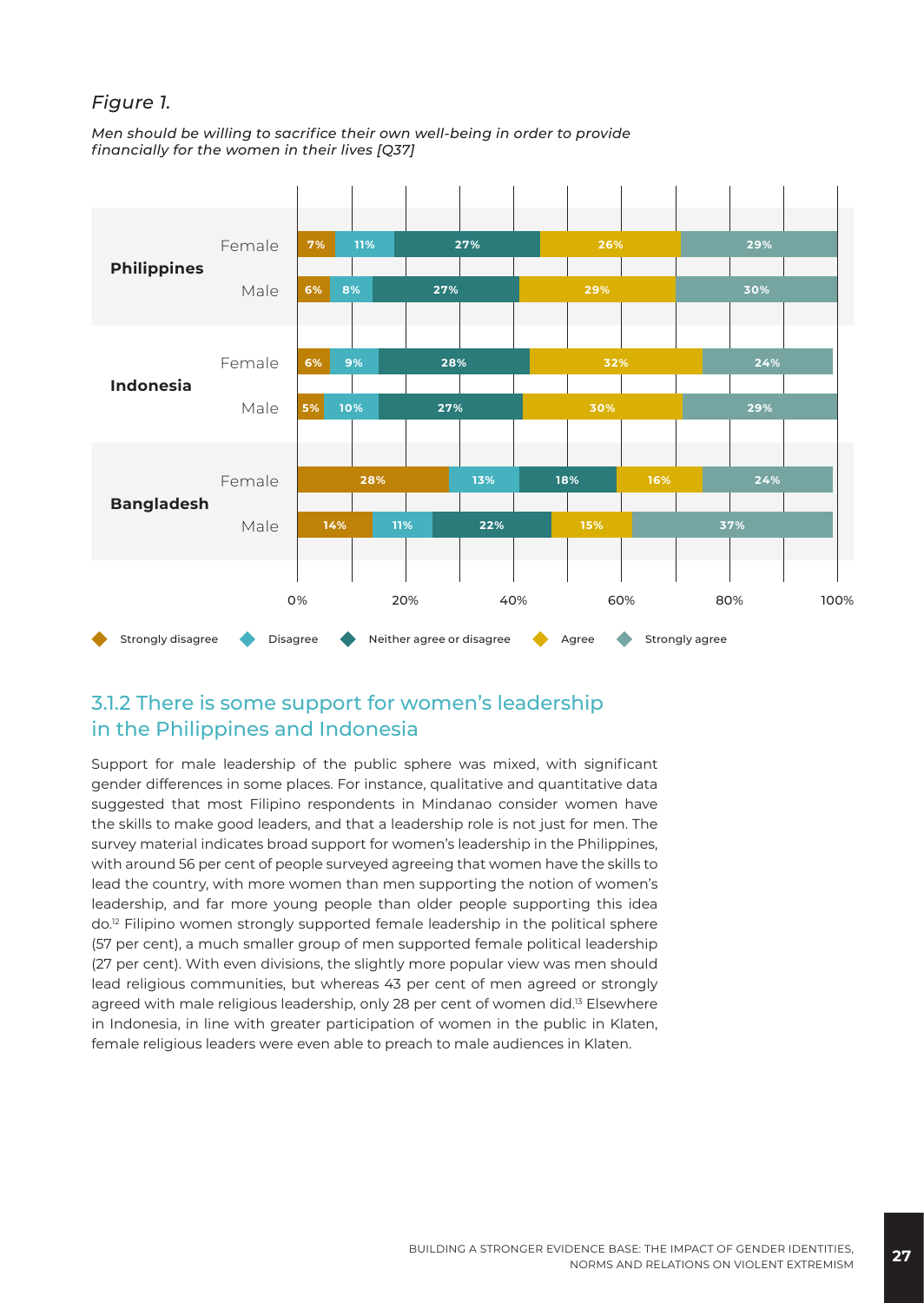#### *Figure 2.*

*The religious leadership of a community should be largely in the hands of men [Q35]*



#### *Figure 3.*

*The political leadership of a community should be largely in the hands of men [Q34]*



**28** BUILDING A STRONGER EVIDENCE BASE: THE IMPACT OF GENDER IDENTITIES, NORMS AND RELATIONS ON VIOLENT EXTREMISM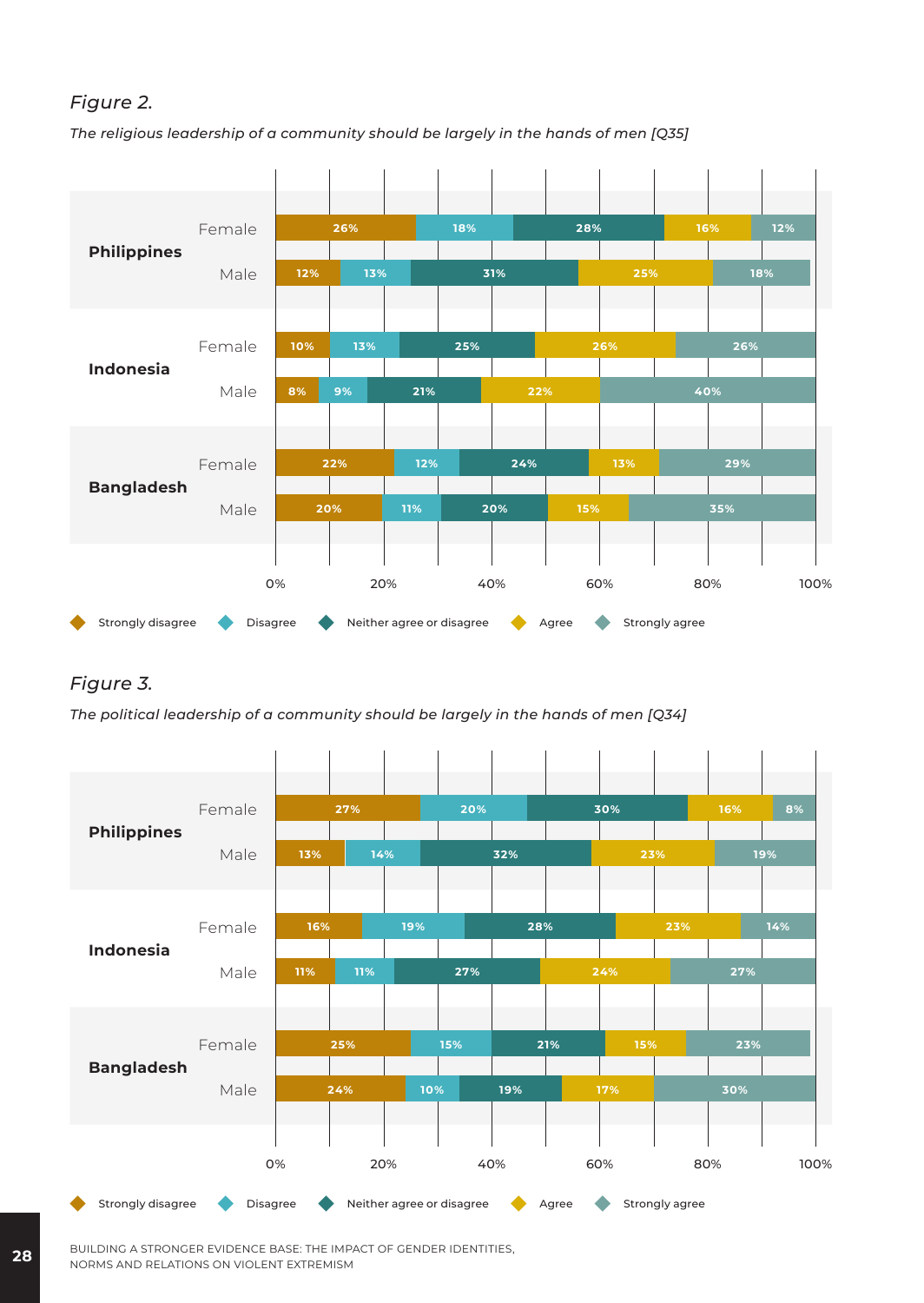There is also, however, a sizeable proportion of women (24 per cent) and, particularly, men (42 per cent) who believe that political leadership of a community should remain predominantly in the hands of men. Nonetheless, this is considerably less than those who have the same views in Indonesia (51 per cent men and 37 per cent women) and Bangladesh (50 per cent men and 42 per cent women).

#### **3.2Women's violent extremist participation**

In several countries, women's participation in violent extremist groups has been extensive and visible. For instance, in the Philippines, several research participants reported on the roles of female combatants, called *Mudjahida*, and violent extremists:



*During the Zamboanga Siege, the sniper/top shooter was a woman, a wife of the commander. It goes like this: I must protect my husband and my husband will also be protecting me.14*

Many research participants knew of women who were engaged in or supportive of violent extremist groups (as well as the critical role women play in preventing violent extremism). Research participants referred to women in violent extremist groups as "suicide bombers, combatants, snipers and spies,"15 as well as fulfilling support roles such as providing first aid or cooking for combatants, or engaging in public information and recruitment campaigns, particularly through the use of social media.<sup>16</sup>

Research has suggested that women play a key role as recruiters for violent extremist groups because of their physical appearance and 'because of the way they talk; they are the ears and eyes, for communication purposes… and they know how to engage people in discussion."<sup>17</sup> They are particularly likely to be recruiters for other women as they can understand and play on their needs. For instance, one commentator from Bangladesh stated:



*In 2001, I saw a girl in Shyamnagar, Satkhira, walking with a laptop, she was going door to door to talk to the women and showing them religious videos.18*

Women also play roles as couriers where men are unable to move around certain areas without raising suspicion.19 A commentator from Bangladesh pointed out that women are less likely to be checked by security forces on the street than men.<sup>20</sup>

However, while participants frequently acknowledged seeing news reports of women's involvement in violent extremist groups, they struggled to explain women's motivations for joining these groups.<sup>21</sup> Survey results from Bangladesh are split between those who think women are forced to join violent extremist groups by male relatives (42 per cent) and those who think women join of their own volition (36.26 per cent).<sup>22</sup> In Indonesia, the proportions were almost reversed: 31 per cent of people thought women were forced to join by male authority figures and 43 per cent of respondents believed women joined violent extremist groups willingly. Finally, in the Philippines, survey results showed that nearly one third of male respondents agreed or strongly agreed that a man had forced a woman to join a violent extremist group compared with 25 per cent of women did.<sup>23</sup>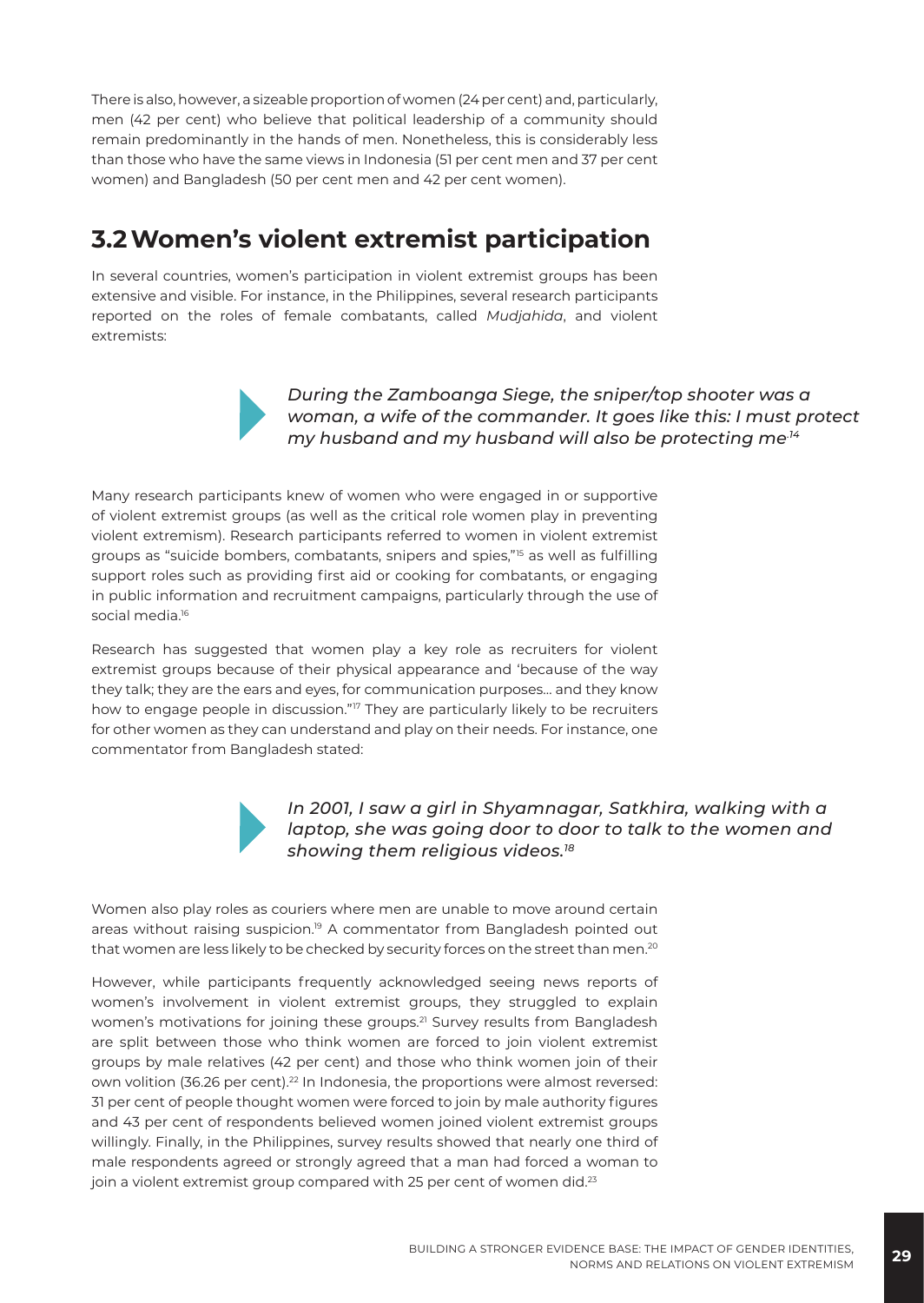By contrast, one third of all survey respondents (34 per cent) agreed or strongly agreed that many women join violent extremist groups because they feel empowered to support what they see as a just cause.<sup>24</sup>

#### *Figure 4.*

*When women join a violent extremist group, it is because they are forced to or pressured by male family members [Q48]*



Additionally, several key themes or possible motivations emerged, each outlined below.

#### 3.2.1 Marriage, wifely obedience and male authority

Several people related the coercive way in which some women may find themselves working in support of violent extremist groups, which would come as a result of gender norms that emphasise obedience in wives and daughters:



*Both males and females are vulnerable. But for women, just think of a girl who has a father or husband believing in fundamentalism and the girl does not have information. These girls or women are more vulnerable as they cannot get out of the situation easily.25*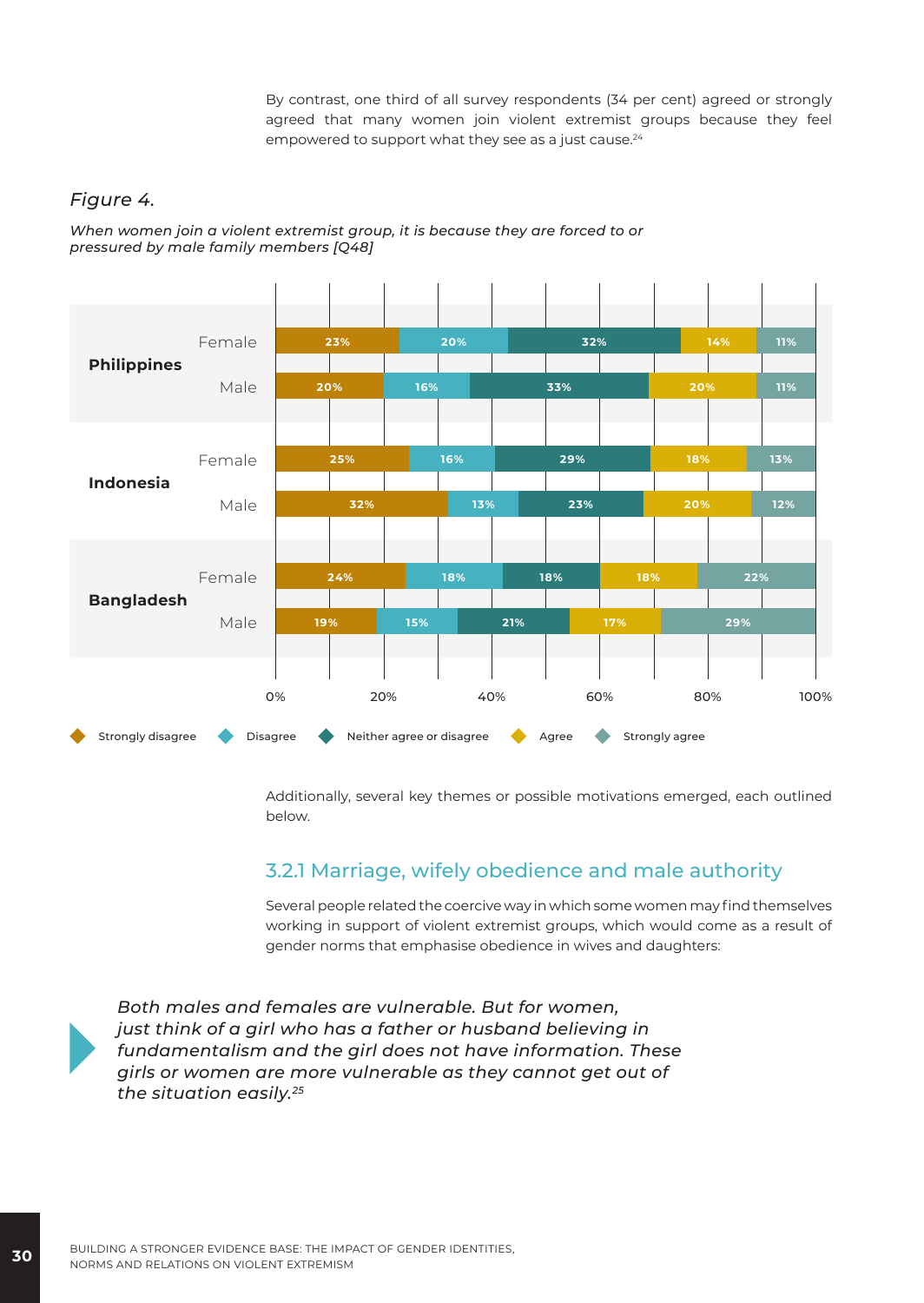Although little is still understood about all the dynamics of marriage and membership in a violent extremist group, there is some evidence that it plays a significant role in the recruitment of both men and women. In Bangladesh, it is plausible that these groups provide support to members to get married, as the costs of marrying can be significant. In Indonesia, a number of participants in focus groups stated that women's obedience to violent extremist husbands was a reason for their support of violent extremist groups. Many of the people in the focus groups expressed that wives ought to obey husbands in nearly all circumstances. This has important implications for women's roles in violent extremist groups. For example, referring to the case of the Surabaya family bombings, a significant number of participants agreed that the woman suicide bomber could have been obeying her husband, "forced to do what she did",<sup>26</sup> and possibly subject to a longer-term indoctrination from her husband.27

Wifely devotion was also mentioned by some research participants as an element that violent extremist groups are able to exploit (because women are perceived to be "easily swayed",<sup>28</sup> or "easily convinced by their husbands").<sup>29</sup> A woman's love for her children (needing to provide for them) or her husband (wanting to follow him, or at least fulfil the promises she made to follow him) were mentioned frequently as reasons for women becoming involved in violent extremist groups: One participant from the Philippines claimed: "we have learned from Marawi: women are pushed to join their partner out of love promises."30 Moreover, the impression that 'a good woman' is one that joins a violent extremist group out of duty to her husband is a common one.

However, it should be noted that a significant number of women in FGDs (in Indonesia) avowed that if a husband was a terrorist, a wife no longer needed to obey: "There is a boundary of obeying the husband. Husbands can be said to be half-absolute to follow, but what must be understood is whether the husband's actions are relevant or not with Islamic values".<sup>31</sup> Others said, "Harming other people is not good. Even though husbands lead their families, but they need to lead to a better path in accordance to religious teachings. No religion would ever allow us to harm other people. On the contrary, all religion teaches us about love and tolerance".32

#### 3.2.2 Pursuit of freedom and adventure

While most participants suggested that women follow their husbands out of love or duty, a few people suggested that some women who believe in gender equality also engage in violent extremist groups, believing they should be able to do what men can do and also equally thrive on the adventure and freedom it can bring. In such instances, it was perceived that women have an active, rather than just a supportive role, to play in violent extremist groups. In fact, the survey revealed that violent extremist groups enjoy significant support among women. A sizable proportion of women (19 per cent) said that they believe groups are justified in using violence if they are fighting for religious ideals, although men were more likely to espouse this belief (29 per cent).<sup>33</sup>

Many research participants further stated that women also seek belonging and adventure, and this can motivate some to join violent extremist groups. One research participant recalled how one young woman she knew joined a violent extremist group because she wanted to escape her parents who were very controlling, and find freedom.34 Elsewhere, a male research participant claimed that "holding gun is a sign of empowerment for women."<sup>35</sup> Two research participants also suggested that participation in gender equality seminars has emboldened (or 'over powered') those women to join violent extremist groups, believing they can now do what men can do.<sup>36</sup>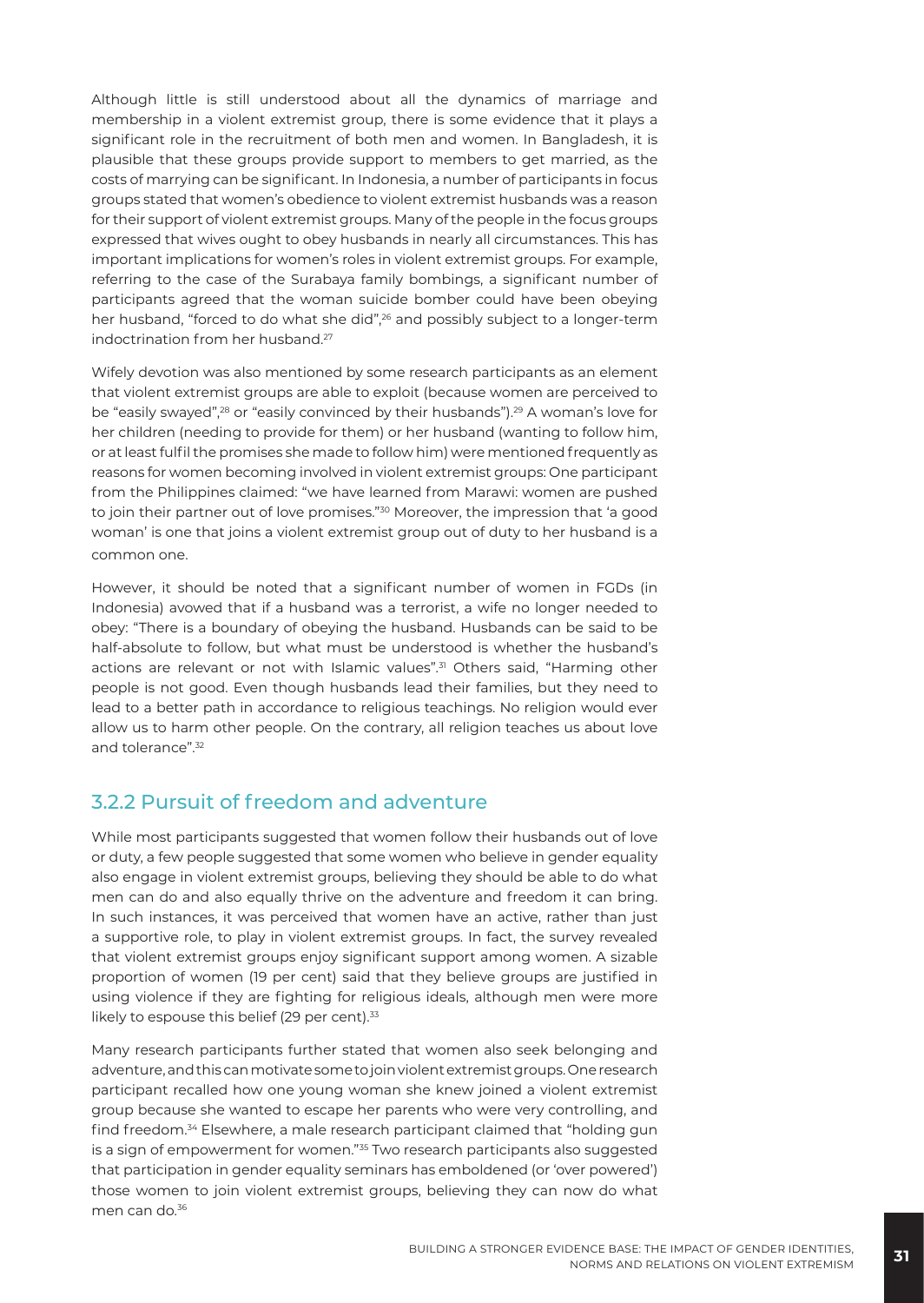#### 3.2.3 Poverty is an important driver for engagement with violent extremist groups

While men are expected to be the breadwinners within a household, poverty, exacerbated by the conflict in some instances, has meant that many women now must work full-time outside the home. Some research participants in the Philippines commented that women may also be recruited because of poverty, especially mothers, if they need to provide for their children. Indeed, poverty appears to be the main driver for violent extremism in the Philippines. $37$  As the later section on parents and preventing violent extremism suggests, the mother's absence from the family home due to work obligations has been interpreted by some people as a factor driving children towards violent extremist groups.

Elsewhere in Indonesia, analysts Hadiz and Rahman Alamsya note that violent extremists appeal to concrete social circumstances—social displacements, socio-economic and systemic marginalization (Rahman Alamsyah and Hadiz 2017, 69). Notably absent from such analysis, however, is the role that gender inequalities and grievances might play in motivations, recruitment and mobilization of women to violent extremist groups. Studies of Indonesian women who had been in violent extremist or fundamentalist groups revealed that a desire for political change motivated them (Marcoes 2015, Nuraniyah 2018). Like men, these women were propelled by a sense of injustice in concrete social circumstance, including the state's inability to mitigate high levels of poverty (Marcoes 2015).

#### 3.2.4 Status and initial freedom within organizations

In Indonesia, research was able to identify that youth recruitment to extremist and violent extremist organisations was extensive, structured and had strong connections to various groups with extremist, Islamist and fundamentalist agendas. Crucially, research identified that women gain status and positions in university campus religious organizations, which rely heavily on their labour. But despite the increased prestige, as they progress within the organization, these women are subject to ever tighter gendered control and become exposed to more dogmatic doctrine. Thus, as women gain power and status in the organization, it exercises increasing control over female members contact with men, their sex lives, their clothes, and even their gaze.

#### **3.3 Education as a site where gender norms are politicized**

Education came up frequently as a site of contestation around gender norms, both in terms of its alleged impact on changing gender norms, as well as its importance in gender equality efforts. In Bangladesh, participants, especially younger participants, recognise these changing norms and link them to girls' education. One young man stated:



*In my experience, ten years ago, most people's expectations were that a woman should stay at home and take care of the family. But things have changed now. On average, eighty per cent of the female population is working outside [sic].38 Female education is much improved. Many girls in our area go to other cities for study. So, you can say the tradition has changed.39*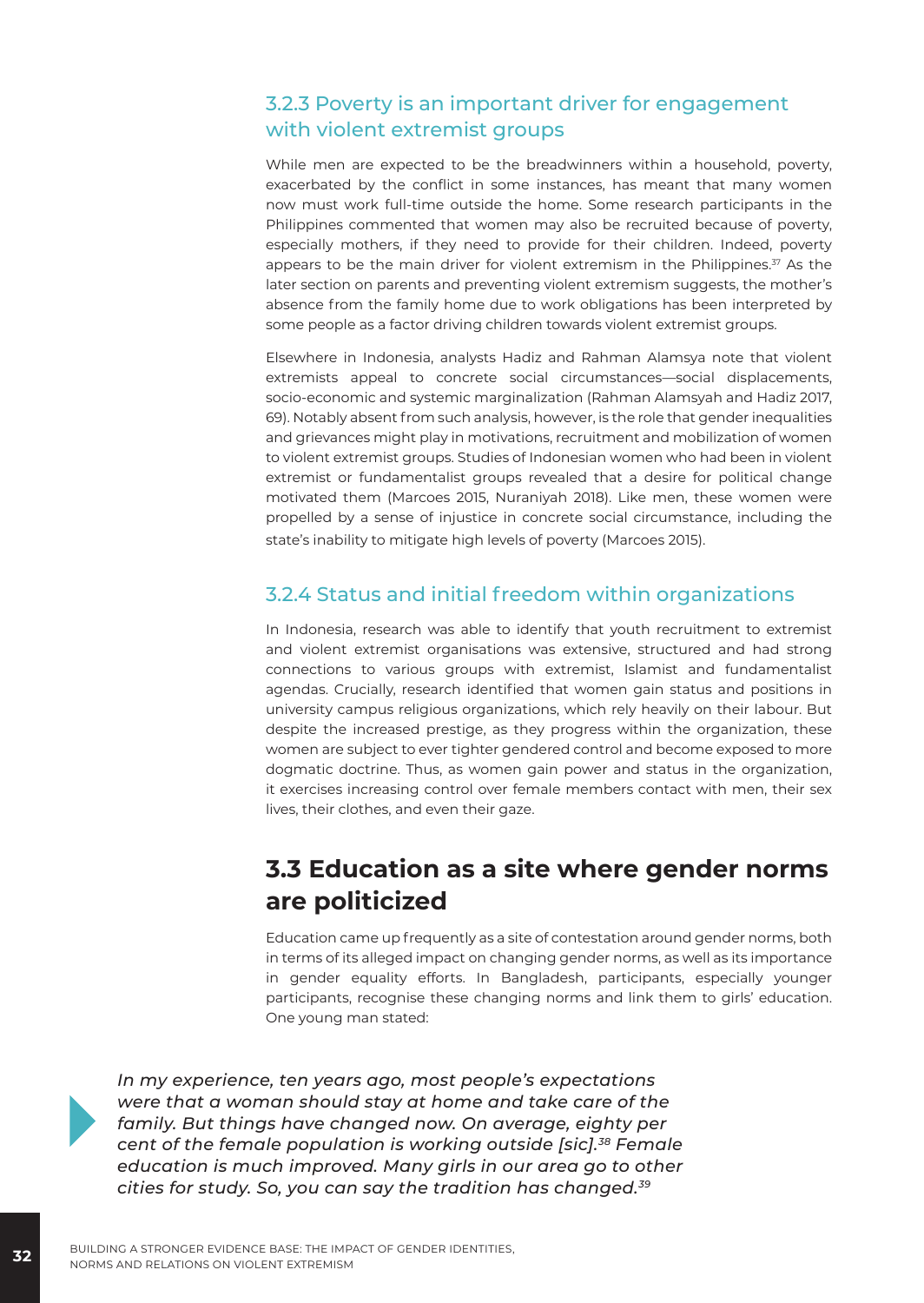Universities are also a site for mobilization both for and against extremism and violent extremism. Mobilization occurs in a context of vibrant religious student movements in various political and ideological streams. For instance, in Indonesia, parts of the student movement comprise Islamist youth cadres, which manifest in political activism, religious activities, and in pop culture (Saefullah 2017). Participants in FGDs drew attention to the overlap of campus Islamists and political Islam, with many campus religious groups often affiliated with political parties. They also pointed out that some students join religious communities and cadres, forming campus communities with radical and intolerant views. For some young women, these types of organizations (such as *Partai Kommunis Indonesia* (PKS) and *Hizbut Tahrir Indonesia* (HTI) in Indonesia) comprise "gateway groups," which they learn from before moving on to more radical organizations such as Islamic State (IS).

Finally, greater education does not address all aspects of gender inequality. For instance, education was viewed as decreasing girls' vulnerability to female genital mutilation (FGM), dowry, child marriage and honour killings, but this is not borne out in the data. Survey results from the Bangladesh sample showed that there is no relationship between support for these forms of violence against girls and a person's education.40

#### 3.3.1. Education has little effect on the gender division of labour

In Bangladesh, education level does not affect support for the gender division of labour. Field research shows that while education for girls/young women is seen as a positive by most participants, working outside the home is not. This is shaped by several factors, including expectations of a wife's role after marriage, as well as the notion that a husband should be able to provide all that his wife and family needs. A significant number of young men did not want their wives to work. They justified this by referring to wives' care obligations, to religious roles and expectations, and to women's safety from sexual and gender-based violence.

#### 3.3.2. Education institutions are sites where extremist recruitment can occur

In the Philippines, participants referred to the role of the *Madrassa, Toril*, the university, and *Ushra* (a study circle) as important sites where violent extremist recruitment occurs. There was a perception that students from devotional schools might be targeted. A young female Islamic leader claimed that violent extremist groups:



*…. prefer to recruit the students coming from the Islamic institution like the Islamic institution where I studied because we know what the importance of Jihad is.41*

However, participants also recognised that not all those who are radicalised are educated. Moreover, educational establishments can be sites and sources of discourses that challenge extremist ideologies and offer critical or alternative discourses. Despite these apparently complex and conflicting drivers, there was broad agreement that those who are most vulnerable to being recruited or exploited by violent extremist groups were poor and young.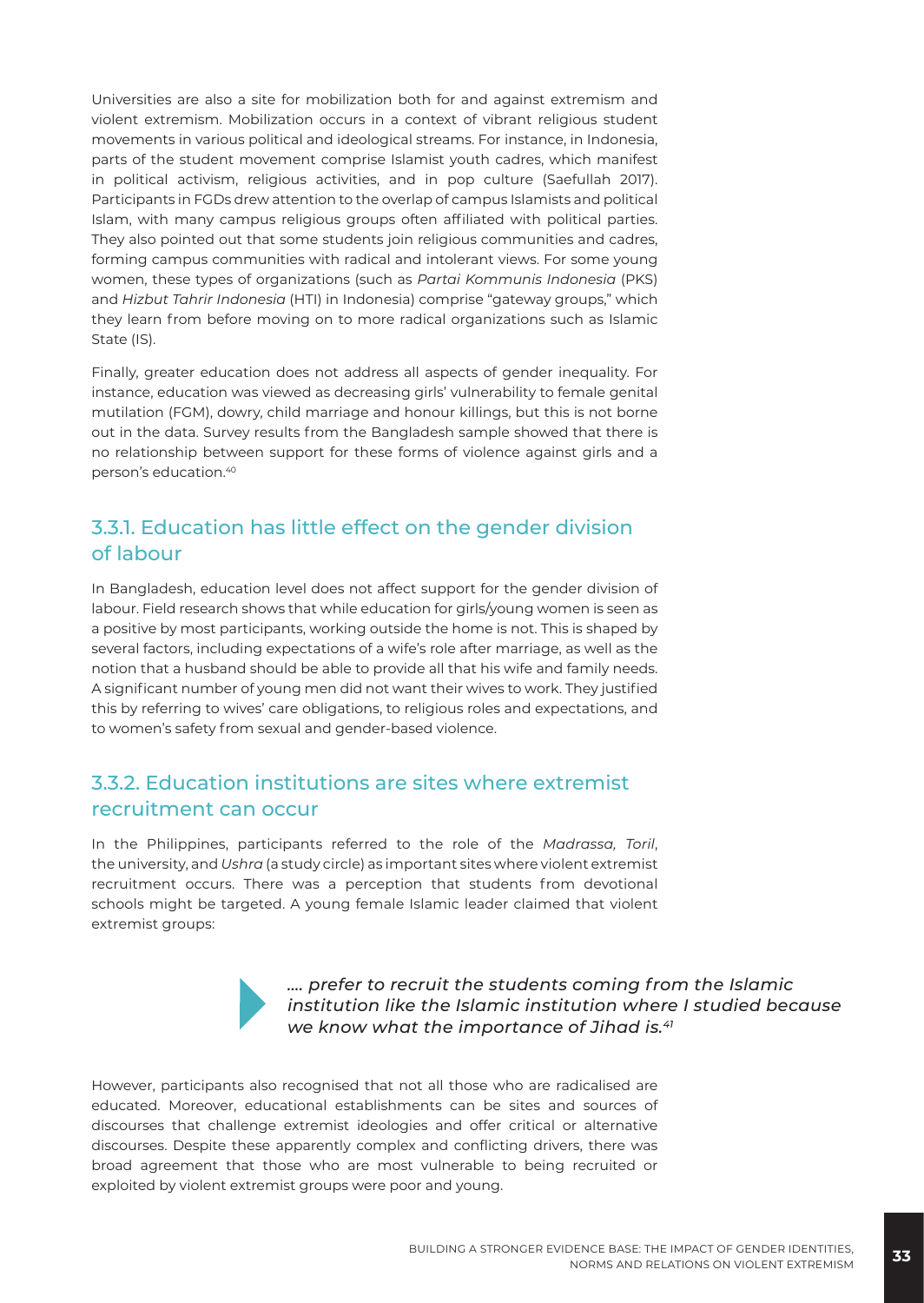Some suggested seeking revenge for what they and their family have suffered, or wanting to rebel against their family, can also motivate youth to join violent extremist groups.

#### 3.3.3. Campus based extremist groups target women students and redeploy the language of feminist struggle

In Indonesia, extremist group, HTI, targets women students and professionals explicitly and has been particularly successful among women students. It is estimated that more than half of HTI's members are women (Nawab 2018, 101). This is supported but not confirmed by our qualitative data, wherein young women participants were targeted and joined conservative and Islamist groups on campus (The Jakarta Post 2018).

Extremist groups also tap into specific gender injustices to appeal to women. In the women-specific sections of the website VoaIslam, the term fighter is most commonly paired with words like "Kartini" and "Raden" (the most famous Indonesian champion of women's rights), and *"emansipasi"* (emancipation). The struggle here is not global conflicts, but of women's rights. Interestingly however, VoaIslam articles that feature this combination of word pairings try to paint the Indonesian national hero of the colonial era, Kartini, as a devout Muslim woman, whose image has been hijacked to make it seem like she was a champion of women's rights (Voa-Islam.com 2017).<sup>42</sup> Interestingly then, extremists re-deploy the language of feminist struggle to their cause of *Dakwah* (missionary work), creating a more devout society.

#### 3.3.4. 'Gender rules' become stricter the longer a woman is a member of a campus group

Once recruited and promoted within the campus group structures, women face an accelerating pattern of gender regressive ideology and practice. For instance, one woman in Indonesia related the story of how as soon as she was promoted to a leadership position in the state university's mosque, gender segregation was strictly enforced and control over her increased. Even in "Basic Leadership Training," the emphasis was on gender regressive practices. She described how:

*Basic Leadership Training relates to the rules that shall be implemented between men and women, such as not allowing handshakes between men and women, and how to dress appropriately. When there is a study group involving men and women there will nonetheless be a separation between them. Even looking at the shadows of a different gender through their clothing is prohibited.<sup>43</sup>*

> Thus, as women enter the campus Islamist organization, they acquire more prestige and responsibility; at the same time as they are subject to stricter application of the gender rules. In fact, there is little space in campus religious organisations for women's leadership, although women make up a significant number of the regular members. Again, the ideology of male authority is strong.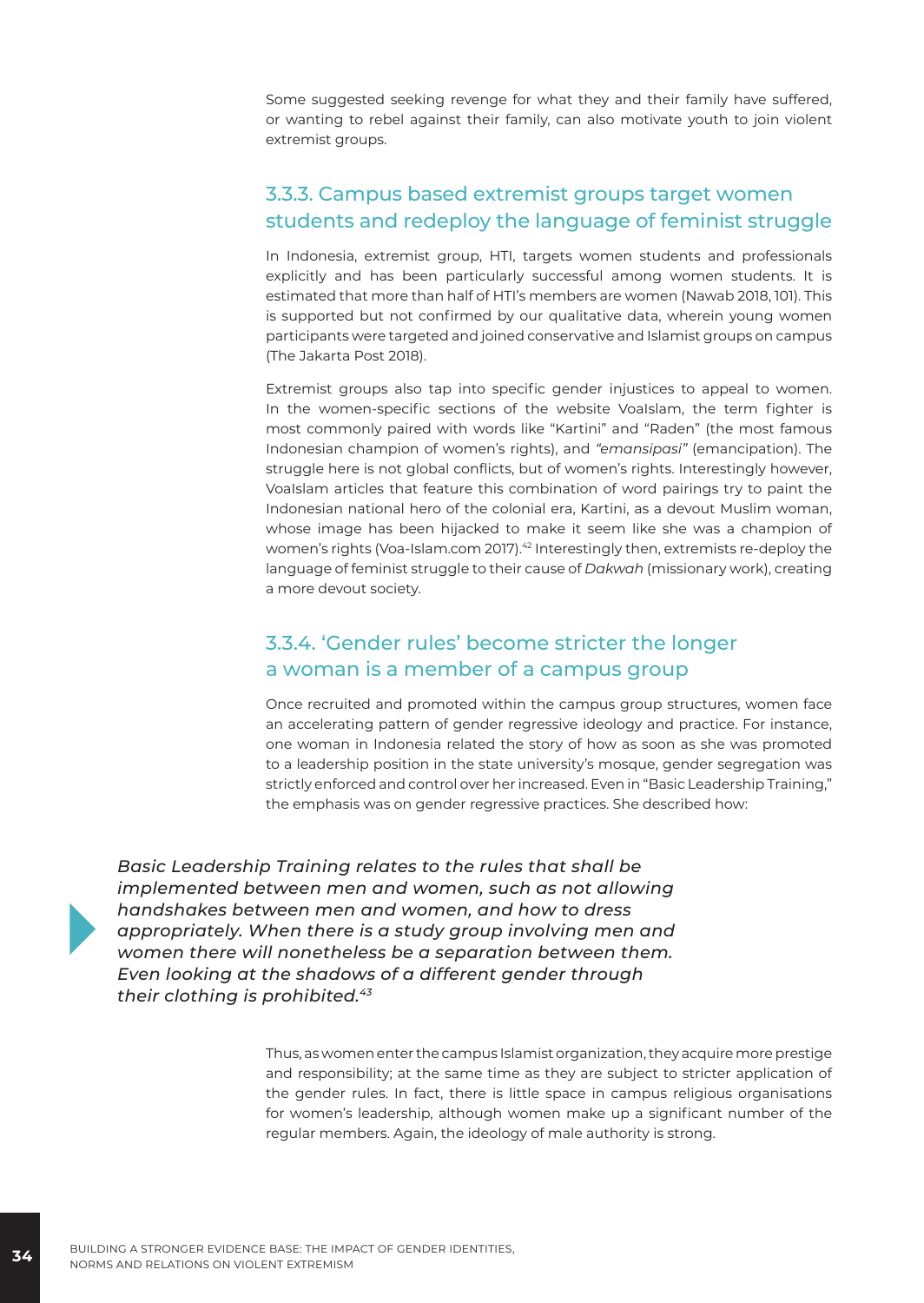#### **3.4 The role of parents**

This research explored the role of mothers and fathers in preventing violent extremism, building upon previous research conducted in Indonesia and Bangladesh (True et al. 2019), which demonstrated the often-overlooked importance of the role of parents and especially mothers in preventing violent extremism. While the locus of the discussion slightly differed in each country, most participants across all three countries continued to emphasize the crucial role of mothers in preventing violent extremism. This is because the majority of participants upheld traditional gender roles, wherein mothers are largely expected to provide care within the household more than fathers. Conversely, fathers are expected to largely work outside the home. As a result, mothers were perceived as being more proximate to—and by extension, have more influence on—their children.

In Bangladesh, being a 'good father' was associated with a man being able to provide for his family and support his children in particular ways, including through providing for their education. For instance, one young man claimed:

> *In the old generation, fathers were not aware about education, but now fathers have become conscious about education. A significant change has come about the importance of education, 'an illiterate father wants to make his son educated'. For example, I work as a construction labour, but I want my son to get educated.44*

In this way, 'a good father' is measured in the aspirational terms of ensuring socioeconomic mobility for their children.

In Indonesia, the discussion centred more on the dichotomy between a 'strong father' and 'caring father', as well as between a 'strong mother' and 'caring mother.' Several participants declared a disciplinarian father, as the undisputed head of the family, would be the key to preventing violent extremism. A woman participant in Depok suggested, "Men are still the head of the family. Because most children are more obedient to their fathers. Fathers are the role model."45 A male participant in Depok also linked preventing violent extremism to wifely obedience:

> *Mothers have a greater influence in educating children. However, wives must obey their husbands, so it means that husbands have control over, and are responsible for, their children. Thus, husbands have bigger role in preventing children from being involved with extremism or terrorism.46*

Meanwhile, analysis of Indonesian survey responses showed overwhelming support for "strong fathers" in households. Most participants thought that strong fathers were important (27 per cent) or extremely important (59 per cent).<sup>47</sup> Like our other case studies, even greater numbers of people strongly supported the notion of having a "caring father," with 74 per cent naming a caring father as extremely important and 16 per cent claiming it was simply "important".<sup>48</sup> Men and women both supported strong and caring fathers to the same degree.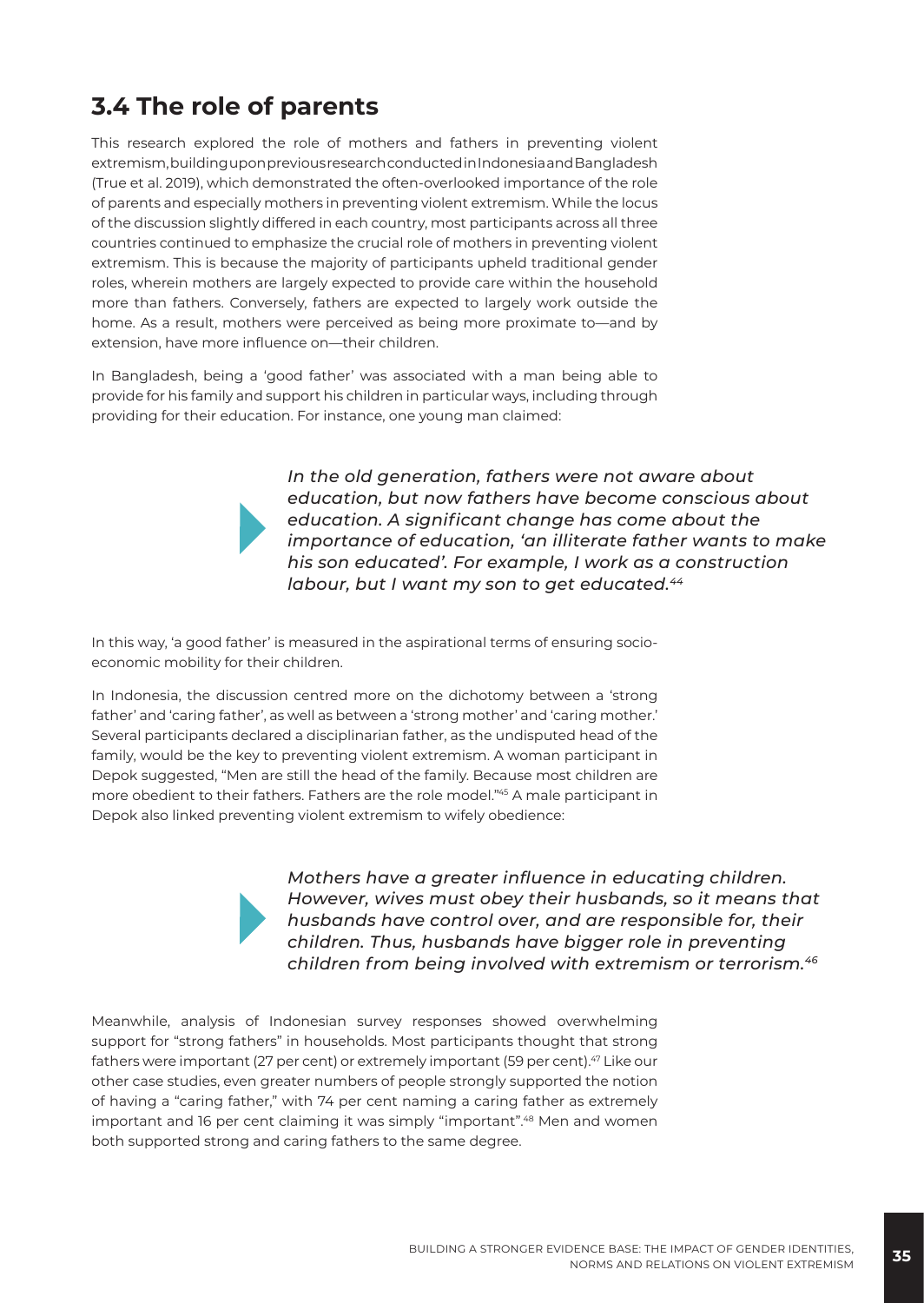Many survey respondents felt that mothers were nevertheless the key to preventing violent extremism. While more women supported the notion of strong mothers (85 per cent) as compared to men (76 per cent), slightly more men supported the notion of a caring mother (90 per cent) than women (94 per cent).<sup>49</sup> Decisively, 86 per cent of Indonesian respondents agreed or strongly agreed that mothers can watch for signs that a son might join a violent extremist group with no gender difference in the responses. When asked whether a strong father would stop his children becoming extremists, support was likewise strong; however, this view was stronger among men (72 per cent) than women (61 per cent). Similar to the 2017 results many respondents felt that mothers were more involved in their children's lives, and children were more likely to confide in their mothers (True et al. 2019). Several religious figures and religious people suggested that the "mother is the first *madrassah*", teaching her children the right version of religion.<sup>50</sup>

Finally, field research conducted in the Philippines showed that while "good men" were also considered to be "good fathers," mothers continue to be regarded by many participants as the primary factor affecting whether children are vulnerable or not to extremist ideologies. This is because many here also see the role of the mother as being critical to educating her children and teaching them right from wrong. These sentiments were notably prevalent among men:



*Mothers are responsible for educating as well as the formation of moral upbringing of the children. She can infuse values in her children whether good or negative, like hatred/anger and revenge.51*

> Most survey respondents from the sample (69 per cent) also agreed or strongly agreed that mothers can watch for signs that a son might join a violent extremist group, with slightly more women (72 per cent) than men (66 per cent) agreeing (see table 23). Most survey respondents (85 per cent) also agreed that it was important or extremely important to have a "strong mother" in a household.<sup>52</sup> More women (90 per cent) than men (82 per cent) agreed with this statement. Even more respondents consider it important or extremely important to have a caring mother in the household (87 per cent), with only 3.67 per cent considering it to be not important or not important at all.<sup>53</sup> Slightly more women (91 per cent) than men (84 per cent) agreed with this statement.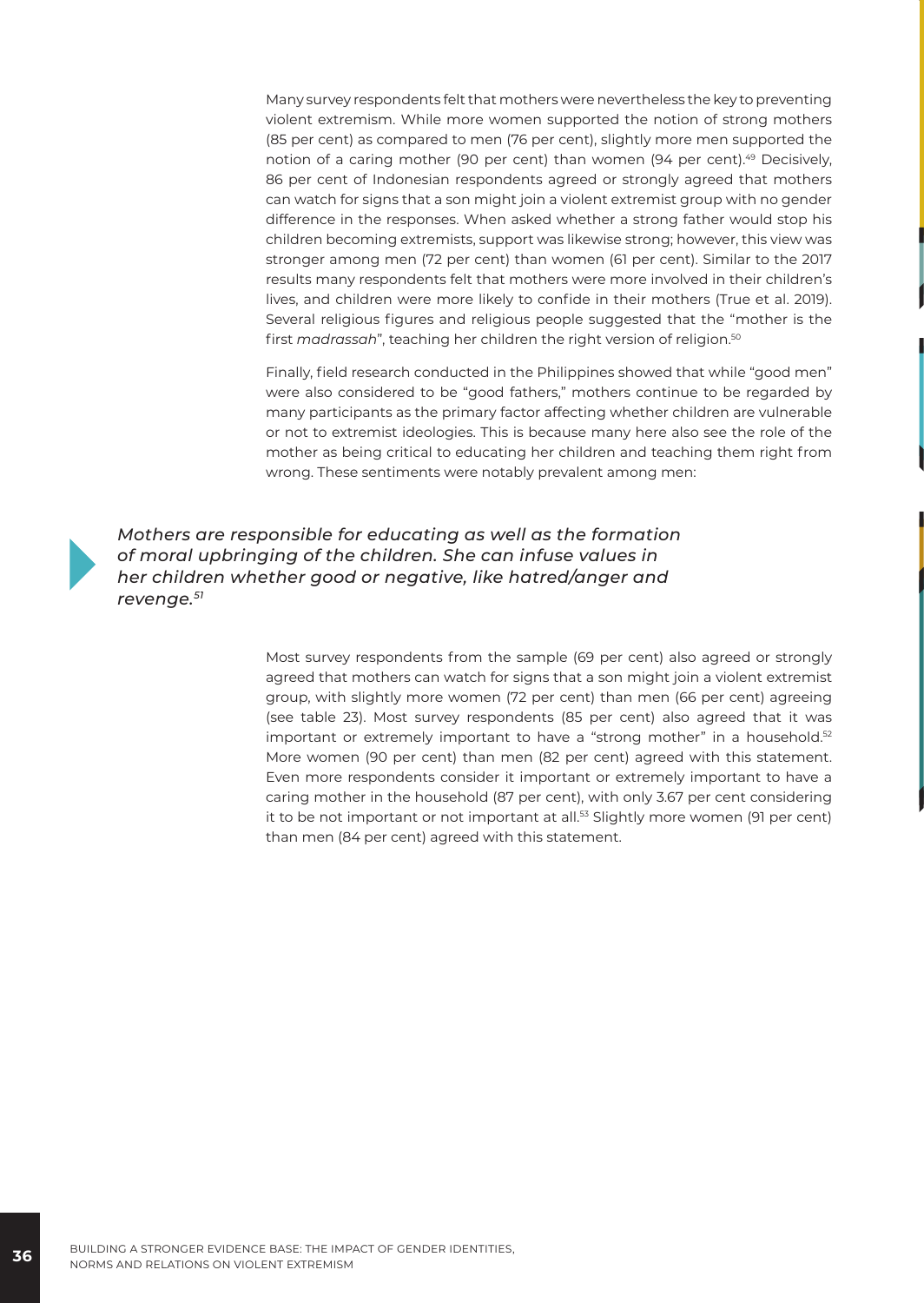# **4 GENDERED RECRUITMENT STRATEGIES AND ACTIVITY**  IN BANGLADESH, INDONESIA AND THE PHILIPPINES

Many research participants were aware that violent extremist groups play on people's weaknesses in order to recruit members, whether this is because they lack money or a sense of belonging, have been discriminated against (or feel their religious or ethnic group are being oppressed), or have suffered injustice and abuse. However, gender regressive politics also plays a significant role in helping violent extremist groups to recruit people, as notions of masculinity and femininity are often exploited by violent extremist groups. These messages are often compounded by rising resentment against government due to perceived injustices such as corruption, unemployment, and repression.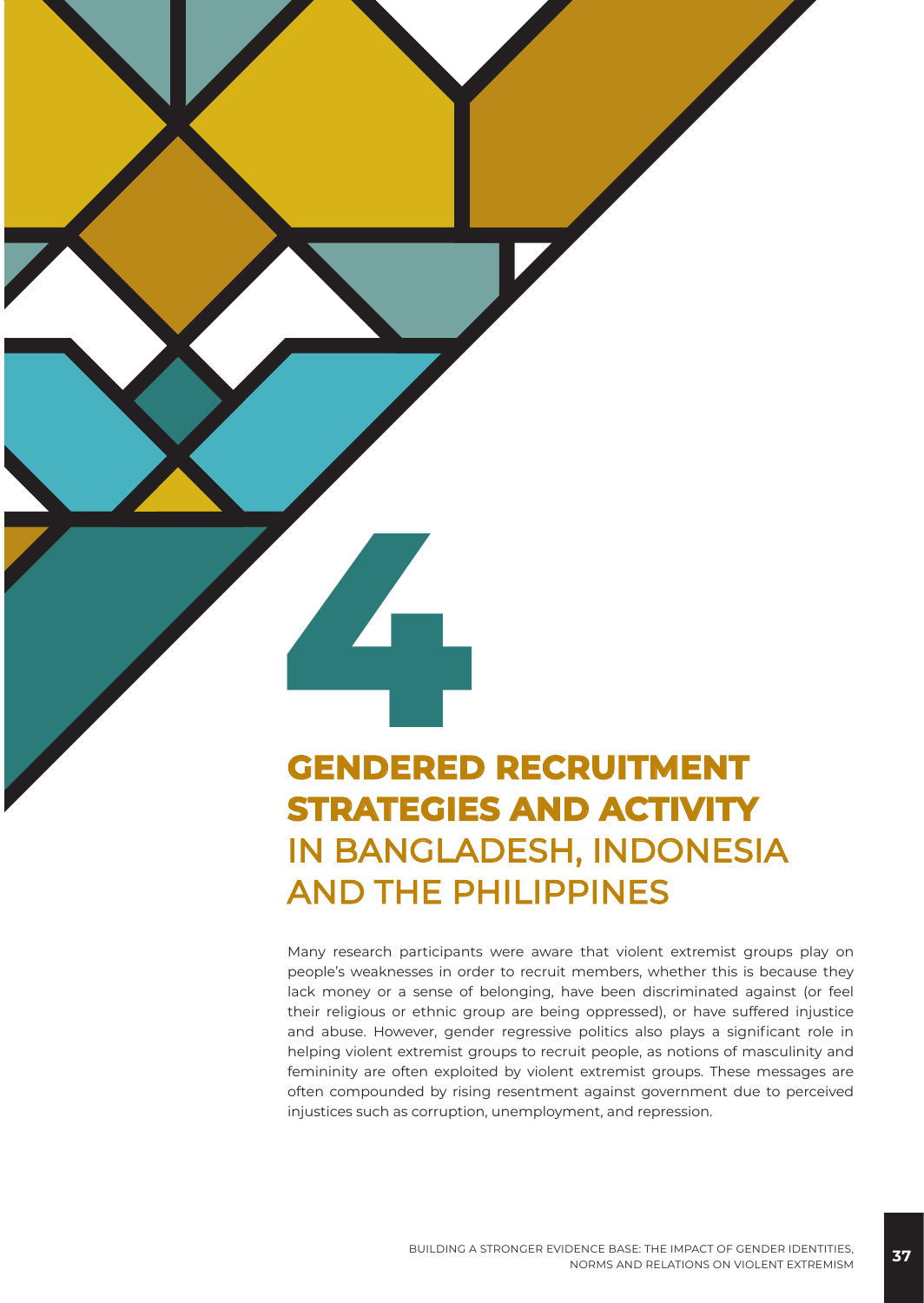Violence and the promise of a sense of brotherhood, belonging and power attracted men in particular to violent extremist groups. For women, conflict dynamics can also make people vulnerable to recruitment. Ironically, a sense of insecurity can also sometimes drive membership in violent extremist groups as they claim to offer greater security or protection to members. Finally, social media content, including violent and intolerant imagery used to manipulate the viewer, as well as so-called 'fake news' (and peoples' corresponding vulnerability to it) were deployed to attract new members. Each of these trends were evident in different.

# **4.1 Gender regressive attitudes permeate recruitment strategies**

Survey analysis in some research locations indicate a baseline of gender regressive attitudes in the community, which in turn serves as the reason for continued ambivalence and resistance to changing gender roles in society. This has implications for how violent extremists are able to recruit women and men to their cause, whilst maligning efforts to achieve greater gender equality.

#### 4.1.1 Violent extremist groups promote practices that harm women and girls online and offline

For example, one aspect of gender regressive ideology being a possible recruitment factor is extremist groups' support for practices that harm women and girls, including child marriage, bride-price, and so-called honour-based violence, as well as more generalised support for, and practice of, polygamy and FGM. Rates of polygamy are quite low in Indonesia. The great majority of participants in FGDs did not support polygamy, although many knew someone in a polygamous relationship. There was tension in focus groups, however, between the idea that a male household head ought to decide on polygamy, and the notion that it was a woman's choice.<sup>54</sup> Women in microfinance groups believed that their earning power gave them more power to refuse polygamy.<sup>55</sup>

According to some participants in FGDs, Islamist and extremist organisations endorse polygamy. A female student from Cirebon stated: "The teaching in LDK [university student association] is that polygamy is allowed. I, however, do not agree with polygamy".56 Religion was used to justify the practice, as part of the *Sunnah*. Again, a woman from Cirebon said, "There is a *Hadith* which states that women who are available for polygamy will go to heaven. If, as a woman, we cannot get pregnant, then, yes, the husband can be polygamous".57

Polygamy has been an on-going concern of both Islamist groups in Indonesia (van Wichelen 2009) and ISIS (Lahoud 2018). In the online space, the word *"poligami"*  (polygamy/more than one wife) is often paired with *"perkawinan"* (marriage), *"praktik"* (practice), *"pro"* (pro), and *"mapan"* (established) *"hak"* (right/the right), suggesting that discussions involve justifying the right to practice polygamy. An article in KDI argues that anyone (referring to a politician) who is against polygamy is ultimately going against the teachings of the Quran and cannot be considered a Muslim (KDIweb.wordpress.com 2014).58 Similarly, an article in women-specific Panjimas describes how an Indonesian actor and singer has come to change her mind about polygamy. According to the authors, the actor now says that to oppose polygamy is to oppose Allah (Panjimas.com 2015c).<sup>59</sup>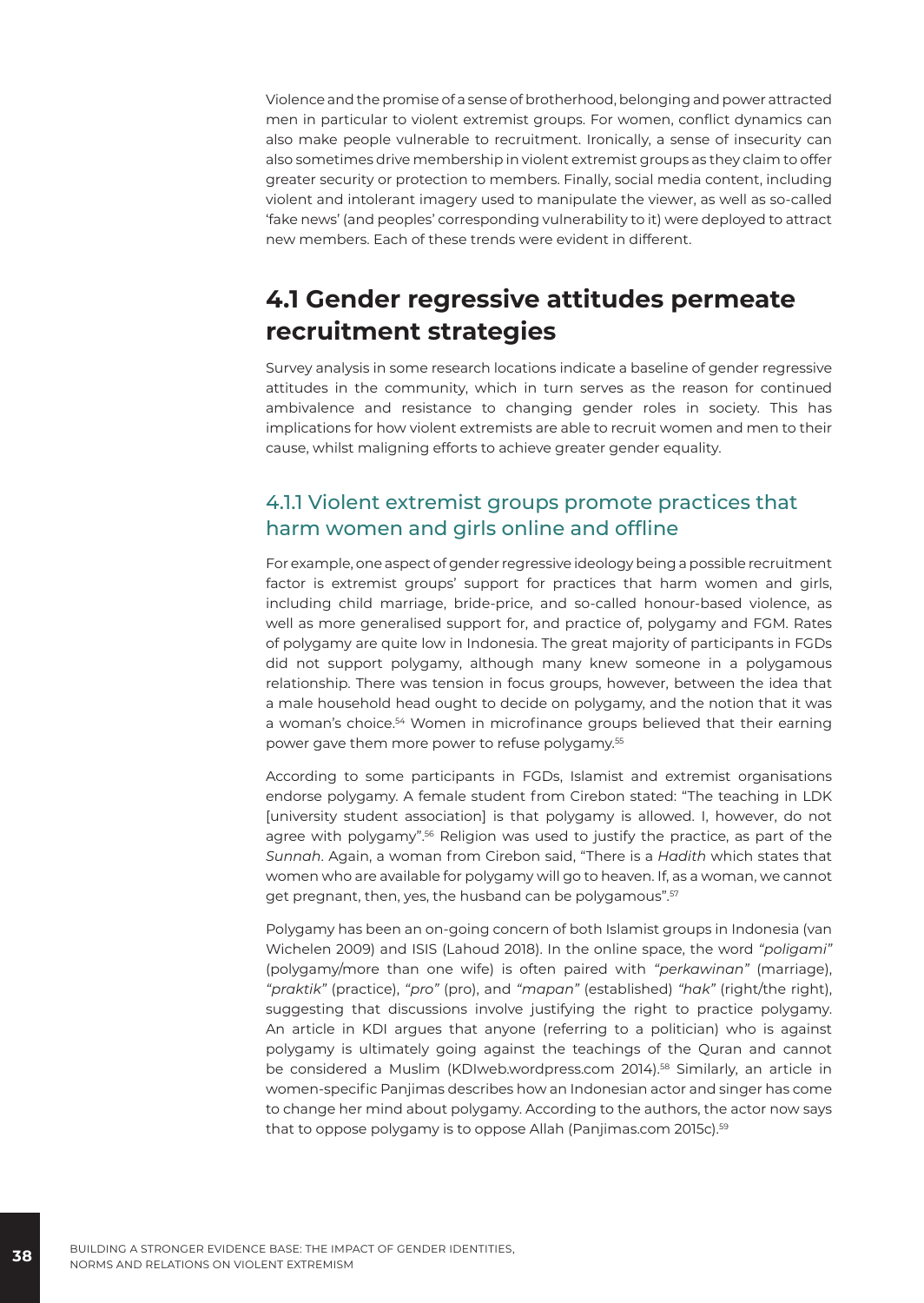#### 4.1.2 Women's use of the phone and Internet are policed

Another area in which gender regressive attitudes permeate practice relates to the use of social media or digital spaces. The use of social media is gender-specific, with one participant from Bangladesh explaining the gender norms behind this disparity:



*A girl does not get a smart phone if it is not that much emergency, whereas a boy gets it very easily. A family does not allow a girl to use gadgets to restrict them from having affairs.60*

This is finding backed up in other empirical studies (UN Women 2018). Another participant recounted a chilling anecdote, blaming social media and technology for male sexual violence rather than men's behaviour and gender norms:

> *A girl from a poor family died five days ago in our area, as a result of mobile phone she had her fate like this. The girl was called by her so-called boyfriend to Satkhira for medical check-up. The doctor was not available in the chamber then a group of boys took her, and she was gang raped and then killed. We don't know whether the poor father has managed to file a case. She was brutally tortured; those boys must have taken drugs before acting. That woman had a child. See what kind of thing 'mobile' is!61*

Thus, attitudes to social media were mixed, and often negative. Many were suspicious of the sexual freedom and licentiousness associated with social media, particularly the possibility of women using mobile phones and social media to communicate with members of the opposite sex.62

#### 4.1.3 Demands for gender equality are sometimes equated with extremism

In some focus groups, gender equality was sometimes seen as a form of extremism. At least one women's rights activist interviewed for the study in Bangladesh reiterated this view. A male participant, moreover, stated: "The girls are doing extreme things. Now we observe that girls have many boyfriends; they chat with different boys and have relationships with different boys in quick succession.

These are bad practices". One participant argued that fathers are also responsible for their daughters' acts, "fathers who bought dresses for their daughters; they are supplying indecent dress for their daughters" Another activist stated: "[A] factor is perception of people around women and girls. Intolerance is increased, when someone is out of traditional practice, she is also accused as extremist,"<sup>63</sup> showing the use of the 'extremism' label to denote women stepping outside the bounds of traditional feminine roles. Participant views in the qualitative field research provide some support for survey findings on the connection between sexist and misogynistic attitudes and violent extremism.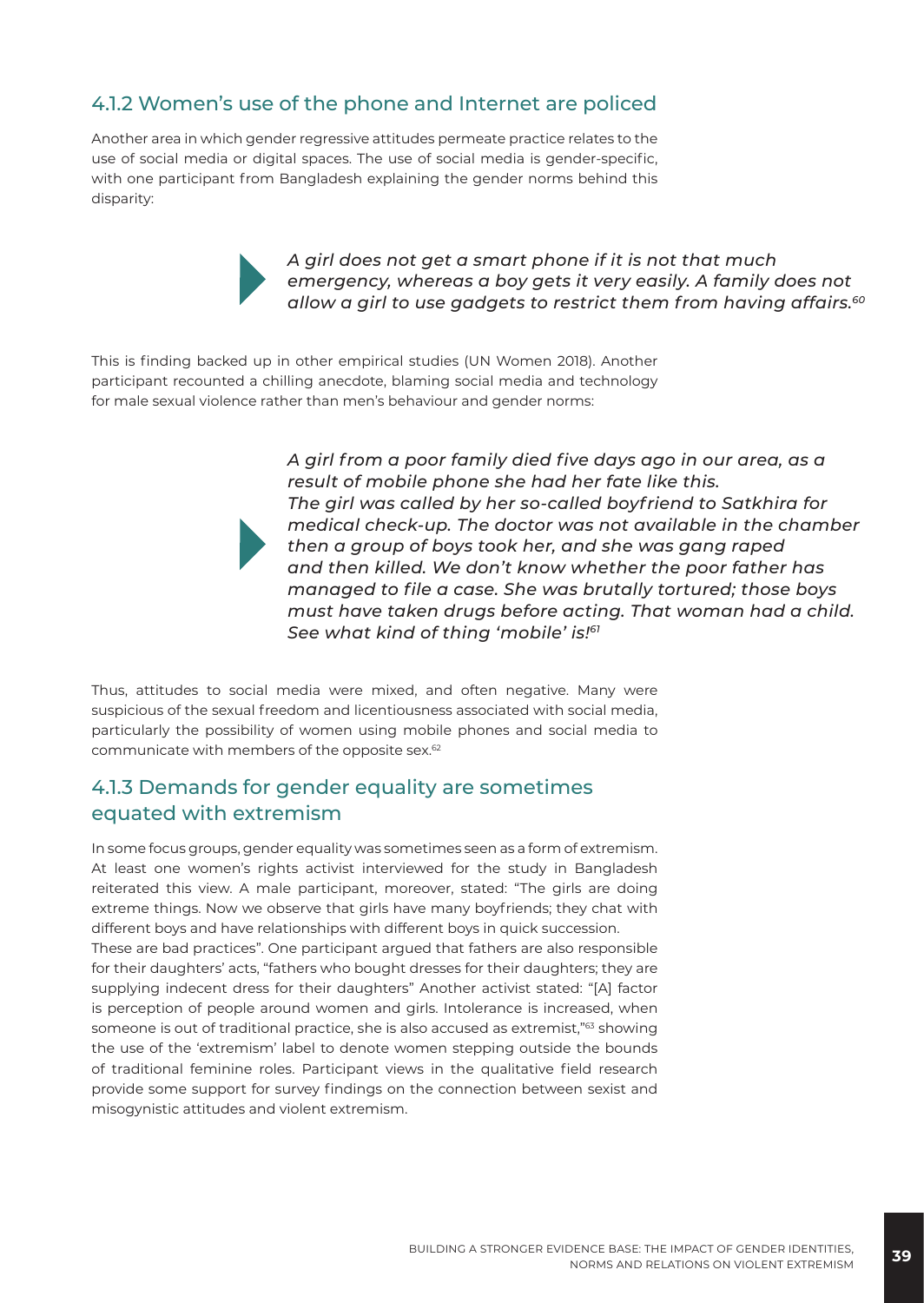# **4.2 Notions of masculinity and femininity are exploited by violent extremists**

Research has shown that notions of masculinity and femininity can be exploited by violent extremist groups to radicalise and recruit men and women. Specifically, violent extremist groups exploit the desire of men to be financial providers for their families, and the desire of women to be loyal or "obedient" to their husbands and other family members (fathers, brothers, others), in order to be regarded as a 'real man' or "a good Muslim wife", respectively:



*The main reason why women join groups like ISIS or Abu Sayyaf Group is because they are related to the already recruited member of their family (either the spouse, father, brother or any relative).64*

> Around half of the Filipinos surveyed said that gender regressive ideology (women's obedience, keeping women in the home) was not a reason men joined violent extremist groups.65 However, around 23 per cent of people agreed that it could be a reason for men joining, with more men (26 per cent) than women (19 per cent) supporting the idea. On the other hand, a significant number of Filipinos (44 per cent) were worried about religious fundamentalism impeding women's rights, with around 22 per cent not worried about the gendered impacts of religious fundamentalism.

#### *Figure 5.*

*I am afraid that religious fundamentalism will impede women's rights [Q54]*



**40** BUILDING A STRONGER EVIDENCE BASE: THE IMPACT OF GENDER IDENTITIES, NORMS AND RELATIONS ON VIOLENT EXTREMISM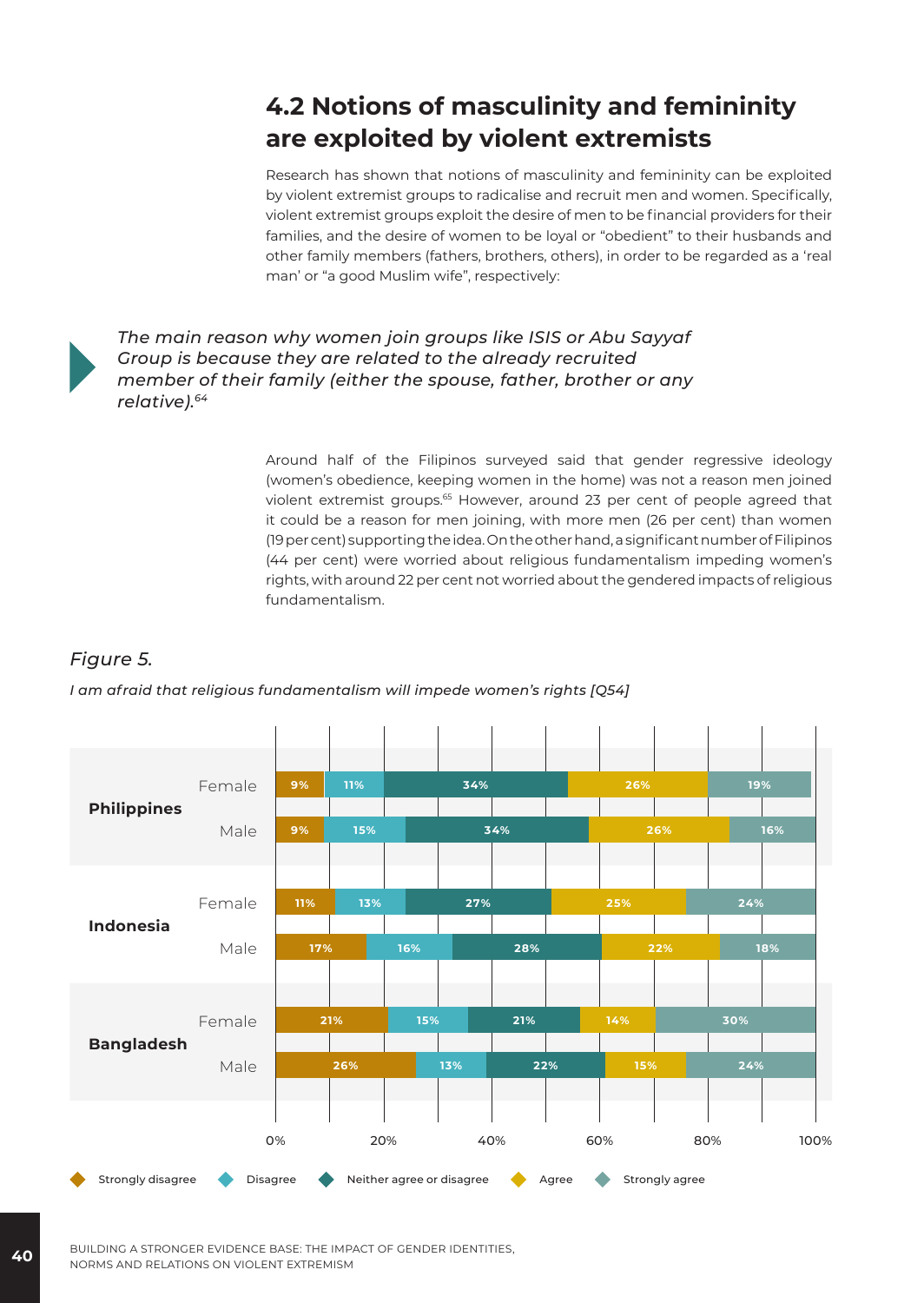#### 4.2.1 Feminism is portrayed on extremist websites as rooted in capitalism and cause of moral decay

Elsewhere in Indonesia, articles on the website Panjimas, suggest that the figures on violence against women are doubtful, and that Indonesian feminists are wrong to seek the solution in feminism (Panjimas.com 2018b).<sup>66</sup> In these sites, the prevalence of sexual violence is blamed on secular, democratic, and Westerninspired systems (Panjimas.com 2018c), further suggesting that the absence of religion within the daily lives of people in Indonesia has led to a moral decay and the rise in sexual assaults. An article in Voa-slam takes a similar stance, and argues that the secular and capitalist system in Indonesia has led to the lack of Islamic education and ease of access to pornography and drugs, which in turn has increase the number of sexual assaults (Voa-Islam.com 2016).<sup>67</sup>

Significantly, there is a strong anti-feminist sentiment in violent extremist websites. Firstly, equality between men and women is maligned (Panjimas.com 2015b).<sup>68</sup> Secondly, gender and feminism are portrayed as concepts foreign to Indonesia and Islam, used by invaders (colonialists, capitalists). The association of women's rights movements with foreigners and outsiders is negative, and according to the logic of defence of the religion against outsiders, feminism and gender are threats. Voa-Islam goes so far to exhort readers to "Save Women from Feminism and Capitalism" by resisting the Indonesian government's focus on women's economic empowerment, which is seen as a materialist endeavour (Voa-Islam. com 2018).<sup>69</sup> The discussion of equality centres on how 'Western' notions of gender equality are not effective and runs counter to religious teachings (Voa-Islam. com 2018b).70 The sites seek to equate feminism with capitalism and colonialism. Indeed, one article on Panjimas blames feminism, and the oppression of women, on capitalism (Panjimas.com 2018e). Feminism as part of the "capitalist system" is blamed for the high levels of women migrant workers exposed to insecurity (Panjimas.com 2018f).<sup>71</sup>

#### 4.2.2 In place of feminism, extremist groups promote 'gender complementarity'

In place of women's empowerment in a feminist model, extremist groups' websites promote gender complementarity, which holds that men and women have complementary, fixed roles with men typically the head of the family or household, the income earner and protector and women as the one who takes care of the household work and the emotional care of its members. At the same time, gender complementarity has widespread social salience. Most participants are supportive of and acknowledge sexist gender ideology and or gender complementarity. For instance, a few younger women also upheld the idea of men's household leadership. For instance, a female student from Medan, a member of an Islamic student organization, criticized her mother's insistence on independence in decision-making. Her fellow focus groups discussion participants disagreed with her when she said:



*Gender equality exists in our society. However, it should not lead to a situation where women dominate men. Women must stay in her role as a mother, but also contribute to society. A woman must be able to give her opinion, so long as that opinion is positive.*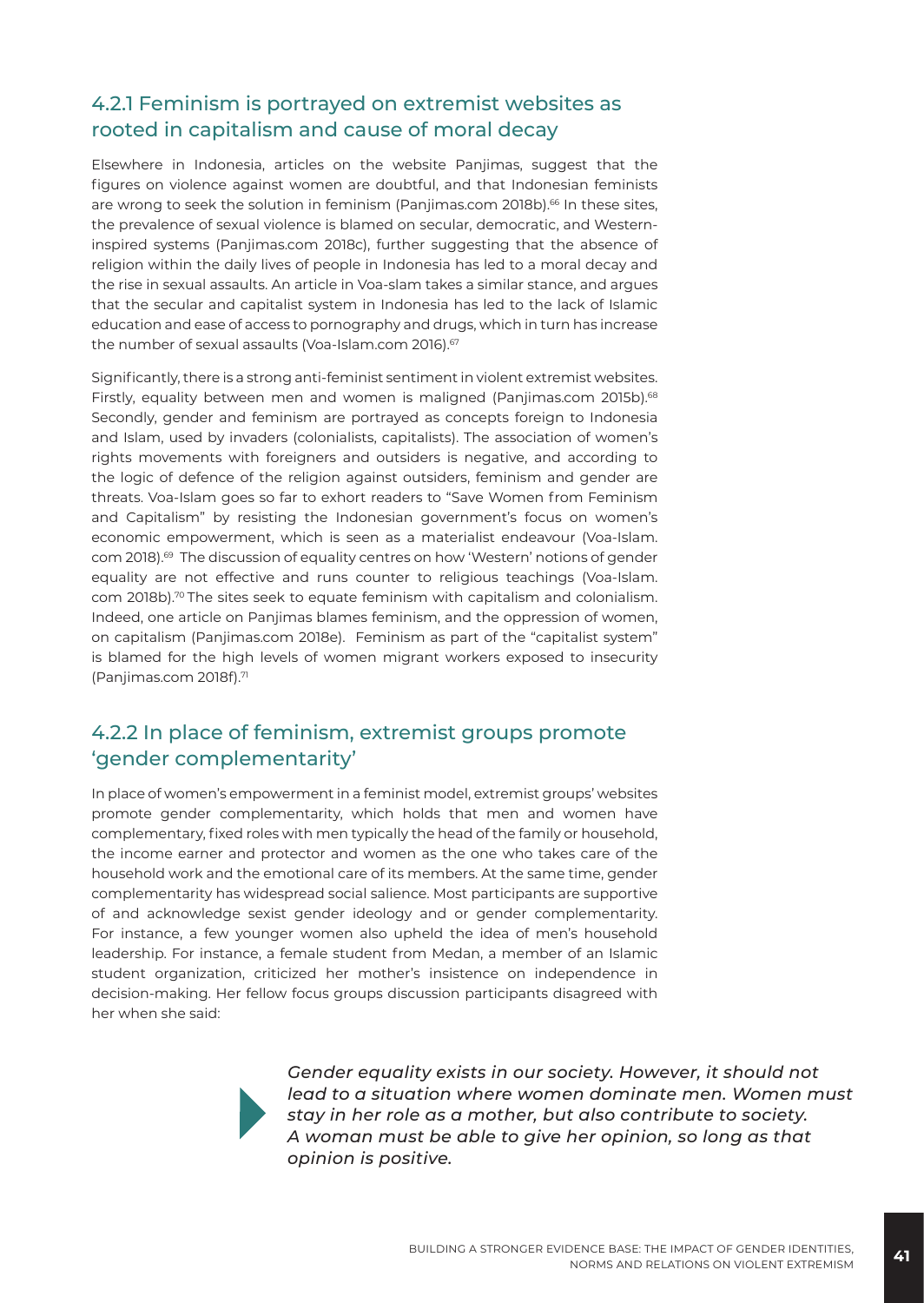It is plausible that religious fundamentalist and extremist groups tap into existing gender bias by projecting "equal but different" roles for women in order to mobilise both men and women to their cause. In the online space, women-specific sources are more likely to describe the "struggle" in the context of women's rights, albeit being dismissive of any non-Islamic efforts. This suggests that while extremist groups do project a conservative view of women's roles, they cannot afford to be openly hostile to women or the women's movement. Thus, content on websites promotes gender relations that are complementary rather than openly hostile. This is a crucial finding, as it shows that extremist groups online must use different strategies to recruit women and engage their support.

*While extremist groups do project a conservative view of women's roles, they cannot afford to be openly hostile to women or the women's movement. Thus, content on websites promotes gender relations that are complementary rather than openly hostile. This is a crucial finding, as it shows that extremist groups online must use different strategies to recruit women and engage their support.*

> It is also plausible that for a minority of people, gender regressive ideology motivates them to join an extremist group. However, half of the people surveyed (50 per cent) disagreed with the statement that: "Men join violent extremist groups because these groups support ideas like 'women should be obedient to their husbands and women should prioritise their families, not paid work.'" On the other hand, a significant minority of people (27 per cent) agreed that regressive gender ideology did motivate men to join violent extremist groups. Significantly, men in Indonesia recognized the attraction of gender regressive ideology in greater numbers. More men (32 per cent) than women (23 per cent) thought regressive gender ideology motivated men to join violent extremist groups.72

### **4.3 Women who seek male protection from conflict can be recruited**

In the Philippines, conflict dynamics play a key role in violent extremism recruitment and creates a vicious cycle that women are unable to escape. The exposure to a myriad of uncertainties, whether it is trauma, heightened and sustained levels of violence, the lack of hope for the future, or distrust or lack of confidence in the state and its institutions to protect them, may drive people to join violent extremist groups that promise protection. Conflict also often spurs poverty, which again increases the likelihood of people joining extremist groups.

The survey drew out that almost half of all respondents (47 per cent women and 42 per cent men) agree or strongly agree that women need a male guardian to ensure their security and protection. This perceived need for protection can be manipulated through the messaging of violent extremist groups if women are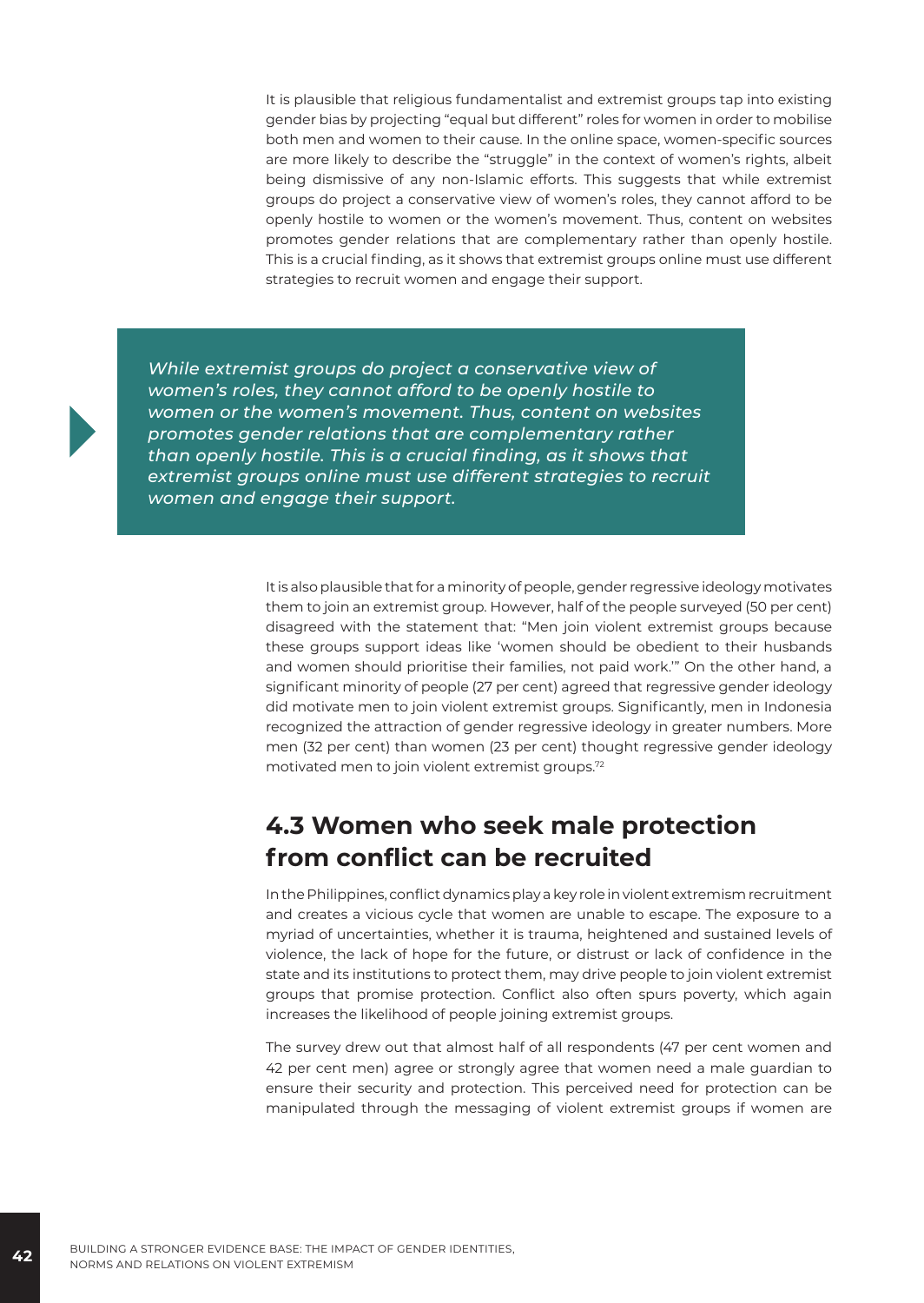alone or their husbands have joined violent extremist groups.73 Many spoke of violent extremist groups also threatening individuals if they didn't join them and, of course, this threat extends to their families also:

> *…we have no choice sir. For now, we are safe, but when you leave, we are no longer safe. Because those who comes here, threatens us, they have guns, what can we do? We'll just join them, like "if you cannot fight them, join them.<sup>74</sup>*

# **4.4 Corruption, unemployment and a sense of unmet (economic) demands fuels resentment and incentivises extremist participation**

Many of the responses to questions regarding recruitment and the vulnerability of young people focused on joblessness and other frustrations that stemmed from unemployment. However, participants also noted that vulnerability to recruitment messaging may not always be a socio-economic issue, as there are cases where wealthy individuals have committed extremist violence in Bangladesh. In 2018, this frustration led to the Quota reform movement, which demanded an end to public service employment for selected groups according to quotas.75 This reform movement was mentioned by a number of research participants at universities, who explained that the majority of the student body had been supportive of the reforms, $76$  but also that they felt frustration at the state's negative reaction to their movement.77 As such, frustration relating to access to jobs is an area that inspires both grievances against the government as well as political organising to voice these grievances.



*We see frustration increasing in the society. The student dreams for a good job after completing the study but in the job market they found enormous corruption. That makes the young generation frustrated."78*

Participants thought those seen to be missing out were predominantly young men, although women suffer a far greater rate of exclusion from paid employment in Bangladesh. A wider issue in Bangladesh also relates to difficulties in finding work post-education, and the corruption that has led to these difficulties. In one FGD, a parent highlighted the fact that many young men could not access work because of demands of bribes during the interview: "My son is educated but till did not get any job. He goes for the interviews and then there is a demand of bribe about twenty lac (~USD \$23,810)".79 Conversely, this frustration can stem from unmet expectations of demands, needs or expectations of the State, and so is not solely related to joblessness. As one young man phrased it: "The highly educated can also be terrorists. If the government cannot satisfy their demands, they will take revenge".80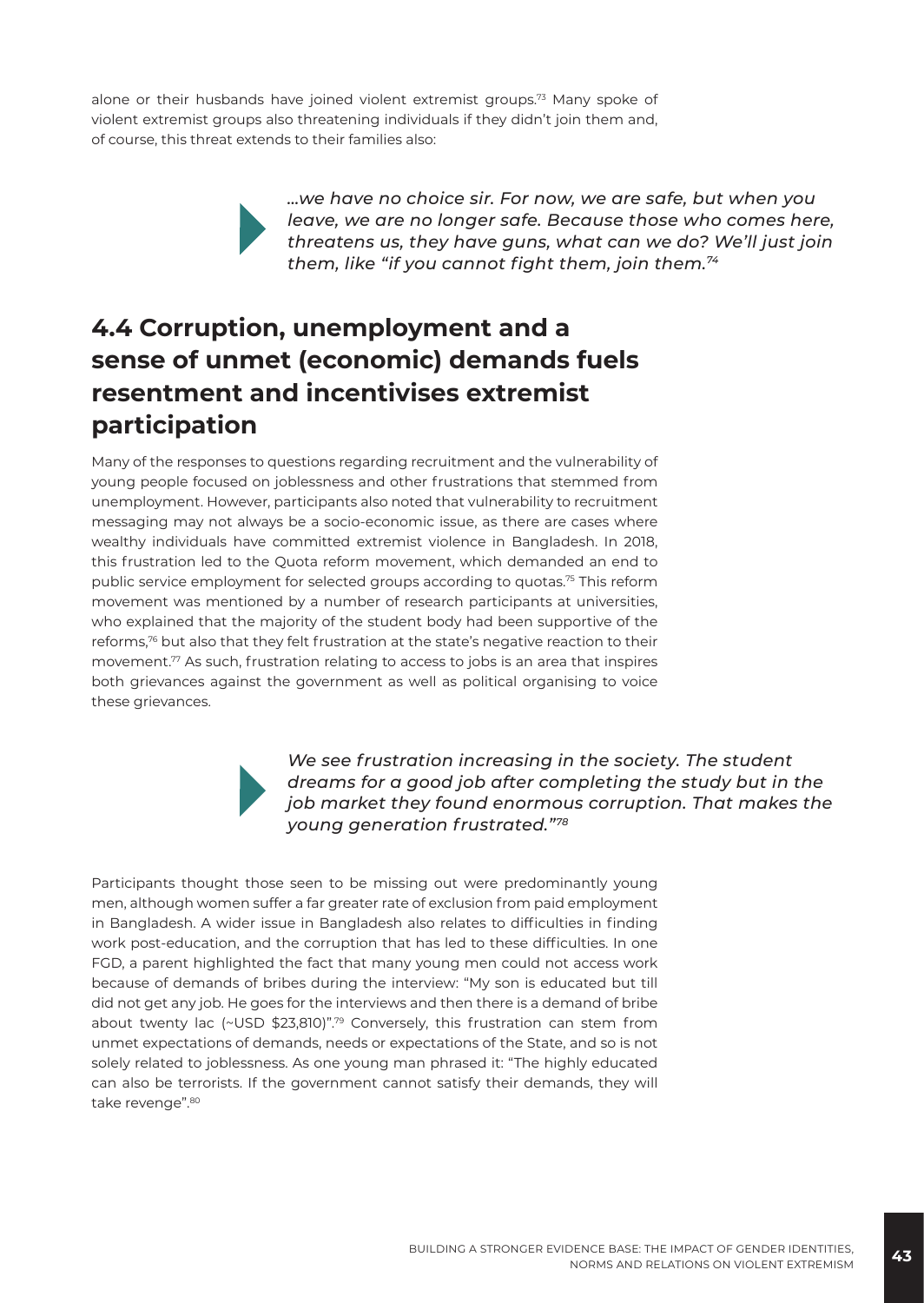# **4.5 Recruiters exploit partial knowledge of religious teachings**

Participants also mentioned ideology and false beliefs as part of a repertoire for recruitment, generally saying that people with strong religious beliefs are targeted, then brainwashed with false ideas about religion, "partial analysis" and violence.81 Most participants were adamant that a violent *interpretation* of religion that created terrorism, rather than religion itself. A key concern was that acts of terrorism harm the country itself, but also give Islam a bad name by association. Participants said: "There are both positive and negative sides of religion, but the extremists impose, in negativity more",<sup>82</sup> or, they explained that extremism occurs when there is both a lack of understanding of religious teachings, as well as other forces at play, such as this young woman from Dhaka:



*There are misinterpretations, fanatic attitude, and improper knowledge on religion. Because of religious illiteracy from childhood, people are easily misled into militancy. Incidents we saw recently were an organized act of brainwashing. These boys were recruited for fulfilling others' goals.83*

# **4.6 The use of violent messaging to increase support for violent extremism is common**

Social media was identified as having an influence on violent extremist activity. This connection was made clear in the survey results, even with on average low Internet use rates in Bangladesh, especially among women (UN Women 2018). Nearly a third of men (28 per cent) and 40 per cent of women reported seeing content inciting violent *jihad* often or extremely often.84 Digital space was also reported as being used to spread political messaging, religious intolerance, and extremism, including posts from *Hefazat-E-Islam*, claimed FGD participants in Bangladesh. As one participant explained, "The uses of social media is increasing, [intolerant/violent messaging] incident is also increasing. These are communicated by social media all the time and there is a regular brain wash".<sup>85</sup>

Social media content was also understood by participants to have an impact on the general feeling of a community and able to incite reactions from people within the community. One participant gave the example of content that showed experiences of Rohingya people: "Such postings ignite mass anger."86 Another stated that videos can be vague but still incite anger: "Sometimes we found that unknown community just attacked the Muslim, or they broke the idols *et cetera*. That turned into riots."<sup>87</sup> Reporting on the suffering of Muslim refugees and war victims was used to increase support for violent extremist groups in Indonesia.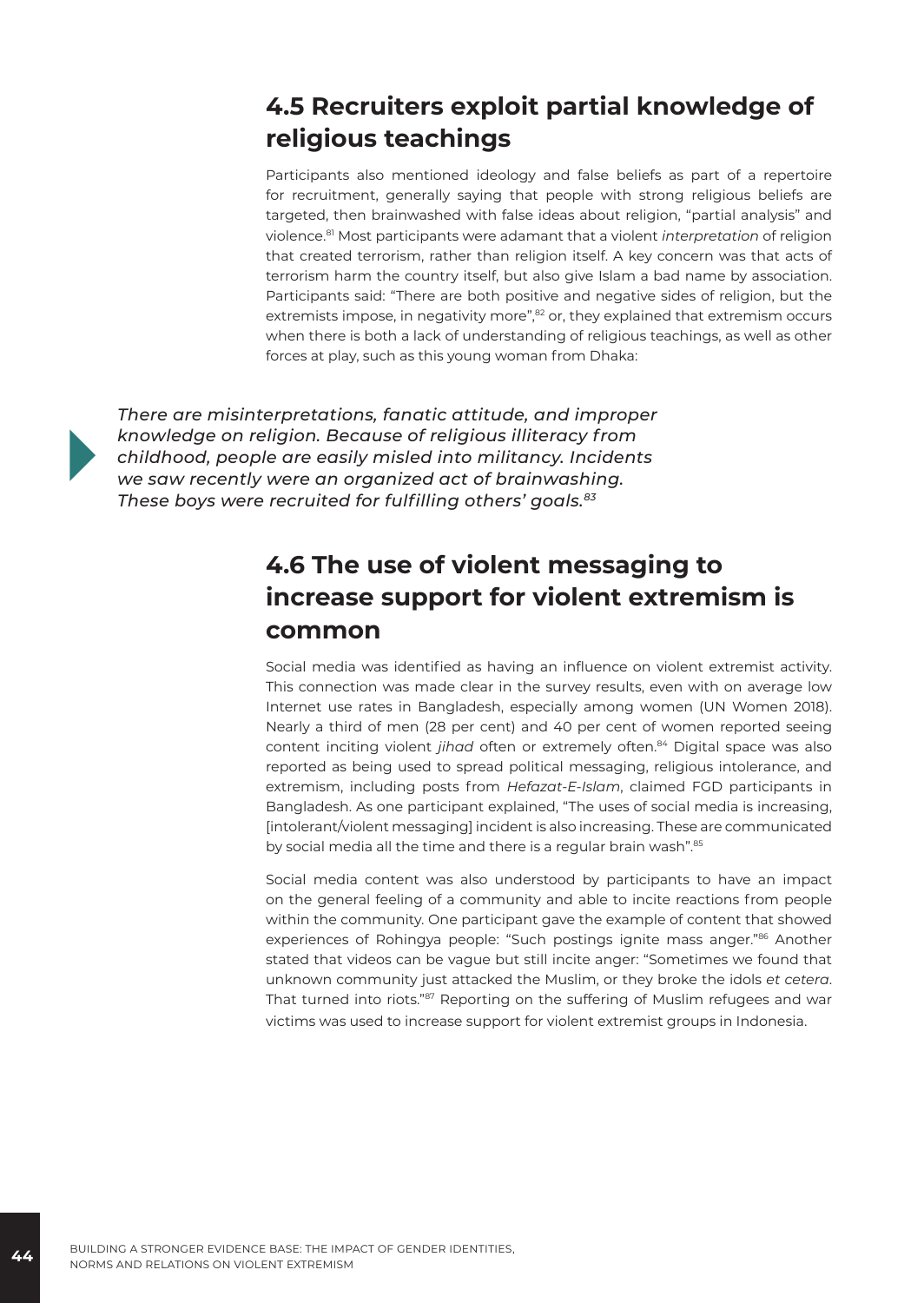Similarly, in the Philippines, violent extremists use violent images and videos on social media to recruit possible future members. Violent images cited by research participants included beheading people opposing the views or beliefs of violent extremist groups, suicide bombings, killing of people of other faiths, burning alive hostages or refugees, and extreme torture. Participants also said that high-powered weaponry is purposefully shown to attract men. Some suggested that to attract women, women were shown bearing firearms and shouting *Allahu Akbar* to convey a message that women can be powerful like a man (as people sometimes associate empowerment with violence). Moreover, almost half of all survey respondents in the Philippines claimed that they often or extremely often saw intolerant content posted in social media (approximately the same proportion of men and women).<sup>88</sup> A little over a third (32 per cent) said that they have often or extremely often seen social media content inciting violence towards religious minorities (again a similar proportion of men and women).<sup>89</sup> Just over a quarter of survey respondents (28 per cent) said that they had seen social media content inciting violence against women and girls (slightly more women at 29 per cent compared with men at 27 per cent).<sup>90</sup>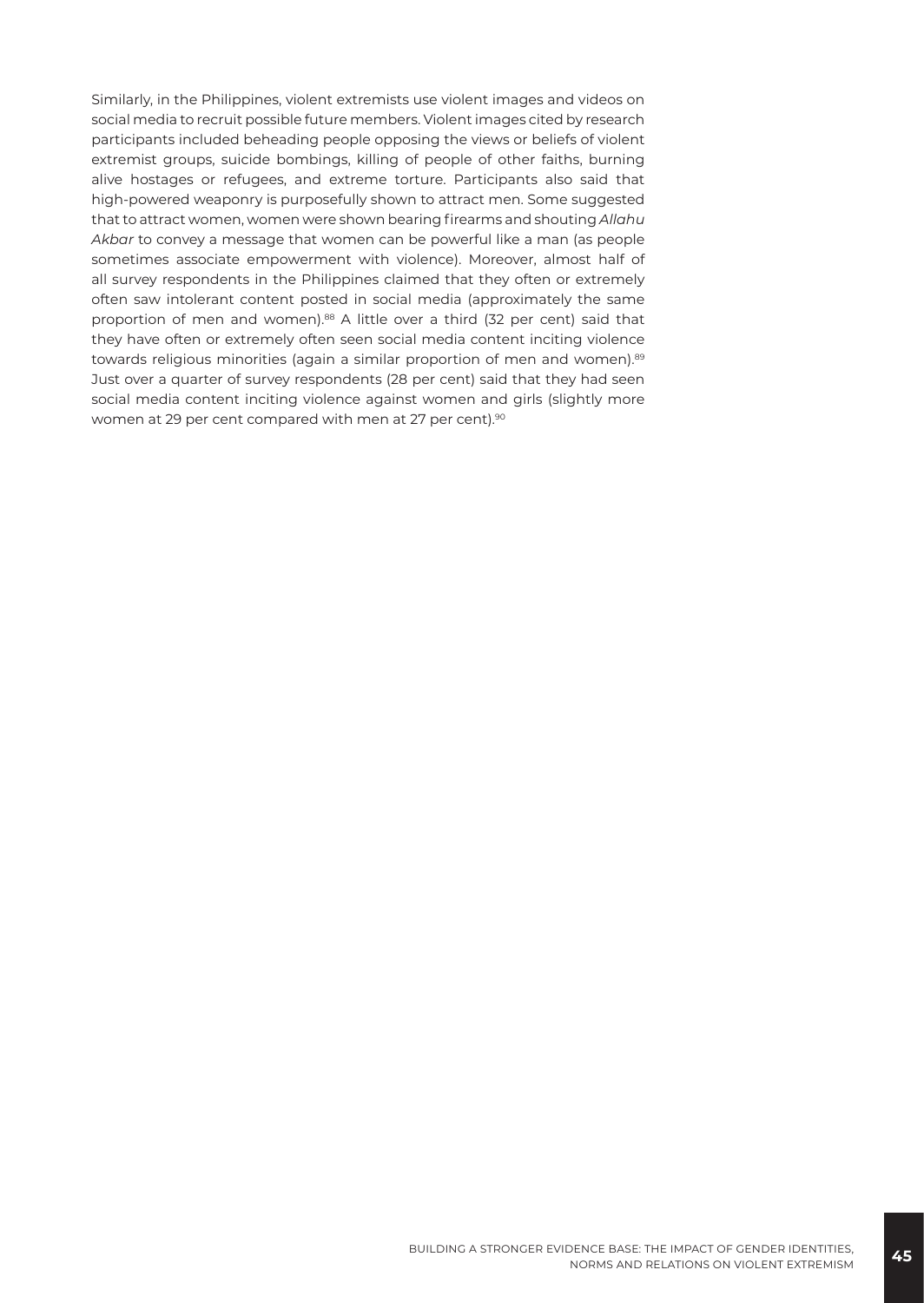# **5 KEY RESEARCH CONCLUSIONS**

There were distinct similarities but also notable differences between Bangladesh, Indonesia and the Philippines. The level of support for violent extremism in the Philippines is considerably higher than in Indonesia (men 16 per cent and women 16 per cent), and comparable with Bangladesh (27 per cent men and 23 per cent women), a finding that likely reflects the greater levels of extremist violence in both the Philippines and Bangladesh. Philippines is 10th highest on the Global Terrorism Index, Bangladesh ranked 25th and Indonesia is ranked 42nd (Institute for Economics and Peace 2018).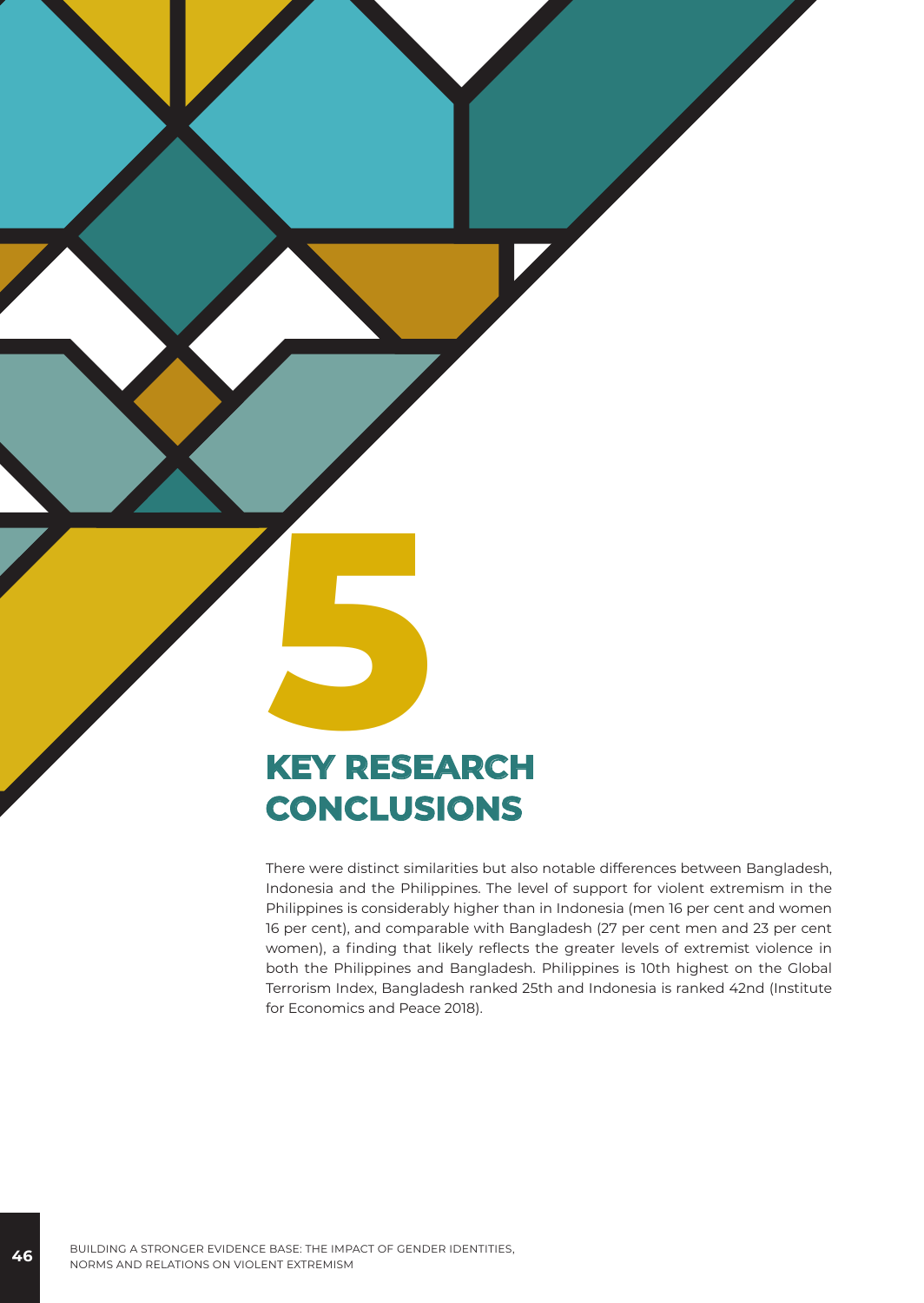#### *Figure 6.*

*If groups are fighting for their religious ideals and way of life, they are justified in using violence, even if it breaks the law and injures civilians [Q46]*



Economic drivers of violent extremism were present across all the cases. In the Philippines in particular, while many research participants agreed that violent extremist groups play on people's weaknesses, most agreed that extremists came from many different socio-economic backgrounds. There was a tension between the idea that violent extremist groups recruited those with limited education or knowledge, but a recognition that some of those engaged in violent extremist groups were also educated. Poverty and financial incentives were drivers, yet there was widespread recognition that many of those involved were middle class. Poverty, and the grievance it can cause as well as the opportunity it creates for exploitation, is clearly a driving factor behind recruitment to violent extremist groups. Indeed, this research has demonstrated that across the three Asian countries, there is a complexity of causes of and responses to violent extremism. Until now, what has received little attention are the gender dimensions of violent extremism and preventing violent extremism.

Variations in the traditional gender roles assigned to women, with space for negotiation of power, at least within the home, increasingly recognised in Philippines and Indonesia, in contrast to Bangladesh, are crucial in understanding the politics of supporting and preventing violent extremism. Shifting gender norms in the Philippines and Indonesia create opportunities for women (and men)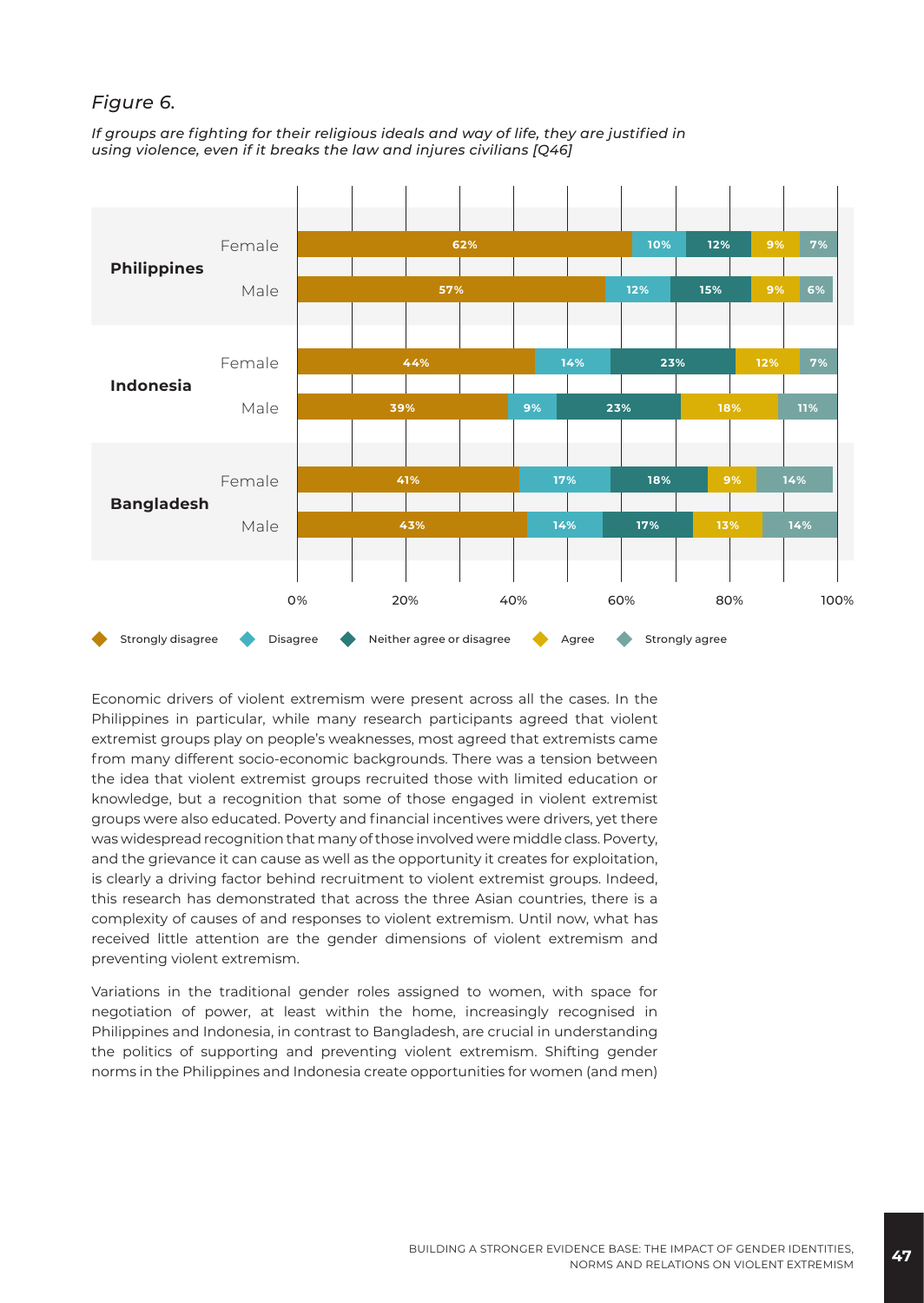to prevent violent extremism. However, this has also been blamed across all three sites for rising violent extremism. In the Philippines, for instance, women's entry into the job market is perceived by some as exposing the family to instability and exposing children to the threat of violent extremism recruitment without the mother's moral guidance and close vigilance.

The role of the state was also very significant in Bangladesh (and the Philippines to an extent, less so in Indonesia), in which some people claimed the state enacted violence and anti-terror efforts that perversely impacted communities. A wider examination of militarisation and counter-terror measures and their gendered impacts across all three countries is however, beyond the scope of this study.

Social media was identified as research gap in the first iteration of research, and it was confirmed as an increasingly important mode of recruitment and movement building in both Indonesia and the Philippines. In Bangladesh and Indonesia, despite women's lower incidence of Internet use, they identified online material as 'incitement to jihad' more frequently than men did. This indicates a possible intervention point in the online space in Indonesia and Bangladesh. Comparing online incitement to violent jihad with the other countries, Indonesia had a slightly lower score of 33 per cent of people reported seeing such content very or extremely often; this was lower in Philippines with only 20 per cent of people reporting that they have seen such content.

Not enough data was available from Bangladesh on this topic, due to a clampdown on Internet activity. In Indonesia, social media activity among extremist and violent extremist groups was shown to be extremely gendered. There were separate spheres for men and women. Moreover, gender regressive ideology including violence against women used to mobilise support. In the online spaces of recruitment, contradictory messages (the empowered woman, the vulnerable woman in need of protection, and the sexualised woman available for the gratification of men) highlight the complexity of gendered messaging. Evidently, seemingly contradictory gendered messaging is used to target different audiences and are exploited by violent extremist groups. Victimisation narratives feature in recruitment messaging, exploiting feelings of marginalisation and discrimination among both men and women. Contradictions and political mobilisation can also be exposed and leveraged by those seeking to counter or prevent violent extremism. Finally, intolerance and online violent extremist imagery formed an ethnic nationalist backdrop for political mobilising. Imagery and stories promoting male aggression, terrorist acts, Muslim victims of violence, flag burnings, and violence against women were all used to promote the violent defence of the Muslim faith.

The Philippines case of women's participation in violent extremism presents an interesting paradox, and potentially a curious tension managed by some violent extremist groups in the region, with traditional gender norms (dominant men, obedient women) attracting (predominantly) men, while at the same time perceived opportunities for adventure, liberation and revenge attracting men as well as those women who might want to challenge traditional gender norms (or at least escape some of the constraints imposed by such norms in their lives).

Male control over the public (political and religious) sphere was under challenge, and a hot-button issue for governments, populist movements and extremists alike in all three countries. Gender differences between men and women on leadership were significant across all three countries. Women agreed with male supremacy in leadership to a lesser degree, however, with a difference of 8 percentage points in Bangladesh, 14 percentage points less in Indonesia and 17 percentage points in the sample from the Philippines.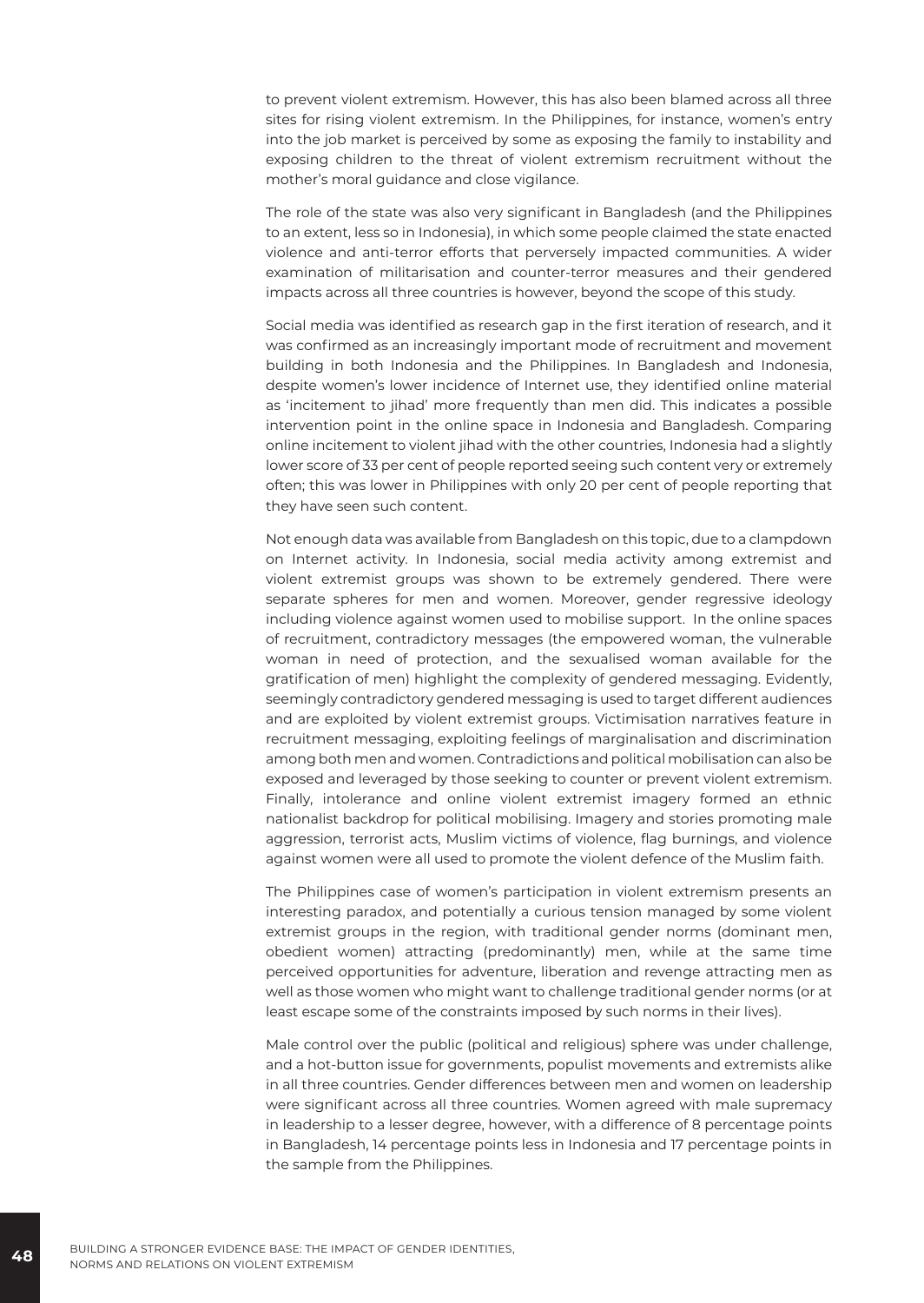Overall, masculinity in all three countries is defined by male leadership and earning power, as well as violence and male protection of family and particularly female family members. While around half of both men and women agreed that men should sacrifice their wellbeing for their families in both Indonesia and the Philippines, this notion had significantly less support in Bangladesh, where gender norms of male breadwinner and female homemaker are more rigidly enforced. In Bangladesh, 53 per cent of women and 40 per cent of men disagreed with male self-sacrifice for the family. These gender differences had far less salience in Indonesia and the Philippines, where women supported male self-sacrifice strongly and to a similar extent as men.

Our results in Indonesia showed that in the deep structure of communities is a doctrine of male headship in private and public spheres—most often justified by referring to religion, although male headship is also codified in the 1974 Marriage Law (Republic of Indonesia 1974). Religious-backed male supremacy is increasingly used to justify a variety of gender inequalities, including coercive control and, in some cases, violence against women, a finding supported in other research on Indonesia (Eddyono 2018). Coercive control under the doctrine of male headship was present in women's relationships with men belonging to violent extremism groups and can help to explain women committing acts of extremist violence. Gender regressive ideology and practices plausibly motivate some people to support extremist and violent extremist organisations, as we clarify below using quantitative analysis. In Bangladesh, the use of violence to force women out of the public sphere was a significant part of the way women's behaviour and mobility was controlled (which was less prevalent in the Philippines and Indonesia). This violence against women in the public sphere leaves little room for women's leadership or other public roles. In Bangladesh and Indonesia, Islamist politicians and extremist groups have been able to effectively mobilise around issues such as inheritance laws, polygamy, divorce, alimony, and FGM.

## **5.1. Support for violence against women increases the likelihood of support for violent extremism**

Quantitative analysis of the survey data drills deeper into the nexus between support for violence against women and support for violent extremism. Our results show a positive and significant correlation between the variables "Supporting Violent Extremism" and "Supporting Violence Against Women" in the three countries and both genders. Variables consisted of single questions and groups of questions (scales).<sup>91</sup> Among men there is a positive and strong relationship between "Supporting Violent Extremism" and "Supporting Violence Against Women" variables in Indonesia (r = .5516, p<0.05) and Philippines (r = .5273, p<0.05). For men in Bangladesh, the correlation between support for "Supporting Violence Against Women" and support for violent extremism is moderate at (r = .3469, p<0.05).

The results show that attitudes in support of violence against women explain more of the variation in support for violent extremism than other factors that we theorise might explain individual support of violent extremism, such as youth (UNESCO 2018, 2017, Ghafar 2016, Cachalia, Salifu, and Ndung'u 2016, Bourekba 2017), education (UNESCO 2018, Mokbel 2017), socio-economic background (Hadiz 2008, 2013) or religiosity (Pedahzur 2013).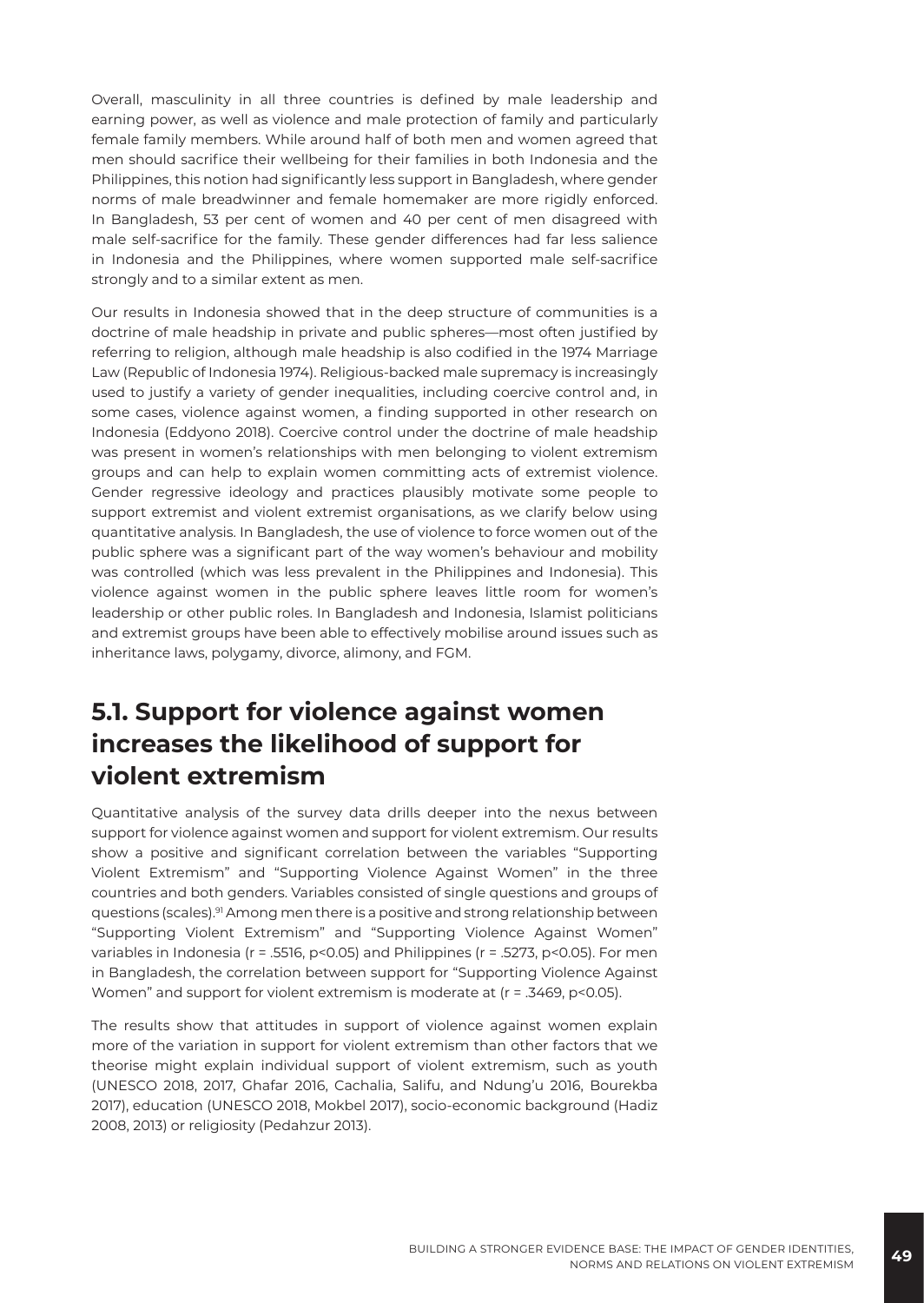#### *Figure 7.*

*Violence against women, hostile misogyny and benevolent sexism are better indicators of violent extremism than other variables*



**Indonesia**

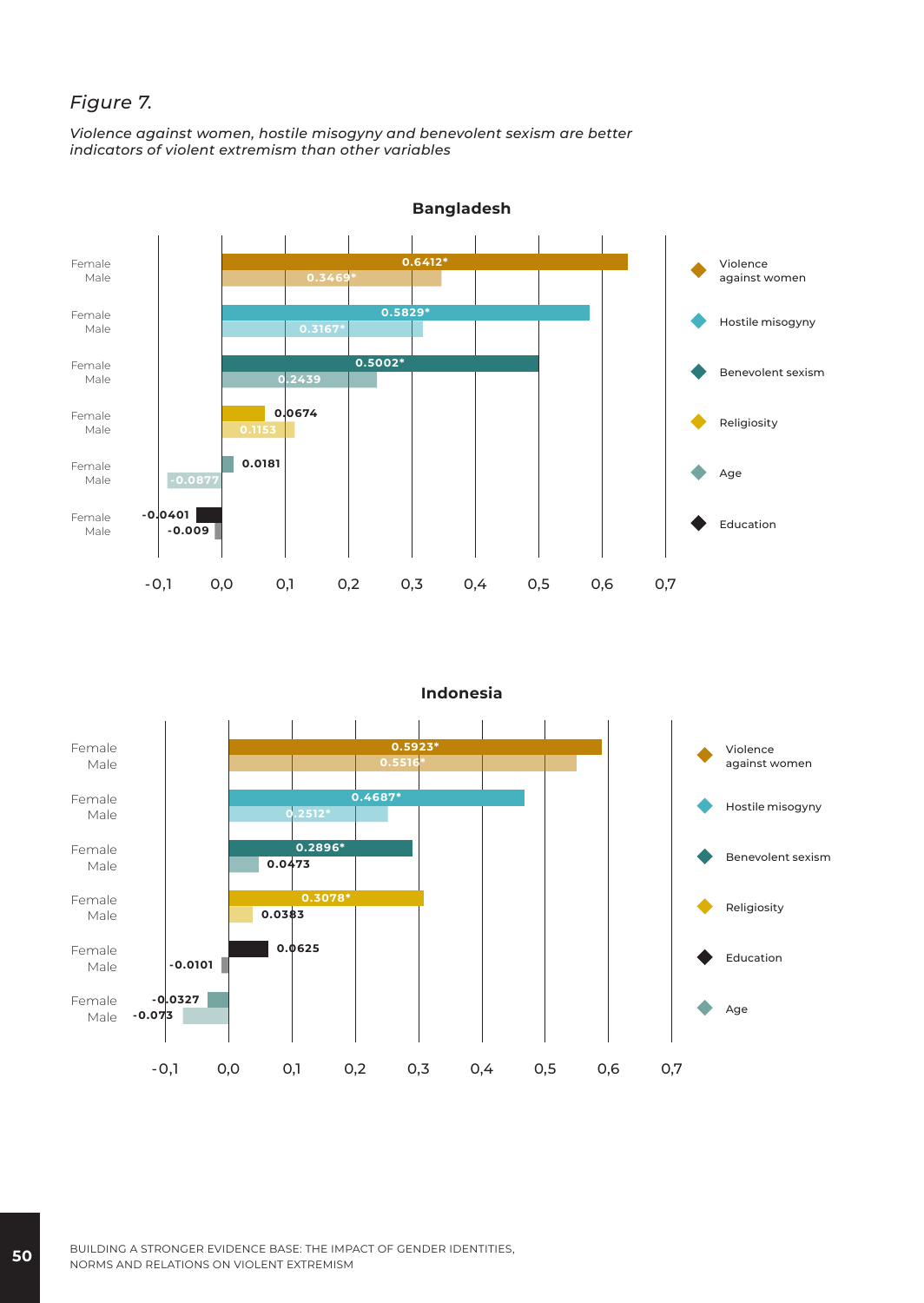

*Table 3: Generalized ordered logit model regression of relationship of strong support for violent extremism with ten independent variables<sup>92</sup>*

| Supporting violent extremism                   | <b>Odds Ratio</b> | Std. Err. | z        | P >  z | [95% Conf. Interval] |       |
|------------------------------------------------|-------------------|-----------|----------|--------|----------------------|-------|
| 1 - Strongly disagree                          |                   |           |          |        |                      |       |
| Hostile sexism                                 | 1.401             | 0.085     | 5.560    | 0.000  | 1.244                | 1.578 |
| Benevolent sexism                              | 0.926             | 0.088     | $-0.810$ | 0.419  | 0.768                | 1.116 |
| Support for violence against women             | 3.015             | 0.209     | 15.930   | 0.000  | 2.633                | 3.454 |
| Support for harmful practices<br>against girls | 1.083             | 0.080     | 1.080    | 0.278  | 0.937                | 1.251 |
| Support for male leadership                    | 0.918             | 0.053     | $-1.460$ | 0.143  | 0.820                | 1.029 |
| Education                                      | 0.984             | 0.061     | $-0.250$ | 0.801  | 0.872                | 1.112 |
| Religiosity                                    | 0.996             | 0.042     | $-0.090$ | 0.930  | 0.917                | 1.082 |
| Gender                                         | 1.224             | 0.101     | 2.440    | 0.015  | 1.041                | 1.439 |
| Age                                            | 0.980             | 0.005     | $-3.990$ | 0.000  | 0.970                | 0.990 |
| <b>Masculinity scale</b>                       | 1.028             | 0.008     | 3.480    | 0.001  | 1.012                | 1.045 |
| Constant                                       | 0.030             | 0.018     | $-5.730$ | 0.000  | 0.009                | 0.098 |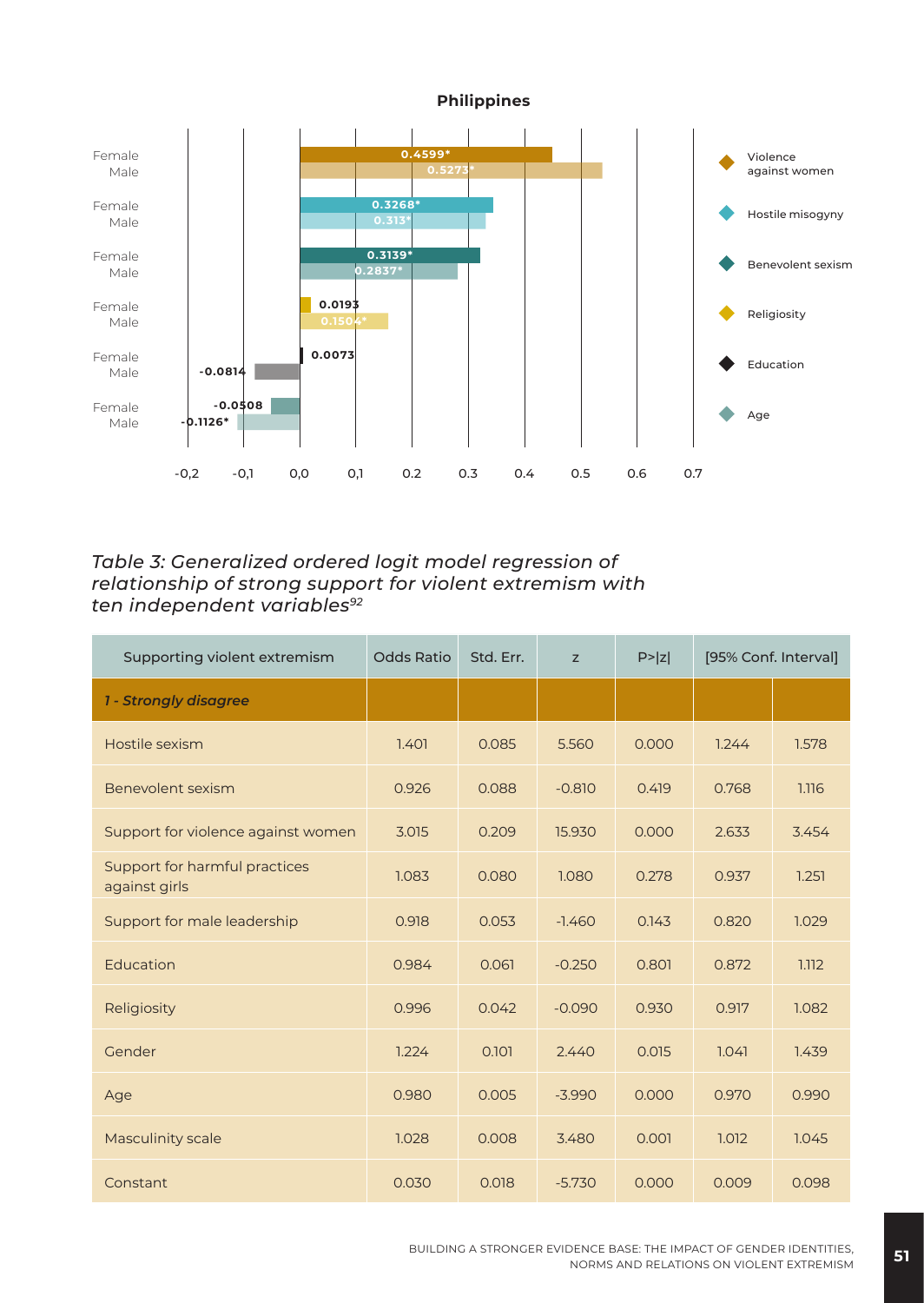| Supporting violent extremism                   | <b>Odds Ratio</b> | Std. Err. | Z         | P >  z | [95% Conf. Interval] |       |
|------------------------------------------------|-------------------|-----------|-----------|--------|----------------------|-------|
| 2 - Disagree                                   |                   |           |           |        |                      |       |
| Hostile sexist                                 | 1.401             | 0.085     | 5.560     | 0.000  | 1.244                | 1.578 |
| Benevolent sexist                              | 1.096             | 0.107     | 0.940     | 0.347  | 0.905                | 1.327 |
| Support for violence against women             | 3.037             | 0.211     | 15.980    | 0.000  | 2.650                | 3.480 |
| Support for harmful practices<br>against girls | 1.121             | 0.087     | 1.480     | 0.139  | 0.964                | 1.305 |
| Support for male leadership                    | 0.918             | 0.053     | $-1.460$  | 0.143  | 0.820                | 1.029 |
| Education                                      | 0.984             | 0.061     | $-0.250$  | 0.801  | 0.872                | 1.112 |
| Religiosity                                    | 0.996             | 0.042     | $-0.090$  | 0.930  | 0.917                | 1.082 |
| Gender                                         | 1.224             | 0.101     | 2.440     | 0.015  | 1.041                | 1.439 |
| Age                                            | 0.984             | 0.005     | $-3.080$  | 0.002  | 0.973                | 0.994 |
| Masculinity scale                              | 1.053             | 0.009     | 6.150     | 0.000  | 1.036                | 1.071 |
| Constant                                       | 0.003             | 0.002     | $-9.120$  | 0.000  | 0.001                | 0.011 |
| <b>3 - Neutral</b>                             |                   |           |           |        |                      |       |
| Hostile sexist                                 | 1.401             | 0.085     | 5.560     | 0.000  | 1.244                | 1.578 |
| Benevolent sexist                              | 1.723             | 0.189     | 4.970     | 0.000  | 1.390                | 2.135 |
| Support for violence against women             | 1.781             | 0.135     | 7.630     | 0.000  | 1.536                | 2.065 |
| Support for harmful practices<br>against girls | 1.456             | 0.131     | 4.180     | 0.000  | 1.221                | 1.736 |
| Support for male leadership                    | 0.918             | 0.053     | $-1.460$  | 0.143  | 0.820                | 1.029 |
| Education                                      | 0.984             | 0.061     | $-0.250$  | 0.801  | 0.872                | 1.112 |
| Religiosity                                    | 0.996             | 0.042     | $-0.090$  | 0.930  | 0.917                | 1.082 |
| Gender                                         | 1.224             | 0.101     | 2.440     | 0.015  | 1.041                | 1.439 |
| Age                                            | 0.987             | 0.006     | $-1.990$  | 0.047  | 0.975                | 1.000 |
| Masculinity scale                              | 1.081             | 0.011     | 7.680     | 0.000  | 1.060                | 1.103 |
| Constant                                       | 0.000             | 0.000     | $-12.900$ | 0.000  | 0.000                | 0.001 |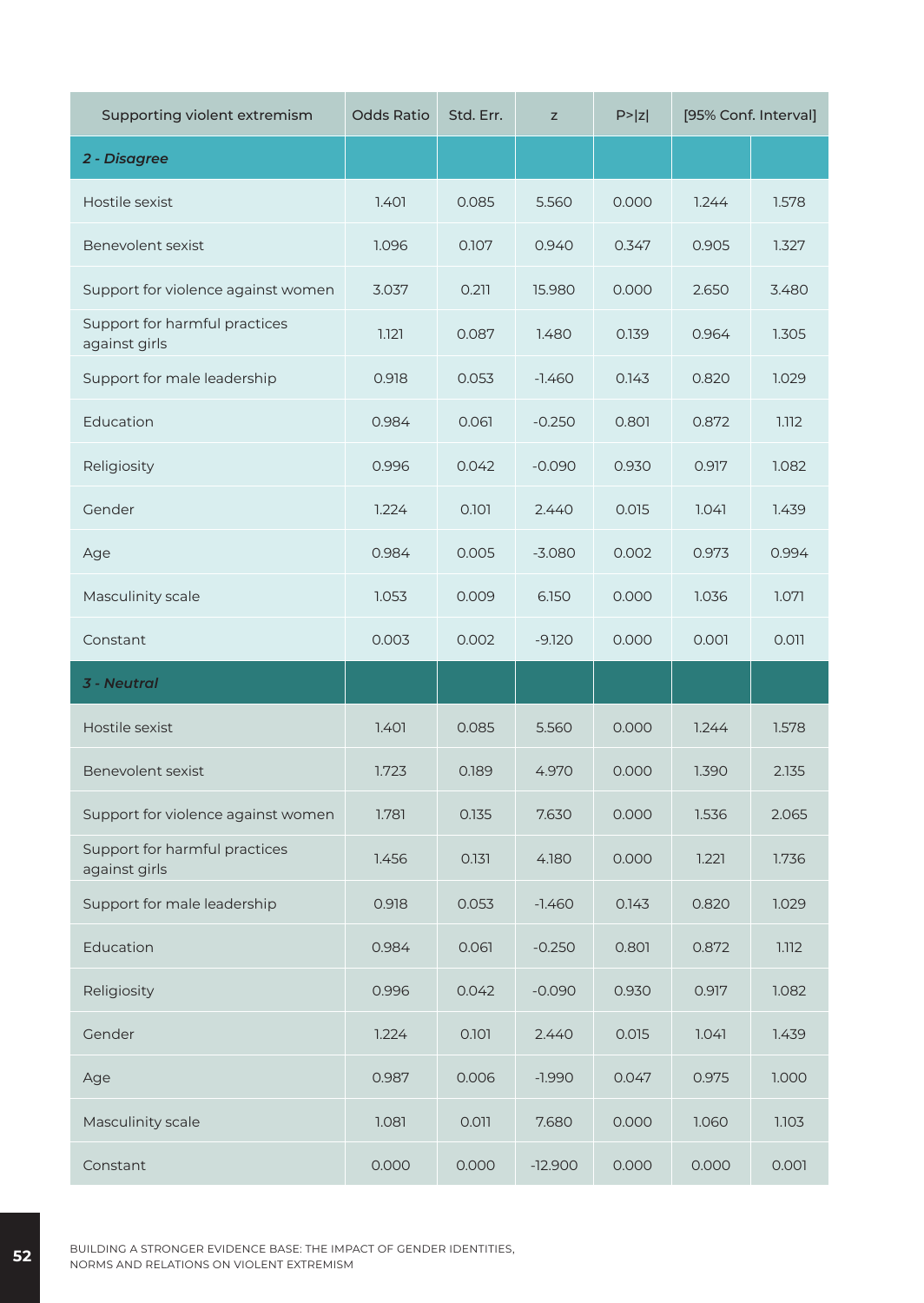| Supporting violent extremism                   | <b>Odds Ratio</b> | Std. Err. | z         | P >  z | [95% Conf. Interval] |       |
|------------------------------------------------|-------------------|-----------|-----------|--------|----------------------|-------|
| 4 - Agree                                      |                   |           |           |        |                      |       |
| Hostile sexist                                 | 1.401             | 0.085     | 5.560     | 0.000  | 1.244                | 1.578 |
| Benevolent sexist                              | 1.510             | 0.204     | 3.040     | 0.002  | 1.158                | 1.968 |
| Support for violence against women             | 1.248             | 0.121     | 2.280     | 0.023  | 1.032                | 1.510 |
| Support for harmful practices<br>against girls | 1.359             | 0.154     | 2.700     | 0.007  | 1.088                | 1.697 |
| Support for male leadership                    | 0.918             | 0.053     | $-1.460$  | 0.143  | 0.820                | 1.029 |
| Education                                      | 0.984             | 0.061     | $-0.250$  | 0.801  | 0.872                | 1.112 |
| Religiosity                                    | 0.996             | 0.042     | $-0.090$  | 0.930  | 0.917                | 1.082 |
| Gender                                         | 1.224             | 0.101     | 2.440     | 0.015  | 1.041                | 1.439 |
| Age                                            | 1.007             | 0.008     | 0.870     | 0.387  | 0.991                | 1.023 |
| <b>Masculinity scale</b>                       | 1.078             | 0.015     | 5.460     | 0.000  | 1.049                | 1.108 |
| Constant                                       | 0.000             | 0.000     | $-12.080$ | 0.000  | 0.000                | 0.001 |

Quantitative analysis (ordered logit regression) further demonstrates that violence against women and violent extremism are strongly connected. Modelling several independent variables and controlling by country, shows that support for violence against women increases the likelihood of support for violent extremism. A one unit increase in the degree of "Supporting Violence Against Women" the odds of high "Supporting Violent Extremism" (5) versus the category 1 (lowest support) are 3.015 times greater, when the other variables in the model are held constant. Being willing to support violence against women translates into a person being three times more likely to support violent extremism. However, the relationship declines at a certain point. Those with the highest levels of support for violence against women support violent extremism, but those with low levels of support for violence against women do so less.

*Being willing to support violence against women translates into a person being three times more likely to support violent extremism.*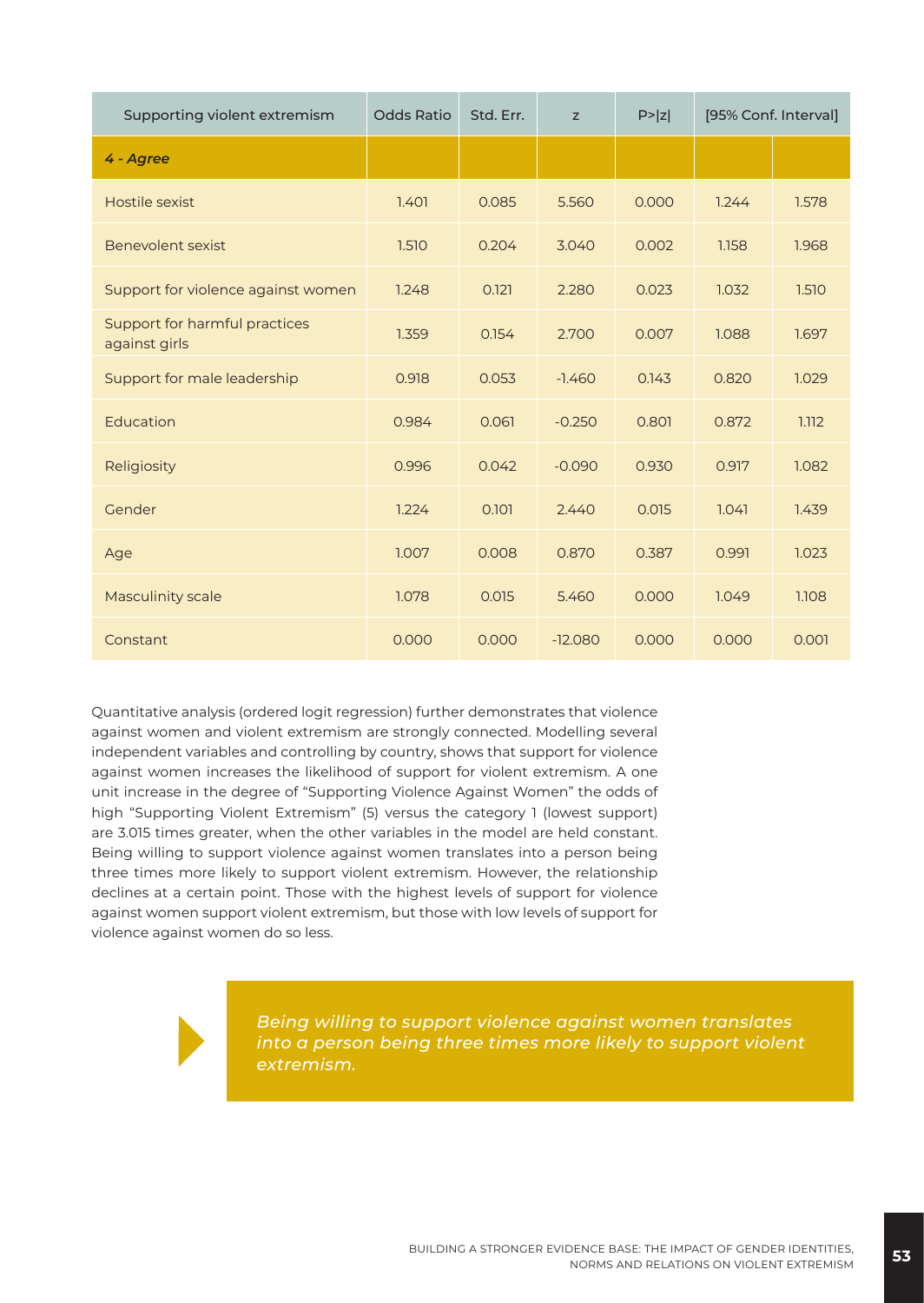The relationship of men to violence against women and extremist violence is already well-documented in previous research showing that violence exists on a continuum. There are gendered relationships between private violence, public violence and war and conflict (Caprioli 2000, True 2012). Surprising and noteworthy, however, was that women in certain contexts, who supported violence against women, also supported violent extremism. The strength of association between "Supporting Violent Extremism" and "Supporting Violence Against Women" for women is stronger and higher than for men in both Bangladesh (r = .6412, p<0.05) and Indonesia ( $r = .5923$ ,  $p < 0.05$ ). However, this association for women in the Philippines is moderate (r = .4599, p<0.05), and women in the Philippines reject violence against women more emphatically and in greater numbers.<sup>93</sup>

# **5.2. Violence against women likely plays a key role in violent extremist movements**

The finding that women are complicit or support violence against themselves and/or other women, and that these women are more likely to support violent extremism speaks directly to the lacuna surrounding women's roles as agents or victims. Gendered violence likely plays a role in women's maintenance and transmission of extremist movements in ways researchers and practitioners do not yet understand. It is argued here that violence against women plays a role in the ideology, recruitment and support of violent extremist groups. However, further research is needed to investigate the correlation of women's support of violence against women and violent extremism.

# **5.3. Misogynistic attitudes among women are strongly correlated with support for violent extremism**

Support for violence against women is not only about support for violence, but also about sexism. Linked to the above results, modelling showed increased misogynistic attitudes among women are strongly correlated with support for violent extremism. There was a strong and positive correlation between women with hostile sexist attitudes and support for violent extremism in Bangladesh (r = .5829, p<0.05) and Indonesia (r = .4687, p<0.05). For Filipino women, this relationship was positive, but moderate (r = .3268, p<0.05). For men, the correlative relationship is moderate, not strong (around r = .3). Following the generalized ordered logit model, with a one unit increase on the hostile sexism scale, the odds of an individual's high support (5) for violent extremism versus the other categories (4 to 1) are 1.401 greater. Hostile sexism is related to increased support for violent extremism for both men and women, but particularly for women.

In line with expectations and empirical work, women and men have different attitudes to women, and different levels of hostile sexism. The hypothesis that men and women will exhibit hostile and benevolent sexism in different degrees was supported in the data. As shown in the graph below, 32 per cent of women in Bangladesh placed in the bottom category (not hostile), double the number of men in that category (14 per cent). Also, in Bangladesh, nearly 21 per cent of men expressed misogynistic attitudes to women (21 per cent) compared to 14 per cent of women. Likewise, while 17 per cent of Filipino men could be categorised as hostile sexists, only 9 per cent of women exhibited hostile sexist attitudes.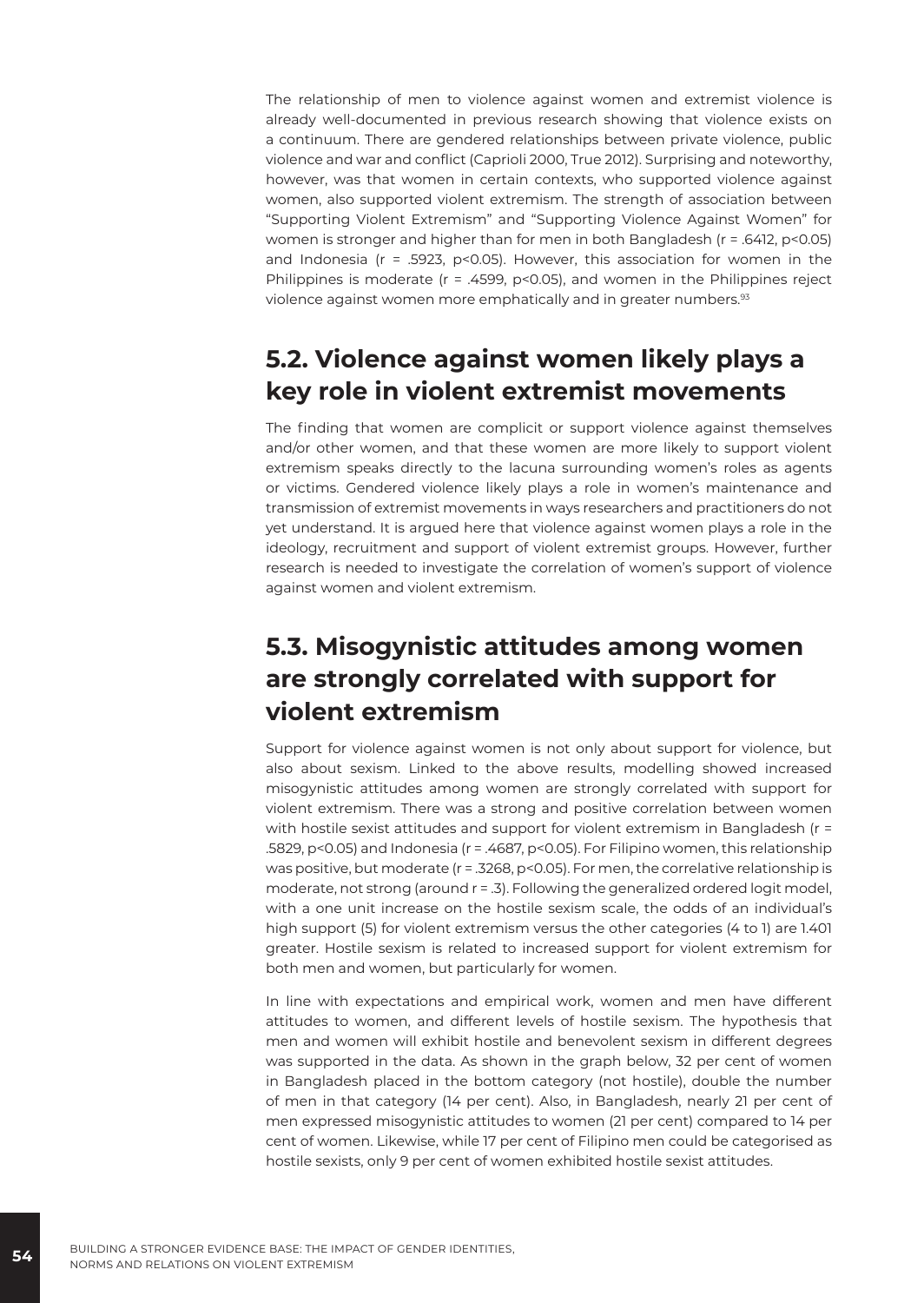Women across all three countries were more supportive of benevolent sexist attitudes (25 per cent of women in the very benevolent category) than they were of hostile sexist attitudes (10.7 per cent). However, men across all three countries exhibited greater levels of hostile sexism (24 per cent of men in the very hostile category) and benevolent sexism (34 per cent) than women.

#### *Figure 8.*



*Hostile sexist attitudes according to category, gender disaggregated*

As with other studies of attitudes to violence against women (Flood and Pease 2009), our study showed significant gender differences with men more likely to support violence against women than women are likely. As expected, men in all three countries had greater support of men's violence against women. The majority of women (77 per cent) in Indonesia disagreed with men's use of violence against their wives, while a majority (63 per cent) of men also disagreed with men's use of physical violence, there was a difference of 14 per centage points. In Philippines, the difference in anti-domestic violence views between men (48 per cent) and women (72 per cent) was greatest, with a difference of 24 percentage points.

Sexist attitudes aligned with support for violence against women. There was a strong and positive relationship between women with high scores on hostile sexism and support for violence against women. In other words, misogynistic women also supported violence against women. For men, hostile sexist attitudes were moderately correlated with support for violence against women in the Philippines and Indonesia, and strongly correlated in Bangladesh. The findings support other empirical work showing that men with sexist attitudes are also more likely to commit acts of violence against women (Flood and Pease 2009).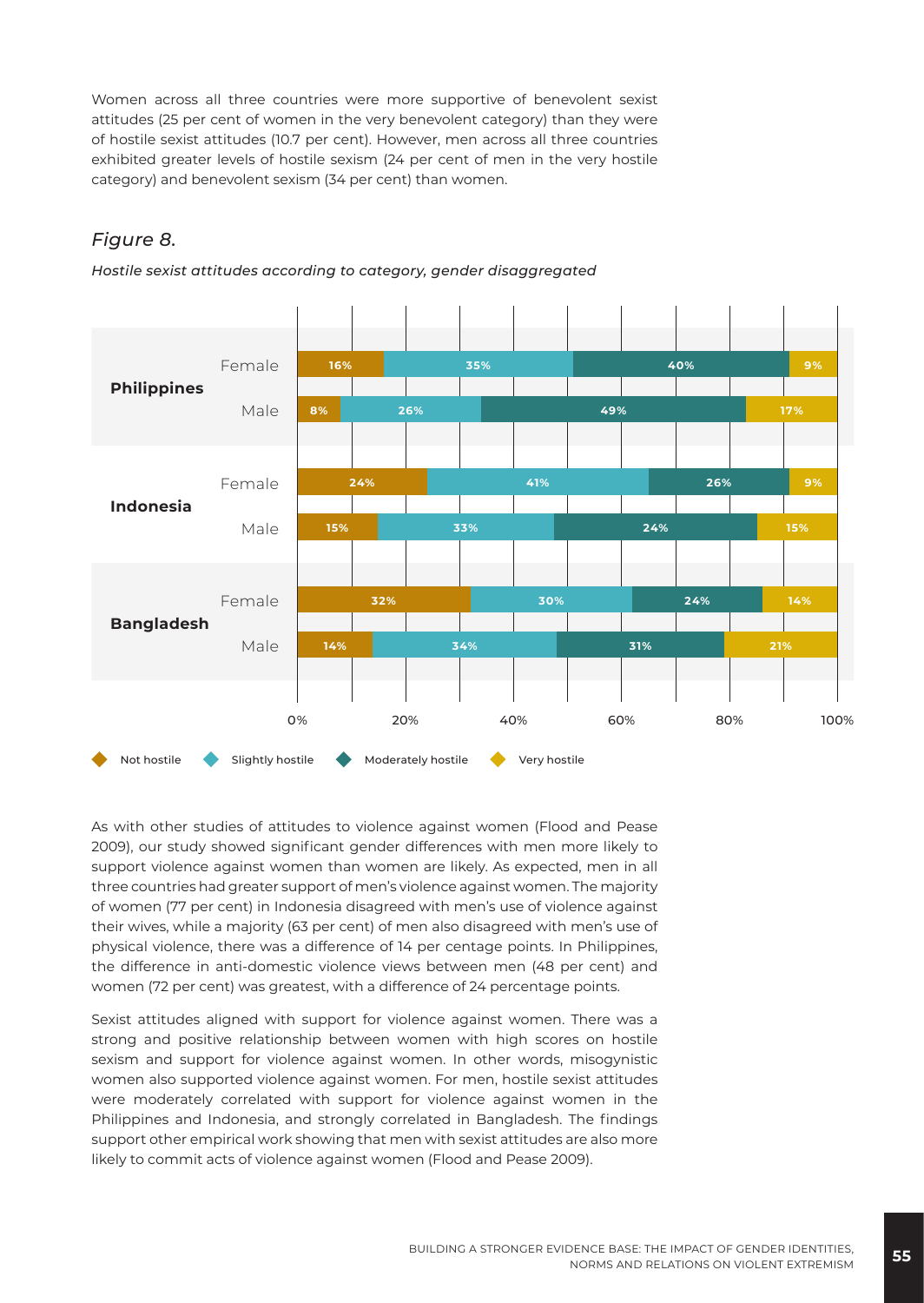Between countries there was variation in attitudes to violence against women, as other cross-cultural comparisons have found (Nayak et al. 2003). In Bangladesh, for instance, 16 per cent of people strongly supported a man's right to use physical violence against his wife, whereas only 6 per cent did so in Indonesia, and 5 per cent in the Philippines.

One area of concern amongst all countries was the significance of educational institutes for recruitment and a development of intolerance – particularly as many institutions or madrassa are not regulated and there is little oversight of what their curriculum entails. The research noted that public universities in Indonesia and Bangladesh were sites of recruitment for extremist groups, with women members crucial to the functioning of the extremist groups. The focus on youth in the research was a productive one. In Indonesia, research was able to identify that youth recruitment to extremist and violent extremist organisations was extensive, structured and had strong connections to various groups with extremist, Islamist and fundamentalist agendas. Crucially, research identified that as women gain status and positions in campus religious organizations—that rely heavily on their labour— these women progress into ever tighter gendered control.

# **5.4. Increased or decreased levels of education do not affect a person's support for violent extremism or for violence against women**

Increased or decreased levels of education do not affect a person's support for violent extremism in our ordered logit regression modelling. For women in Bangladesh and Philippines, education does not have any significant relationship with the other variables included in the analysis. Exceptionally, for women in Indonesia, education has a significant, positive but extremely small correlation with hostile sexism and support for violence against women, suggesting that in the case of this study women with higher education may be embracing more conservative gender roles. This finding, though slight, is surprising and should be confirmed with further research. For men in all three countries, there is a significant, negative but, again, very small correlation between education and support for violence against women; that is, support for violence against women decreases when the education of men increases.<sup>94</sup> Given that the correlation for both men and women was so small, this is in line with other global studies that show education does not alter men's and women's attitudes to violence against women. We therefore conclude that support for violence against women is a greater predictor and may have a causal relationship to violent extremism.

Relatedly, being young did not increase the likelihood of supporting violent extremism, rather the model indicates the reverse is true. For every one-year increase in age (that is, as people get older), the odds of high support for violent extremism versus categories with low support for violent extremism (3 to 1) are 0.98 greater, given that all of the other variables in the model are held constant.

All three countries have also shown the role of religion to be crucial in violent extremist recruitment. Paradoxically, many participants argued a lack of religious knowledge or faith played into recruitment, however, many participants recognized that people were motivated for religious or ideological reasons. Of course, religious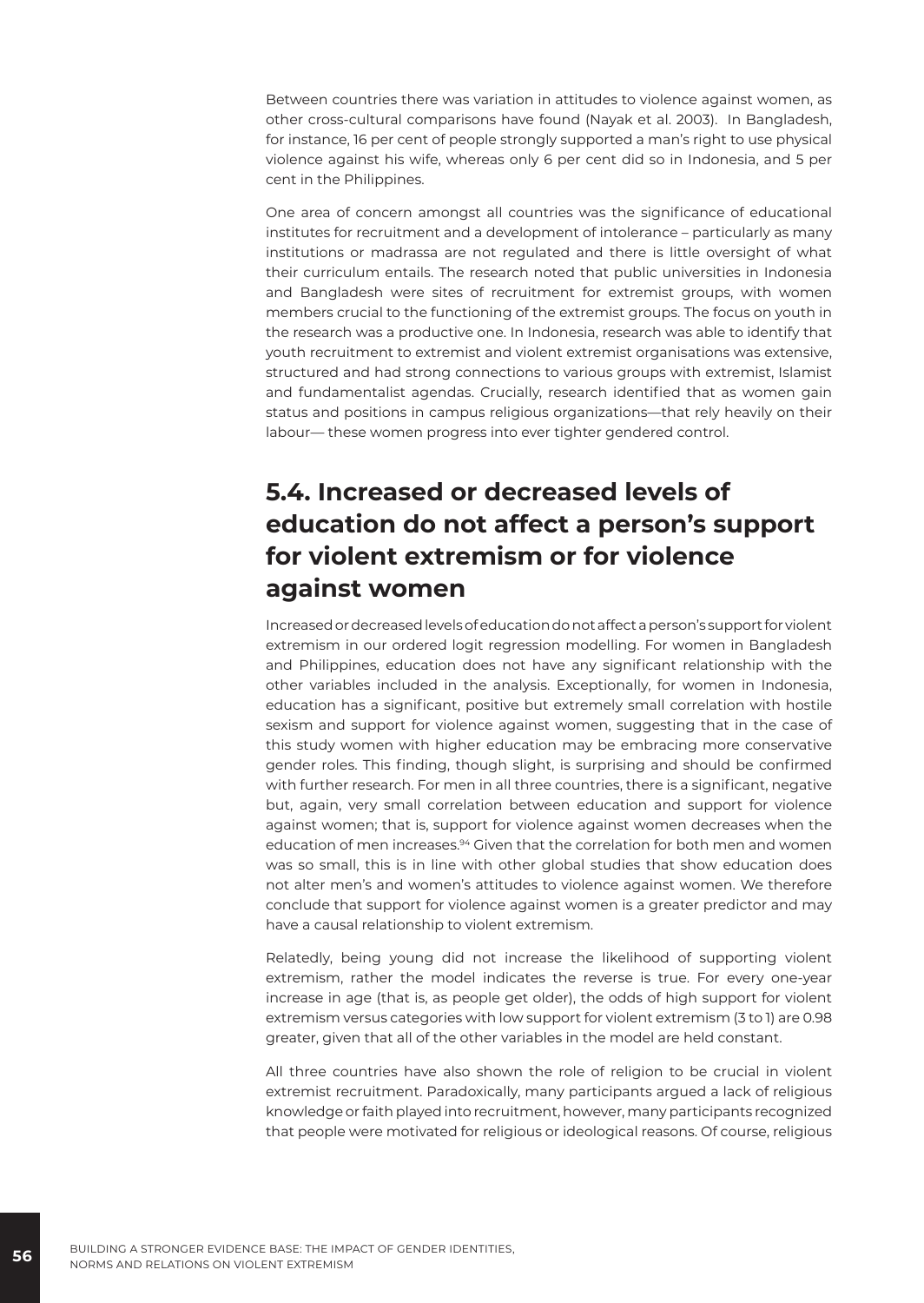and educational institutions also play a key role in preventing violent extremism. Religious institutions' as well as affiliated youth groups, women's groups, schools and prayer groups' role in recruitment must be considered because they are places where many people frequent. Often those who might be particularly vulnerable are present in religious affiliated institutions, such as the orphans in Filipino *Toril* boarding school. Because of their age or because they seek solace, belonging or purpose in religion or, indeed, education, the vulnerable might be at higher risk. Religious institutions are also places where leaders can possess and can exert significant power. In and of themselves, neither religion nor education pose threats; it is those who seek to usurp their power and manipulate others that pose the threat.

# **5.5. There was no consistent link between levels of religiosity and support for violent extremism**

Quantitative analysis supported the finding from the qualitative FDGs that there is no consistent link between levels of religiosity and support for violent extremism. Overall, our model finds support for violence against women, and hostile sexist attitudes are both better predictors of support for violent extremism than religiosity.

# **5.6. Mothers have a critical role in effective prevention of violent extremism, though fathers also play a vital, though sometimes overlooked, role**

Finally, this research has shown the role of the mother is critical to effective preventing violent extremism. The case of the Philippines showed this especially clearly. Recognizing the role of the mother and her moral authority in the home should legitimise her engagement in community and broader societal matters when it comes to discussions on how to prevent and counter the threat posed by violent extremism. Hitherto, this has been overlooked as policy and practice inadvertently marginalised women into the domestic sphere recognising their important role as a mother in preventing violent extremism without considering a range of issues. Engagement with mothers must take into account women's wider engagement, burdens, and capacities, and avoid excluding women who are not mothers. Participants reiterated a gender bias that violent extremism is fed by the apparent breakdown in traditional family life—a tradition reliant on a stayat-home, ever-vigilante and self-sacrificial mother—and undermined by women's paid work, especially overseas. Efforts to promote peaceful communities must avoid consigning women's roles to the domestic sphere only and, inadvertently, undermine efforts to promote gender equality interventions. Not least because this can, in fact, increase the threat of violent extremism as well as other forms of insecurity. For, while the role of the mother at home was highly regarded by research participants, both male and female, many also saw the father's role as equally important and were also advocates of the principle of gender equality. Analysis of the survey data supports this finding, especially because caring fathers tended to be slightly important than strong fathers.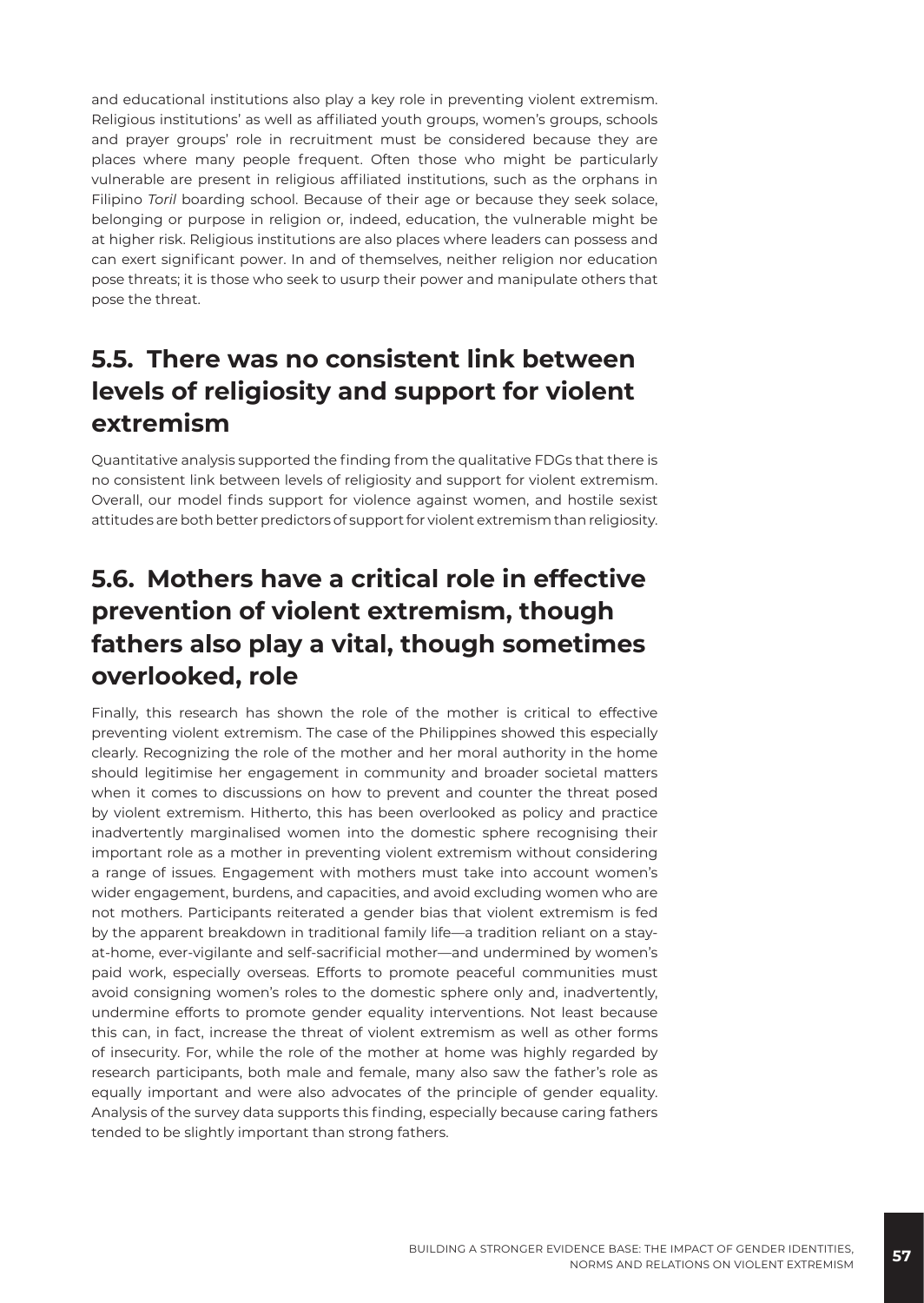# **6 POLICY IMPLICATIONS**

Gathering the empirical evidence and subsequently proving the strong link between support for violence against women, misogyny, and violent extremism has significant ramifications for both preventing violent extremism and implementing the Women, Peace and Security (WPS) agenda.<sup>95</sup> Acknowledging this connection is crucial for better understanding the systemic gender inequality and discrimination underlying radicalization to violence, the use of gender-based violence as a tactic of violent extremist groups, and the limited spaces for women's participation in the countering and preventing violent extremism. This analysis demonstrates that:

It is important to fully understand women's roles in violent extremist activity, as both victims and perpetrators. Women and girls can both be victims of gender-based violence, as well as fundraisers, recruiters and perpetrators of violent extremism.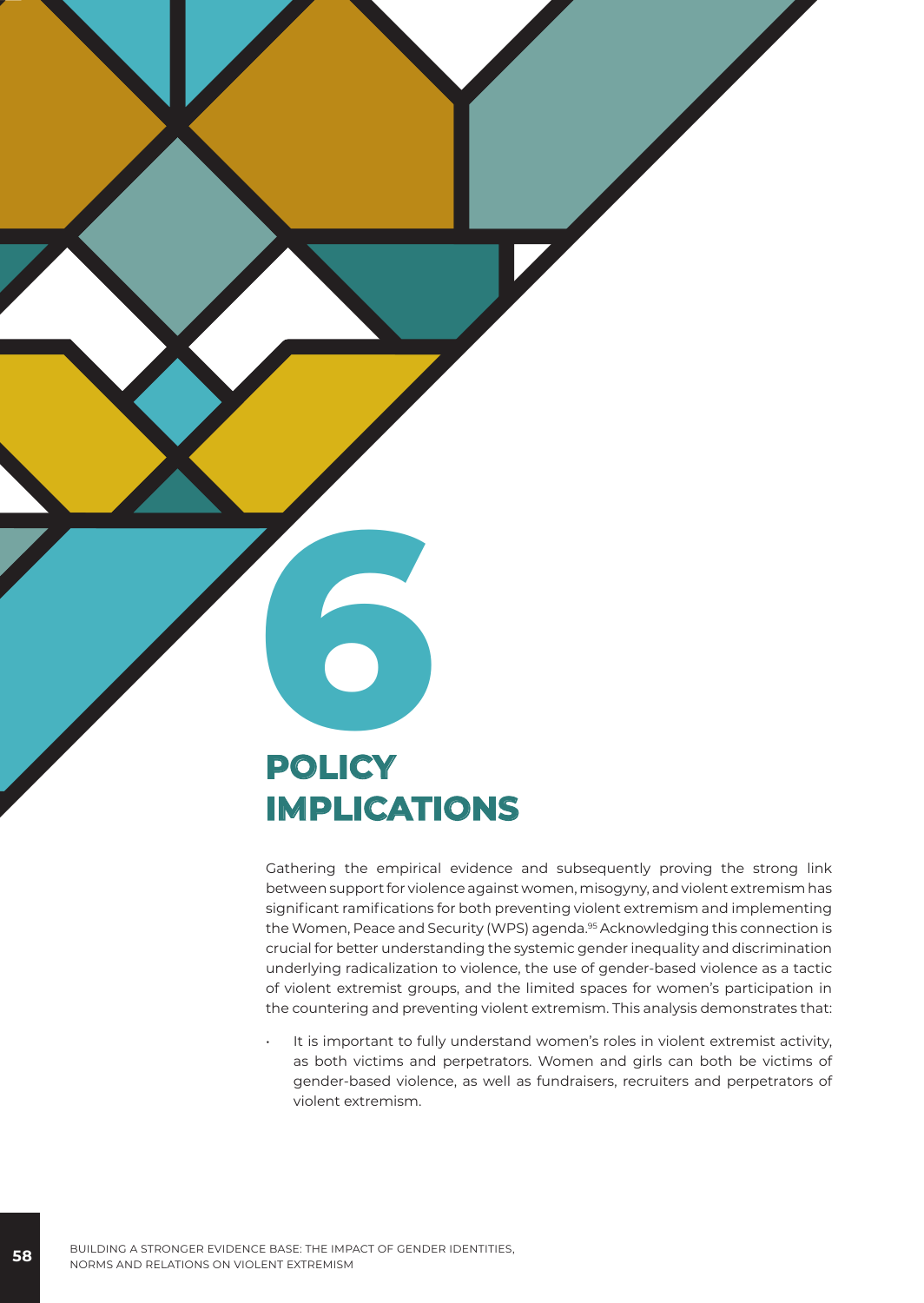- There are cases where women themselves may support violence perpetrated against themselves or other women for a variety of reasons (i.e. ranging from their own protection to religious belief). The fact that these women are even more likely to support violent extremism in certain contexts suggests that there is a lack of understanding on the impacts of gendered violence on women's roles within extremist groups.
- Gender regressive attitudes, misogyny and ideas of male protection, as well as breadwinner and soldiering masculinities, play crucial roles in recruitment strategies and publicity campaigns of violent extremists. Crucially, these campaigns hold appeal for both men and women.
- The role of the mother is critical to effective prevention of violent extremism. The case of the Philippines showed this especially clearly. Recognizing the role of the mother and her moral authority in the home should further legitimize her engagement and role in community-level and broader societal efforts aimed at preventing and countering the threat posed by violent extremism.
- The father's role is equally important in preventing violent extremism and must be explored more.

Hitherto, many of these factors have been overlooked, as policy and practice inadvertently marginalized women's roles in violent extremist groups. Moreover, women were often perceived to have taken passive or supportive roles, rather than active positions, within these groups. Similarly, efforts to promote peaceful communities must avoid consigning women's roles to the domestic sphere only, inadvertently in the process, undermining efforts to promote gender equality interventions and prevent violent extremism.

#### *Box 3: Areas of future research*

There are several lacunae in the literature involving gender and violent extremism. For example, little is known about the role of marriage in violent extremist recruitment, networking or financing strategies in Bangladesh. Some anecdotal evidence suggests that marriage—or at least the continued guarantee of a spouse as part of membership of a violent extremist group—may be used as a recruitment tool. However, little is understood on these issues, including the impact of dowry on the cycle of abuse and domestic violence, beyond the immediate headlines.

Additionally, examples of support by women themselves for gender regressive views, violence against women and violent extremism need further study. For example, In Bangladesh, the positive correlation between these three phenomena is stronger for women than they are for men. Thus, hostile sexist views in Bangladeshi women were strongly and positively correlated with support for violent extremism. Moreover, in Indonesia, for women in Indonesia, education has a significant, positive but small correlation with hostile sexism and support for violence against women. This requires further study to explain the causes of, and rationale for, these relationships.

Finally, the role of the state in controlling and monitoring people and political parties under the banner of anti-terror legislation in politically volatile environments has implications for women and violent extremist recruitment. This is also a little investigated phenomenon. The resulting insecurity generated from a government attempting to counter violent extremism may have particularly profound impacts on women (for example, when veiled women are targets for harassment in the name of security).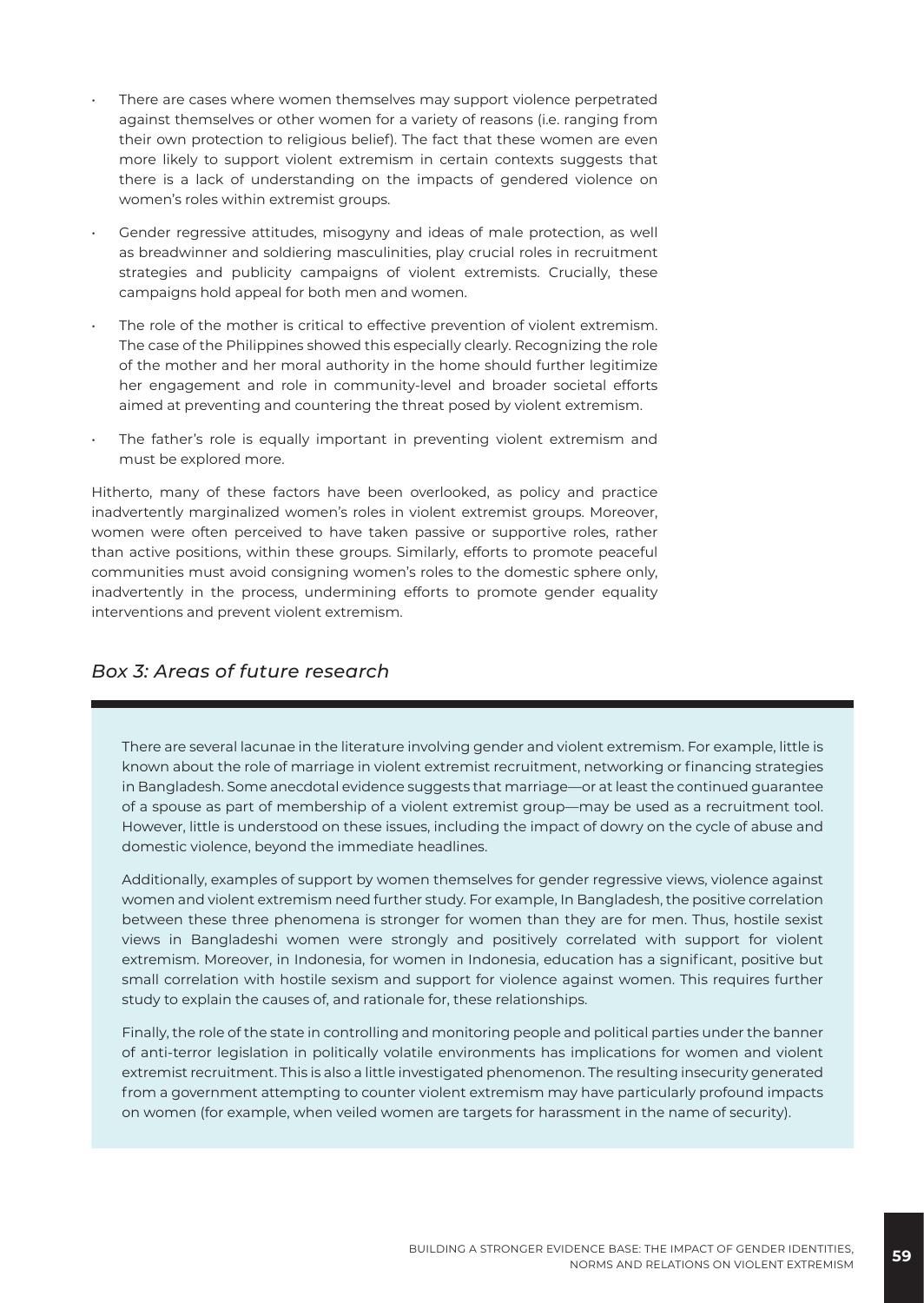From a programming perspective, these findings suggest that any future P/CVE policy should be based on gender-sensitive analysis of the conditions that catalyze women and girls' involvement in violent extremism. It also suggests that P/CVE programmes for female victims and perpetrators of violent extremism must be cognizant of the role of gender-based violence perpetrated by violent extremist groups. Finally, based on previous research by True *et al*. (2019), which found that women were less confident than men in participating in preventing violent extremism or knowing what to do to respond to warning signs of extremism and violent extremism, confidence-building exercises could be implemented through women's empowerment programmes such as the one delivered by UN Women.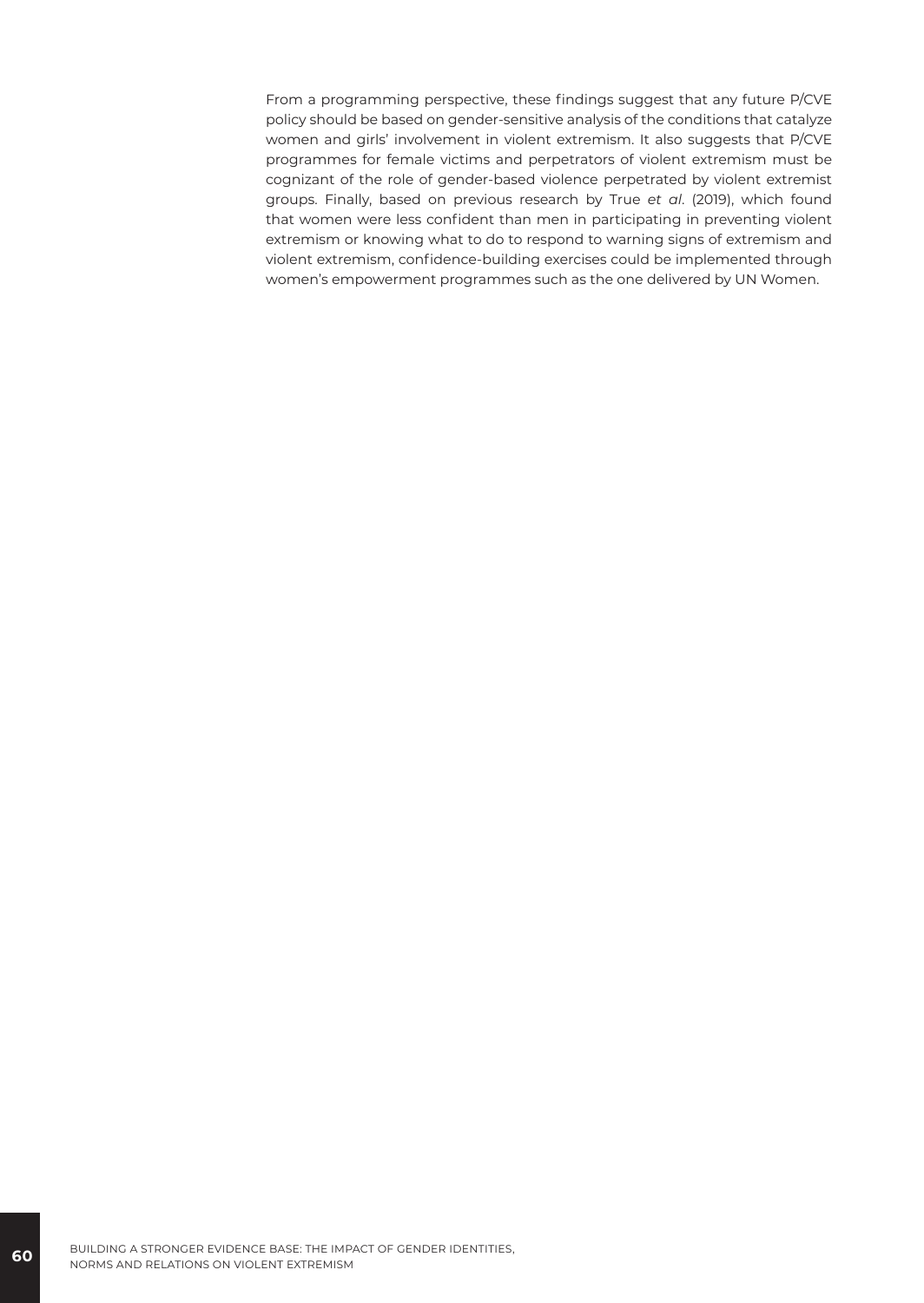# **WORKS CITED**

#### **ACADEMIC LITERATURE**

Agara, Tunde. 2015. "Gendering Terrorism: Women, Gender, Terrorism and Suicide Bombers." *International Journal of Humanities and Social Science* 5 (6):115-125.

Ahsan, Zayadul , and Pavitra Banavar. 2011. "Who Are the Militants.*" In Political Islam and Governance in Bangladesh*, edited by Ali Riaz and C. Christine Fair. Abingdon: Routledge.

Bourekba, Moussa 2017. Unemployment: At the Heart of Violent Extremism? In *Researching Arab Mediterranean Youth: Towards a New Social Contract.* Barcelona: SAHWA "Empowering The Young Generation: Towards A New Social Contract In South and East Mediterranean Countries".

Cachalia, Raeesah Cassim, Uyo Salifu, and Irene Ndung'u. 2016. The Dynamics of Youth Radicalisation in Africa: Reviewing the Current Evidence. In *ISS Paper 296*: Institute for Security Studies.

Caprioli, Mary. 2000. "Gendered Conflict." *Journal of Peace Research 37* (1):51-68.

Charlebois, Justin. 2011. Gender and the Construction of Dominant, Hegemonic, and Oppositional Femininities. Lanham: Lexington Books.

Choi, Namok, Dale R. Fuqua, and Jody L. Newman. 2009. "Exploratory and Confirmatory Studies of the Structure of the Bem Sex Role Inventory Short Form With Two Divergent Samples." *Educational and Psychological Measurement* 69 (4):696-705.

Cohen, J. 1988. *Statistical Power Analysis for the Behavioral Science*. New Jersey: Erlbaum.

Cohen, Shuki J., Thomas J. Holt, Steven M. Chermak, and Joshua D. Freilich. 2018. "Invisible Empire of Hate: Gender Differences in the Ku Klux Klan's Online Justifications for Violence." *Violence and Gender* 5 (4):209-225.

Cribb, Robert. 2000. " From Petrus to Ninja: Death Squads in Indonesia." In *Death Squads In Global Perspective: Murder With Deniability*, edited by Arthur David Brenner and Bruce Campbell, 181-202. Basingstoke: Macmillan.

Eddyono, Sri. 2018. *Women's Empowerment in Indonesia: A Poor Community in Jakarta*. Abingdon: Routledge.

Fleming, Paul J., Sofia Gruskin, Florencia Rojo, and Shari L. Dworkin. 2015. "Men's Violence Against Women and Men are Inter-Related: Recommendations For Simultaneous Intervention." *Social Science & Medicine* 146:249-256.

Flood, Michael, and Bob Pease. 2009. "Factors Influencing Attitudes to Violence Against Women." *Trauma, Violence, & Abuse* 10 (2):125-142.

Gujarati, D. N. 2009. Basic Econometrics. New York: McGraw Hill.

Glick, Peter, and Susan T. Fiske. 1996. "The Ambivalent Sexism Inventory: Differentiating Hostile and Benevolent Sexism " *Journal of Personality and Social Psychology* 70 (3):491-512.

Glick, Peter, Susan T. Fiske, Antonio Mladinic, José L. Saiz, Dominic Abrams, Barbara Masser, Bolanle Adetoun, Johnstone E. Osagie, Adebowale Akande, Amos Alao, Barbara Annetje, Tineke M. Willemsen, Kettie Chipeta, Benoit Dardenne,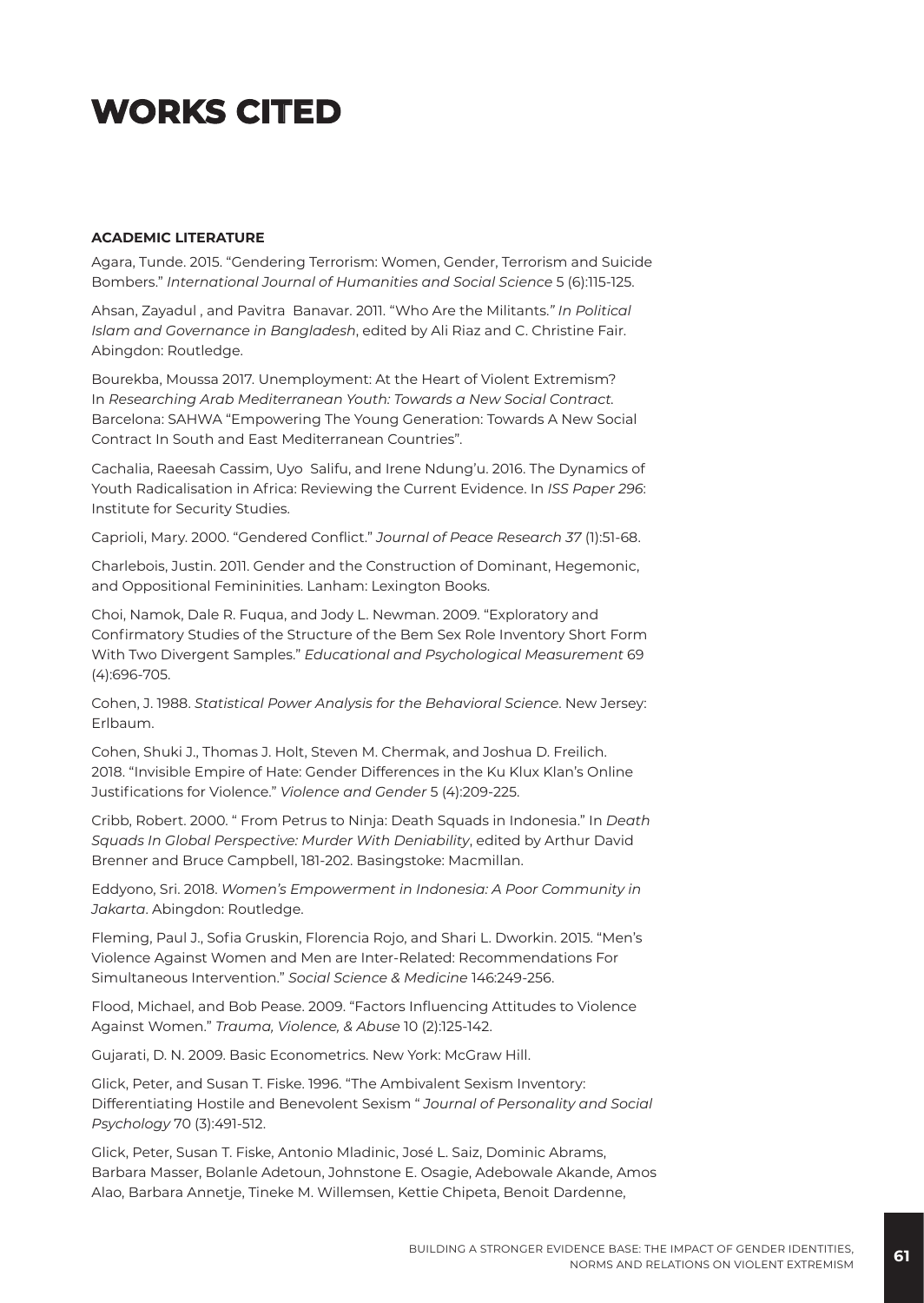Ap Dijksterhuis, Daniel Wigboldus, Thomas Eckes, Iris Six-Materna, Francisca Expósito, Miguel Moya, Margaret Foddy, Hyun-Jeong Kim, Maria Lameiras, Maria José Sotelo, Angelica Mucchi-Faina, Myrna Romani, Nuray Sakalli, Bola Udegbe, Mariko Yamamoto, Miyoko Ui, Maria Cristina Ferreira, and Wilson López López. 2000. "Beyond Prejudice as Simple Antipathy: Hostile and Benevolent Sexism Across Cultures." *Journal of Personality and Social Psychology* 79 (5):763-775.

Griffiths, Martin, and Mubashar Hasan. 2015. "Playing with Fire: Islamism and Politics in Bangladesh." *Asian Journal of Political Science* 23 (2):226-241.

Hadiz, Vedi. 2008. "Towards a Sociological Understanding of Islamic Radicalism in Indonesia." *Journal of Contemporary Asia* 38 (4):638-647.

Hadiz, Vedi. 2013. "Indonesian Political Islam: Capitalist Development and the Legacies of the Cold War." *Journal of Current Southeast Asian Affairs* 1:3-38.

Hutchings, Kimberly. 2008. "Cognitive Short Cuts." In *Rethinking the Man Question: Sex, Violence and International Politics*, edited by Marysia Zalewski and Jane Parpart. London: Zed Books.

Ji, Chang Ho, and Yodi Ibrahim. 2007. "Islamic Religiosity in Right-Wing Authoritarian Personality: The Case of Indonesian Muslims." *Review of Religious Research* 49 (2):128-146.

Jones, Sidney. 2018. "Radicalisation in the Philippines: The Cotabato Cell of the "East Asia Wilayah"." *Terrorism and Political Violence.*

Long J. and Freese J. 2001. Regression Models for Categorical Dependent Variables Using Stata. Texas: Stata Press

Kabeer, Naila. 1991. "The Quest for National Identity: Women, Islam and the State in Bangladesh." *Feminist Review* (37):38-58.

Krippendorff, Klaus. 2004. *Content Analysis: An Introduction to its Methodology.* 2nd ed. ed. Thousand Oaks, CA: Sage.

Machmudi, Yon. 2006. "Islamising Indonesia The Rise of Jemaah Tarbiyah and the Prosperous Justice Party (PKS)." PhD, Australian National University.

Mudhoffir, Abdil Mughis 2017. "Islamic Militias and Capitalist Development in Post-Authoritarian Indonesia." *Journal of Contemporary Asia* 47 (4).

Nawab, Mohamed. 2018. Hizbut Tahrir Indonesia and Political Islam: *Identity, Ideology and Religio-Political Mobilization.* Abingdon: Routledge.

Nayak, Madhabika B., Christina A. Byrne, Mutsumi K. Martin, and Anna George Abraham. 2003. "Attitudes Toward Violence Against Women: A Cross-Nation Study." *Sex Roles* 49 (7):333-342.

Nuraniyah, Nava. 2018. "Not Just Brainwashed: Understanding the Radicalization of Indonesian Female Supporters of the Islamic State." *Terrorism and Political Violence* 30 (6):890-910.

Ozer, Emily J., Jeanne M. Tschann, Lauri A. Pasch, and Elena Flores. 2004. "Violence Perpetration Across Peer and Partner Relationships: Co-Occurrence and Longitudinal Patterns Among Adolescents." *Journal of Adolescent Health* 34 (1):64-71

Pedahzur, Ami. 2013. *Religious Fundamentalism and Political Extremism.* Edited by Leonard Weinberg. Hoboken: Taylor and Francis.

Piggot, Marg. 2004. "Double Jeopardy: Lesbians and the Legacy of Multiple Stigmatised Identities." Swinburne University of Technology.

Quimpo, Nathan Gilbert. 2016. "Mindanao: Nationalism, Jihadism and Frustrated Peace." *Journal of Asian Security and International Affairs* 3 (1):64-89.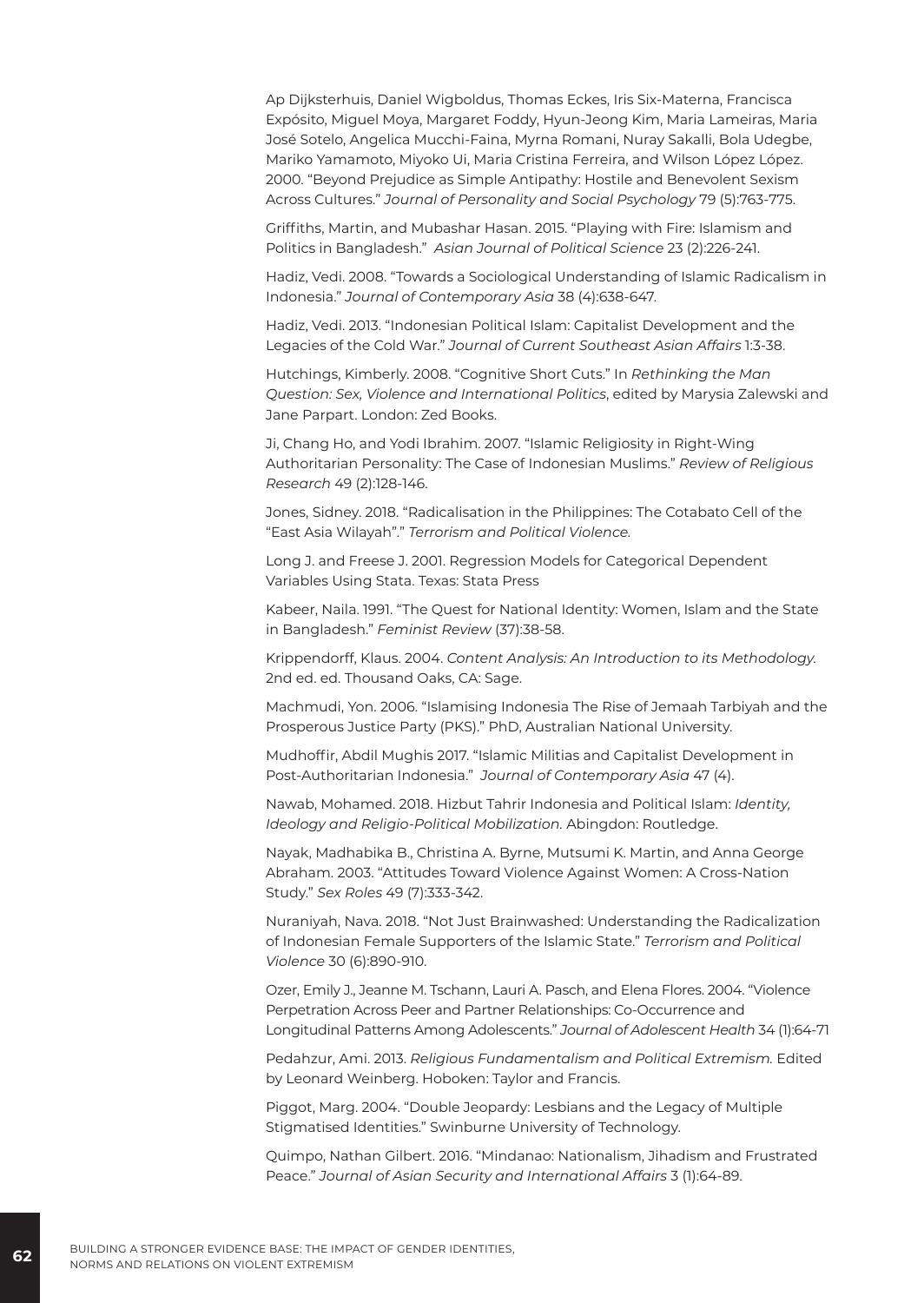Rahman Alamsyah, Andi, and Vedi R. Hadiz. 2017. "Three Islamist Generations, One Islamic State: The Darul Islam Movement and Indonesian Social Transformation." *Critical Asian Studie*s 49 (1):54-72.

Riff, Daniel, Stephen Lacy, and Frederick Fico. 2014. *Analyzing Media Messages: Using Quantitative Content Analysis in Research.* Abingdon: Routledge.

Saat, Norshahril. 2005. *The State, Ulama, and Islam in Malaysia and Indonesia.* Singapore: ISEAS Publishing

Saefullah, Hikmawan. 2017. "Nevermind the *jahiliyya*h, here's the *hijrahs*": Punk and the Religious Turn in the Contemporary Indonesian Underground Scene." *Punk & Post Punk* 6 (2):263-289.

Seguino, Stephanie. 2011. "Help or Hindrance? Religion's Impact on Gender Inequality in Attitudes and Outcomes." *World Development* 39 (8):1308-1321.

Shahidul, S. 2014. "Parents' Class Background and Hypergamy in the Marriage Market of Bangladesh: Does the Dowry Affect School Dropout Among Girls?" *The Asia-Pacific Education Researcher* 23 (3):709-715. doi: 10.1007/s40299-013-0142-5.

Shehabuddin, Elora. 2008. "Jamaat-i-Islami in Bangladesh: Women, Democracy and the Transformation of Islamist Politics." *Modern Asian Studies* 42 (2-3):577-603.

Suryakusuma, Julia. 2011. *State Ibuism: The Social Construction of Womanhood in the Indonesian New Order.* Depok: Komunitas Bambu / Institute of Social Studies.

True, Jacqui. 2012. *The Political Economy of Violence Against Women.* Oxford: Oxford University Press.

True, Jacqui, Melissa F. Johnston, Eleanor Gordon, and Kerry O'Brien. 2019. Building an Evidence Base for Empowering Women for Peaceful Communities: A Case Study of Bangladesh and Indonesia. Bangkok: UN Women Regonal Office for Asia and the Pacific.

Tuminez, Astrid. 2008. "Rebellion, Terrorism, Peace: America's Unfinished Business with Muslims in the Philippines." *Brown Journal of World Affairs* 15 (1):211-223.

van Wichelen, Sonja. 2009. "Polygamy Talk and the Politics of Feminism: Contestations over Masculinity in a New Muslim Indonesia." *Journal of International Women's Studies* 11 (1).

Vijeyarasa, Ramona. 2019. Gender *Legislative Index Methodology Note: Measuring the Gender-Responsiveness of Domestic Laws* Gender Legislative Index <https://www.genderlawindex.org/>

Williams, Richard. 2016."Understanding and interpreting generalized ordered logit models". The Journal of Mathematical Sociology 40(1)

Wilson, Ian Douglas. 2016. *The Politics of Protection Rackets in Post-New Order Indonesia: Coercive Capital, Authority and Street Politics.* Basingstoke: Routledge.

Wilson, Ian Douglas 2006. "Continuity and Change: The Changing Contours of Organized Violence in Post–New Order Indonesia." *Critical Asian Studies* 38 (2):265-297.

#### **REPORTS**

Asadulla, Mohammad Niaz , Nazmul Chaudhury, and Syed Al-Zayed Josh Rashed. 2009. Secondary School Madrasas in Bangladesh: Incidence, Quality, and Implications for Reform. Washington: The World Bank.

Casey, Kevin , and David Pottebaum. 2018. Youth and Violent Extremism in Mindanao, Philippines: A mixed-methods design for testing assumptions about drivers of extremism. Maryland: DAI.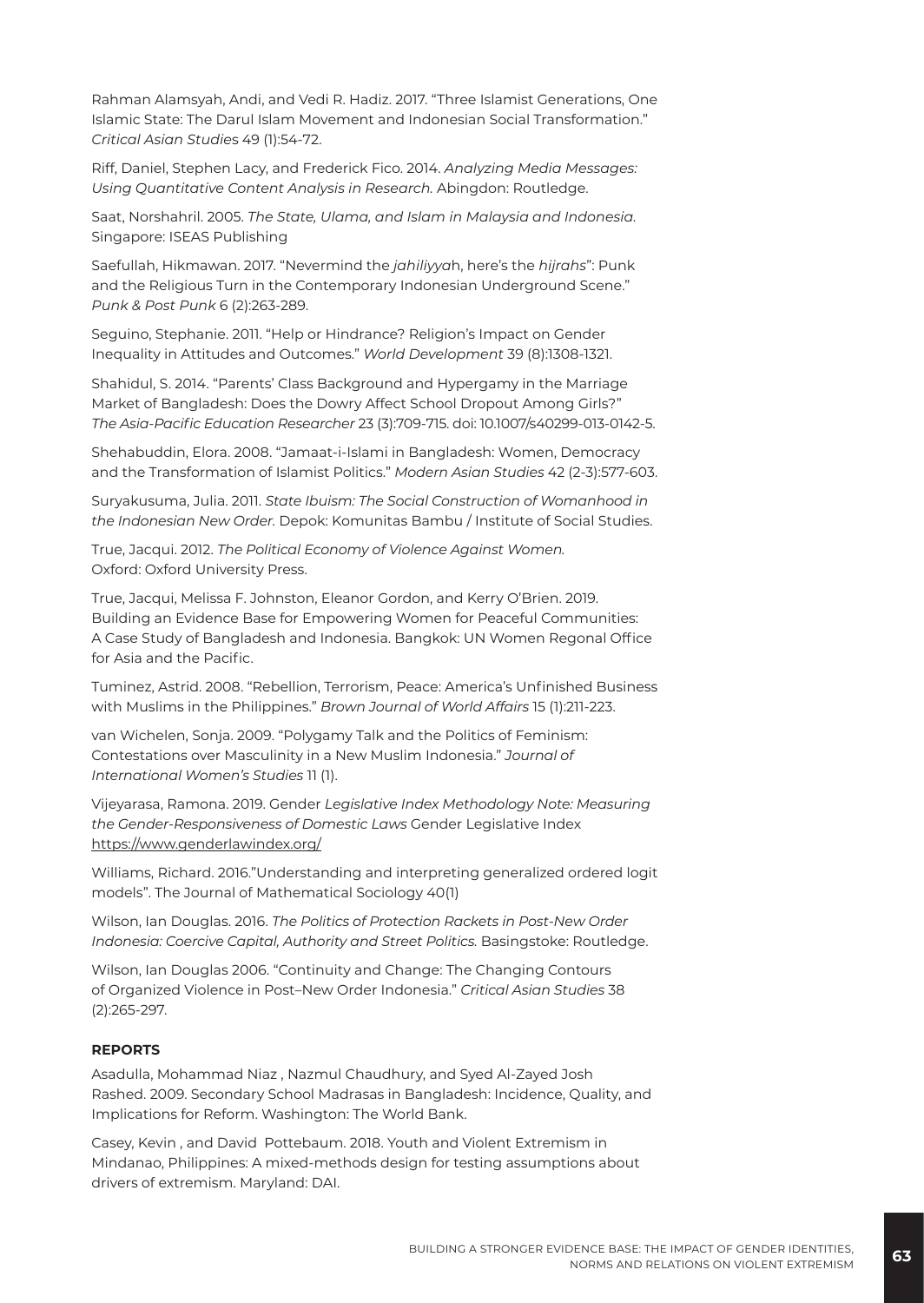Conway, Maura, and Michael Courtney. 2018. Violent Extremism and Terrorism Online In 2017. Edinburgh: Voxpol.

Flood, Michael. 2008. Measures for the Assessment of Dimensions of Violence Against Women: A Compendium. Melbourne: Australian Research Centre in Sex, Health & Society.

IPAC. 2015. Online Activism and Social Media Usage Among Indonesian Extremists. Jakarta.

Ghafar, Adel Abdel. 2016. Educated but Unemployed: The Challenge Facing Egypt's Youth. The Brookings Institution.

Institute for Economics & Peace. Global Terrorism Index 2018: Measuring the Impact of Yerrorism, Sydney. [http://visionofhumanity.org/reports.](http://visionofhumanity.org/reports) Accessed 18 March 2019

IPAC. 2018. Indonesia and the Tech Giants vs ISIS Supporters: Combating Violent Extremism Online. Jakarta: Institute for the Policy Analysis of Conflict.

Komnas Perempuan. 2017. Tergerusnya Ruang Aman Perempuan dalam Pusaran Politik Populisme, Catatan Kekerasan terhadap Perempuan Tahun 2017 Jakarta: Komnas Perempuan.

Lahoud, Nelly. 2018. Empowerment or Subjugation: An Analysis of ISIL's Gender Messaging. New York: UN Women

Marcoes, Lies. 2015. Why do Indonesian Women Join Radical Groups, Melbourne: Melbourne University

Mokbel, Reham. 2017. "Egypt Seeks to Battle Extremism Through Religious Education." *Marsad*, 28 August. [https://marsad-egypt.info/en/2017/08/28/egypt](https://marsad-egypt.info/en/2017/08/28/egypt-seeks-battle-extremism-religious-education/)[seeks-battle-extremism-religious-education/](https://marsad-egypt.info/en/2017/08/28/egypt-seeks-battle-extremism-religious-education/).

Paasilinna, Silja, Sue Palmer-Wetherald, and Megan Ritchie. 2017. The Effect of Violence on Women's Electoral and Political Participation in Bangladesh. Washington DC.

Republic of Indonesia (1974) Marriage Law No. 1, Republic of Indonesia: Jakarta.

Setara Institute. 2015. Tolerant City Index, Jakarta: Setara Institute.

Statistics Indonesia. 2019. "Klaten", Jakarta; Statistics Indonesia <https://jateng.bps.go.id/> accessed 12 March 2019

Taylor, N, and M Mouzos. 2006. Community Attitudes to Violence Against Women Survey 2006: A Full Technical Report. Canberra: Australian Institute of Criminology.

True, Jacqui, and Sri Eddyono. 2017. Preventing Violent Extremism: Gender Perspectives and Women's Roles. Melbourne: Monash Centre for Gender Peace and Security.

UNESCO. 2017. Youth and Violent Extremism On Social Media: Mapping the Research. Paris: United Nations Educational Scientific and Cultural Organisation

UNESCO. 2018. New Project to Tackle Violent Extremism In Jordan, Libya, Morocco and Tunisia. Paris: United Nations Educational Scientific and Cultural Organisation

UNFPA. 2018. Ending Child Marriage in Bangladesh. Bangkok: UNFPA.

UN Women. 2018. Gender and Violent Extremism: An Analysis of Online Behaviour Across Asia Pacific. Bangkok: UN Women.

UN Women. 2018. Global Database on Violence against Women: Indonesia. [http://evaw-global-database.unwomen.org/en/countries/asia/Indonesia accessed](http://evaw-global-database.unwomen.org/en/countries/asia/Indonesia%20%20accessed%2017%20March%202019)  [17 March 2019](http://evaw-global-database.unwomen.org/en/countries/asia/Indonesia%20%20accessed%2017%20March%202019)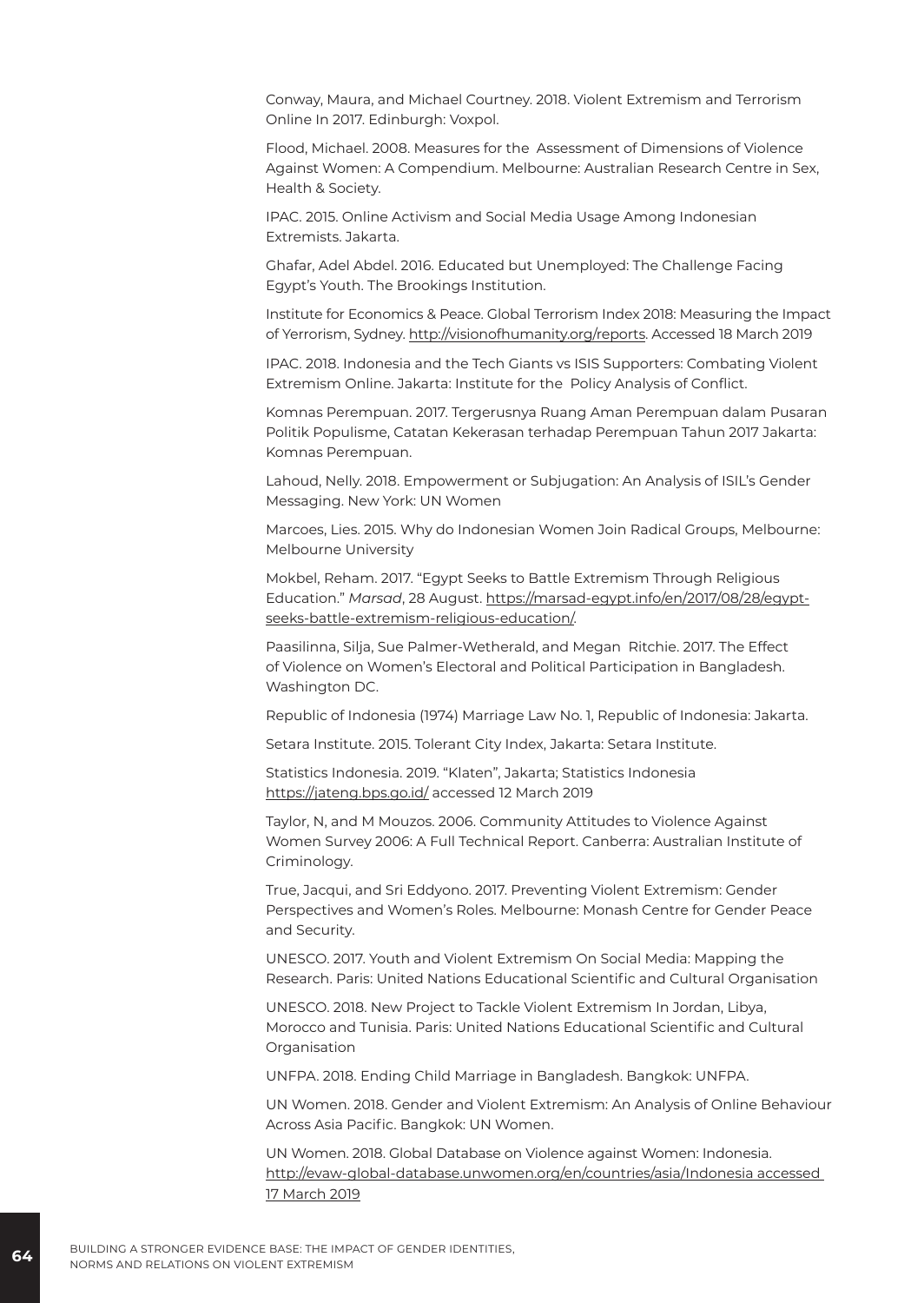#### **NEWS REPORTS AND WEBSITES**

Arrahman.id. 2016. Surga Istri pada ridho suami [http://www.arrahman.id/surga-istri](https://www.arrahman.id/surga-istri-pada-ridho-suami/)[pada-ridho-suami/](https://www.arrahman.id/surga-istri-pada-ridho-suami/) accessed 30 September 2018.

Bates, Daniel, 2015. "EXCLUSIVE: Charleston killer Dylann Roff grew up in a fractured home where his 'violent' father beat his stepmother and hired a private detective to follow her when they split, she claims in court papers," The Daily Mail, 19 June.

Benarnews.org. 2016. JMB Militants Use Marriage as Survival Tool. [https://www.](https://www.benarnews.org/english/news/bengali/jmb-wives-09292016130359.html) [benarnews.org/english/news/bengali/jmb-wives-09292016130359.html](https://www.benarnews.org/english/news/bengali/jmb-wives-09292016130359.html) accessed 19 December 2019

BBC. 2016. Berita Indonesia [https://www.bbc.com/indonesia/berita\\_](https://www.bbc.com/indonesia/berita_indonesia/2016/07/160730_indonesia_rusuh_tanjung_balai%20accessed%2019%20February%202019) [indonesia/2016/07/160730\\_indonesia\\_rusuh\\_tanjung\\_balai accessed 19 February 2019](https://www.bbc.com/indonesia/berita_indonesia/2016/07/160730_indonesia_rusuh_tanjung_balai%20accessed%2019%20February%202019)

BBC News, 2016. "Attack on Nice: Who was Mohamed Lahouaiej-Bouhlel?" 19 August.

Brimelow, Ben. 2017. "ISIS is losing its grip in Iraq and Syria, but here are 9 places where it's still a threat." Business Insider, 4 November. [https://www.](https://www.businessinsider.com/isis-losing-in-iraq-syria-9-places-where-its-still-a-threat-2017-11?r=AU&IR=T#philippines-7) [businessinsider.com/isis-losing-in-iraq-syria-9-places-where-its-still-a-threat-2017-](https://www.businessinsider.com/isis-losing-in-iraq-syria-9-places-where-its-still-a-threat-2017-11?r=AU&IR=T#philippines-7) [11?r=AU&IR=T#philippines-7](https://www.businessinsider.com/isis-losing-in-iraq-syria-9-places-where-its-still-a-threat-2017-11?r=AU&IR=T#philippines-7) accessed 5 March 2019

Bundeszentrale fuer politische Bildung. 2015. International Migration from Bangladesh, [https://www.bpb.de/gesellschaft/migration/laenderprofile/216104/](https://www.bpb.de/gesellschaft/migration/laenderprofile/216104/international-migration-from-bangladesh) [international-migration-from-bangladesh](https://www.bpb.de/gesellschaft/migration/laenderprofile/216104/international-migration-from-bangladesh) accessed 7 March 2019

Coconuts.co. 2016. Hardliners deny club raid injured three women Solo. Say unknown assailants [https://coconuts.co/jakarta/news/hardliners-deny-club-raid](https://coconuts.co/jakarta/news/hardliners-deny-club-raid-injured-3-women-solo-say-unknown-assailants-happened-come-same/)[injured-3-women-solo-say-unknown-assailants-happened-come-same/](https://coconuts.co/jakarta/news/hardliners-deny-club-raid-injured-3-women-solo-say-unknown-assailants-happened-come-same/) accessed 19 September

Detik.com. 2016. Dianggap ikut propaganda sweeping solo juranlis tabloid panjimas ditangkap [https://news.detik.com/berita/d-3378913/dianggap-ikut](https://news.detik.com/berita/d-3378913/dianggap-ikut-propaganda-sweeping-solo-jurnalis-tabloid-panjimas-ditangkap)[propaganda-sweeping-solo-jurnalis-tabloid-panjimas-ditangkap](https://news.detik.com/berita/d-3378913/dianggap-ikut-propaganda-sweeping-solo-jurnalis-tabloid-panjimas-ditangkap) accessed 19 September 2018

Detik.com. 2019. "Densus 88 tangkap warga kalaten sita motor dan buku bertama radikalisme" [https://news.detik.com/berita/3162012/densus-88-tangkap-warga](https://news.detik.com/berita/3162012/densus-88-tangkap-warga-klaten-sita-motor-dan-buku-bertema-radikalisme)[klaten-sita-motor-dan-buku-bertema-radikalisme](https://news.detik.com/berita/3162012/densus-88-tangkap-warga-klaten-sita-motor-dan-buku-bertema-radikalisme), accessed 16 February 2019.

Goldman, Adam, Joby Warrick and Max Bearak, 2016. "He was not a stable person: Orlando shooter showed signs of emotional trouble," Washington Post, 12 June. < [https://www.washingtonpost.com/world/national-security/ex-wife-of-suspected](https://www.washingtonpost.com/world/national-security/ex-wife-of-suspected-orlando-shooter-he-beat-me/2016/06/12/8a1963b4-30b8-11e6-8ff7-7b6c1998b7a0_story.html)[orlando-shooter-he-beat-me/2016/06/12/8a1963b4-30b8-11e6-8ff7-7b6c1998b7a0\\_](https://www.washingtonpost.com/world/national-security/ex-wife-of-suspected-orlando-shooter-he-beat-me/2016/06/12/8a1963b4-30b8-11e6-8ff7-7b6c1998b7a0_story.html) [story.html](https://www.washingtonpost.com/world/national-security/ex-wife-of-suspected-orlando-shooter-he-beat-me/2016/06/12/8a1963b4-30b8-11e6-8ff7-7b6c1998b7a0_story.html)> ]

The Jakarta Post. 2018. Suspected HTI flag burning sparks controversy among Muslims. [http://www.thejakartapost.com/news/2018/10/23/suspected-hti-flag](http://www.thejakartapost.com/news/2018/10/23/suspected-hti-flag-burning-sparks-controversy-among-muslims.html%20accesssed%20September%202018)[burning-sparks-controversy-among-muslims.html accesssed September 2018](http://www.thejakartapost.com/news/2018/10/23/suspected-hti-flag-burning-sparks-controversy-among-muslims.html%20accesssed%20September%202018)

Jurnal Islam.com. 2018. Masih diblokir 12 Pengelola situs media islam desak kemkominfo normalisasi [https://jurnalislam.com/masih-diblokir-12-pengelola-situs](https://jurnalislam.com/masih-diblokir-12-pengelola-situs-media-islam-desak-kemkominfo-normalisasi-1-x-24-jam/)[media-islam-desak-kemkominfo-normalisasi-1-x-24-jam/](https://jurnalislam.com/masih-diblokir-12-pengelola-situs-media-islam-desak-kemkominfo-normalisasi-1-x-24-jam/) accessed 17 September 2018

KDIweb.wordpress.com. 2014. Innalillah hamba thaghut ini menolak poligami [https://kdiweb.wordpress.com/2014/03/03/innalillah-hamba-thaghut-ini-menolak](https://kdiweb.wordpress.com/2014/03/03/innalillah-hamba-thaghut-ini-menolak-poligami/)[poligami/](https://kdiweb.wordpress.com/2014/03/03/innalillah-hamba-thaghut-ini-menolak-poligami/) accessed 30 September 2018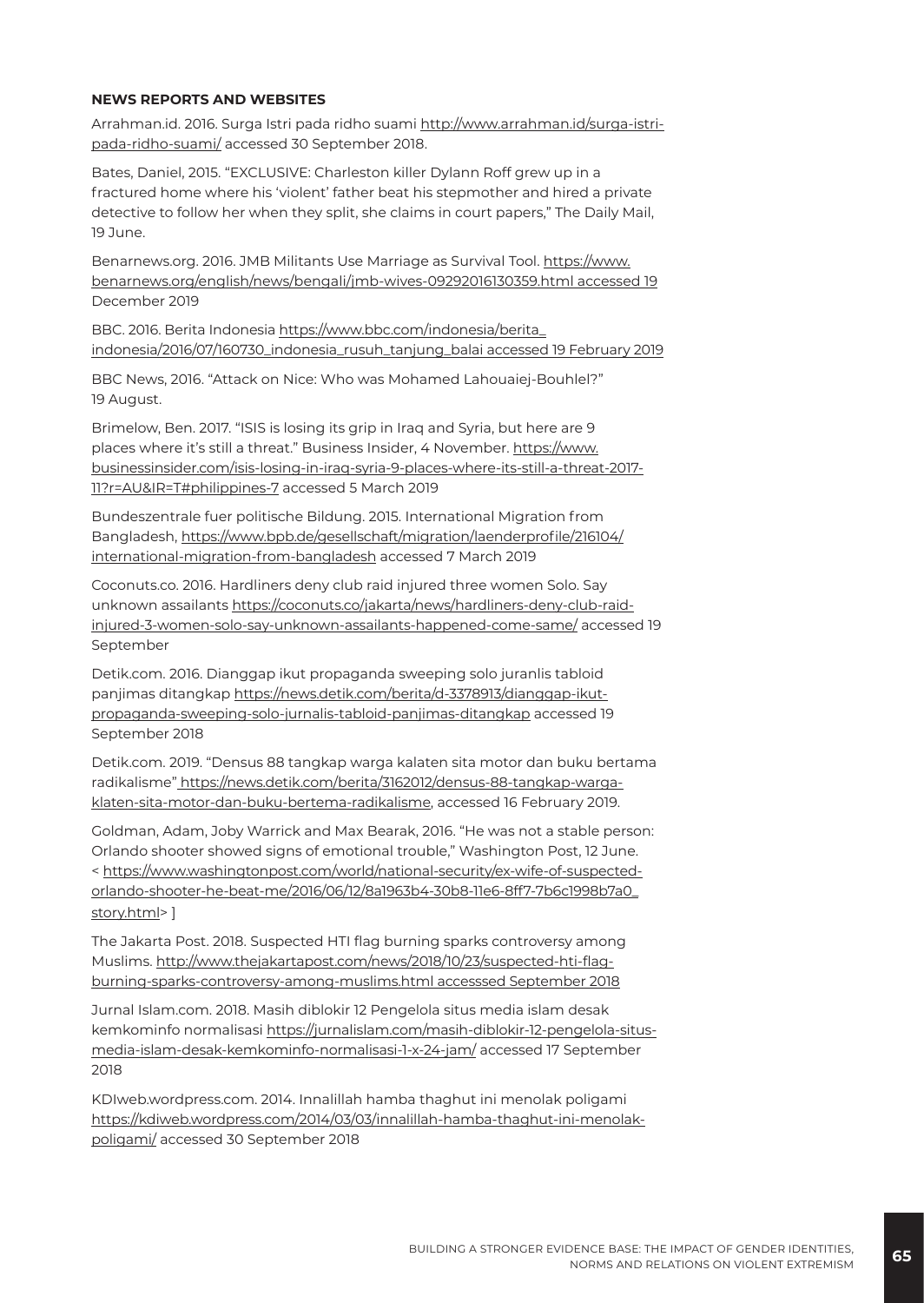News.com.au. 2018. "Accused Female Terrorists Forbidden Romance Before Alleged Melbourne Stabbing [https://www.news.com.au/national/crime/accused](https://www.news.com.au/national/crime/accused-female-terrorists-forbidden-romance-before-alleged-melbourne-stabbing/news-story/b12de460bb0908de23eb03980e266850)[female-terrorists-forbidden-romance-before-alleged-melbourne-stabbing/news](https://www.news.com.au/national/crime/accused-female-terrorists-forbidden-romance-before-alleged-melbourne-stabbing/news-story/b12de460bb0908de23eb03980e266850)[story/b12de460bb0908de23eb03980e266850](https://www.news.com.au/national/crime/accused-female-terrorists-forbidden-romance-before-alleged-melbourne-stabbing/news-story/b12de460bb0908de23eb03980e266850) accessed 19 February

Muslimah.com. 2012. Mataku tidak bisa terpejam sebelum engkau ridha. [https://muslimah.or.id/3066-mataku-tidak-bisa-terpejam-sebelum-engkau-ridha.](https://muslimah.or.id/3066-mataku-tidak-bisa-terpejam-sebelum-engkau-ridha.html%20Accessed%2030%20September%202018) [html Accessed 30 September 2018](https://muslimah.or.id/3066-mataku-tidak-bisa-terpejam-sebelum-engkau-ridha.html%20Accessed%2030%20September%202018)

Panjimas.com. 2015. MUI minta permerintah tindak tegas TKW pelaku pernikahan sejenis [https://www.panjimas.com/news/2015/10/30/mui-minta-pemerintah-tindak](https://www.panjimas.com/news/2015/10/30/mui-minta-pemerintah-tindak-tegas-tkw-pelaku-pernikahan-sejenis/)[tegas-tkw-pelaku-pernikahan-sejenis/](https://www.panjimas.com/news/2015/10/30/mui-minta-pemerintah-tindak-tegas-tkw-pelaku-pernikahan-sejenis/) Accessed 17 September 2018

Panjimas.com. 2015b. Wanita muslimah menghadapi tantangan dunia modern [https://www.panjimas.com/citizens/2015/09/06/wanita-muslimah-menghadapi](https://www.panjimas.com/citizens/2015/09/06/wanita-muslimah-menghadapi-tantangan-dunia-modern/)[tantangan-dunia-modern/](https://www.panjimas.com/citizens/2015/09/06/wanita-muslimah-menghadapi-tantangan-dunia-modern/) Accessed 17 September 2018

Panjimas.com 2015c. Dewi Sandra menentang poligami berarti menentang allah [http://www.Panjimas.com/muslimah/2015/11/11/dewi-sandra-menentang-poligami](http://www.Panjimas.com/muslimah/2015/11/11/dewi-sandra-menentang-poligami-berarti-menentang-allah/)[berarti-menentang-allah/](http://www.Panjimas.com/muslimah/2015/11/11/dewi-sandra-menentang-poligami-berarti-menentang-allah/) Accessed 17 September 2018

Panjimas.com 2015d. Khitan wanitah haruskah? [http://www.Panjimas.com/](http://www.Panjimas.com/muslimah/2015/11/21/khitan-wanita-haruskah) [muslimah/2015/11/21/khitan-wanita-haruskah](http://www.Panjimas.com/muslimah/2015/11/21/khitan-wanita-haruskah) Accessed 17 September 2018

Panjimas.com. 2018. Lelang keperawanan vs nikah muda [https://www.panjimas.](https://www.panjimas.com/muslimah/2018/04/23/lelang-keperawanan-vs-nikah-muda/) [com/muslimah/2018/04/23/lelang-keperawanan-vs-nikah-muda/](https://www.panjimas.com/muslimah/2018/04/23/lelang-keperawanan-vs-nikah-muda/) Accessed 24 September 2018

Panjimas.com. 2018b. kesetaraan yang tidak menjamin keamanan dan kemuliaan perempuan [https://www.panjimas.com/muslimah/2018/04/16/kesetaraan-yang](https://www.panjimas.com/muslimah/2018/04/16/kesetaraan-yang-tidak-menjamin-keamanan-dan-kemuliaan-perempuan)[tidak-menjamin-keamanan-dan-kemuliaan-perempuan](https://www.panjimas.com/muslimah/2018/04/16/kesetaraan-yang-tidak-menjamin-keamanan-dan-kemuliaan-perempuan) Accessed 17 September 2018

Panjimas.com 2018c Sistem sekuler hanya manghinakan kehormatan perempuran [https://www.Panjimas.com/muslimah/2018/02/09/sistem-sekuler](https://www.Panjimas.com/muslimah/2018/02/09/sistem-sekuler-hanya-menghinakan-kehormatan-perempuan/)[hanya-menghinakan-kehormatan-perempuan/](https://www.Panjimas.com/muslimah/2018/02/09/sistem-sekuler-hanya-menghinakan-kehormatan-perempuan/) Accessed 17 September 2018

Panjimas.com. 2018d. Matinya fitrah ibu dalam cengkeraman sekulerisme. http://www.voa-islam.com/read/muslimah/2018/08/10/59550/matinya-fitrah-ibudalam-cengkeraman-sekulerisme/#sthash.cbx82rGE.gX25deOx.dpbs accessed 18 September 2018

Panjimas.com. 2018e. Feminism and the reality of women. [https://www.panjimas.](https://www.panjimas.com/muslimah/2018/03/11/feminisme-dan-realita-wanita/) [com/muslimah/2018/03/11/feminisme-dan-realita-wanita/](https://www.panjimas.com/muslimah/2018/03/11/feminisme-dan-realita-wanita/) accessed 18 September 2018

Panjimas.com. 2018f. Wanita karirmu tidak hanya sebatas dunia [https://www.](https://www.panjimas.com/muslimah/2018/03/11/wanita-karirmu-tidak-hanya-sebatas-dunia/) [panjimas.com/muslimah/2018/03/11/wanita-karirmu-tidak-hanya-sebatas-dunia/](https://www.panjimas.com/muslimah/2018/03/11/wanita-karirmu-tidak-hanya-sebatas-dunia/) accessed 18 September 2018

Panjimas.com. 2018g. Poligami dipermasalahkan ulama dan tokoh muslim india curigai agenda islamophobia jelang pemilu. [https://www.panjimas.com/](https://www.panjimas.com/muslimah/2018/04/01/poligami-dipermasalahkan-ulama-dan-tokoh-muslim-india-curigai-agenda-islamophobia-jelang-pemilu/) [muslimah/2018/04/01/poligami-dipermasalahkan-ulama-dan-tokoh-muslim-india](https://www.panjimas.com/muslimah/2018/04/01/poligami-dipermasalahkan-ulama-dan-tokoh-muslim-india-curigai-agenda-islamophobia-jelang-pemilu/)[curigai-agenda-islamophobia-jelang-pemilu/](https://www.panjimas.com/muslimah/2018/04/01/poligami-dipermasalahkan-ulama-dan-tokoh-muslim-india-curigai-agenda-islamophobia-jelang-pemilu/) accessed 18 September 2018

Pape, Robert A., Lindsey O'Rourke and Jenna McDermit. 2010. "What Makes Chechen Women So Dangerous? Op-Ed Contributors. New York Times, 30 March. <https://www.nytimes.com/2010/03/31/opinion/31pape.html>

PRI.org. 2015. Female circumscision remains good business in Indonesia [https://www.pri.org/stories/custom-female-circumcision-remains-good-business](https://www.pri.org/stories/custom-female-circumcision-remains-good-business-indonesia%20accessed%2024%20September%202018)indonesia [accessed 24 September 2018](https://www.pri.org/stories/custom-female-circumcision-remains-good-business-indonesia%20accessed%2024%20September%202018)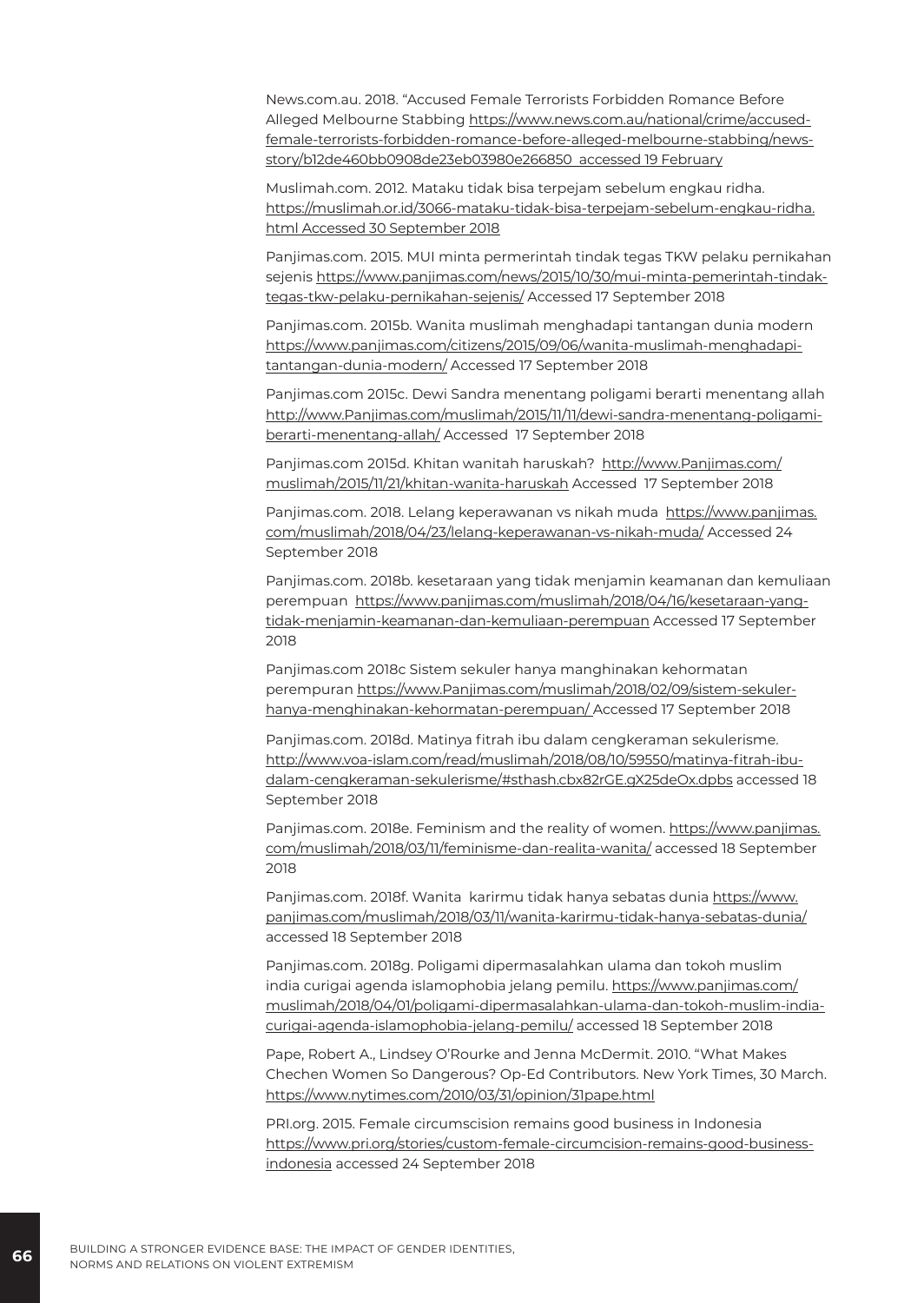Tribunnews.com. 2018. "Terduga terroris yang ditangkap di cirebon merupakan aggotta jad [http://www.tribunnews.com/regional/2018/06/24/terduga-teroris-yang](https://www.tribunnews.com/regional/2018/06/24/terduga-teroris-yang-ditangkap-di-cirebon-merupakan-anggota-jad%20%20%20accessed%2019%20February%202019)[ditangkap-di-cirebon-merupakan-anggota-jad accessed 19 February 2019](https://www.tribunnews.com/regional/2018/06/24/terduga-teroris-yang-ditangkap-di-cirebon-merupakan-anggota-jad%20%20%20accessed%2019%20February%202019)

Voa-Islam.com. 2013. Khitan perempuan justru untuk menyenangkan suami mencegah kanker http://www.voa-islam.com/read/indonesiana/2013/01/22/22851/ khitan-perempuan-justru-untuk-menyenangkan-suami-mencegahkanker/#sthash.vFvhbYnt.dpbs accessed 24 September 2018

Voa.Islam.com. 2014. Ini 3 profesi wanita yang tidak akan tersaingi oleh pria http:// www.voa-islam.com/read/muslimah/2014/09/24/33032/ini-3-profesi-wanita-yangtidak-akan-tersaingi-oleh-pria/#sthash.BBCvMDco.dpbs Accessed 17 September 2018

Voa-Islam. 2014b. Ayo dukung gerakan ISIS Istri Shalihah idaman suami http:// www.voa-islam.com/read/muslimah/2014/08/05/32046/ayo-dukung-gerakan-isisistri-shalihah-idaman-suami/#sthash.kGIah2f8.dpbs Accessed 17 September 2018

Voa-Islam. 2014c. Untuk semua bunda jadikanlah rumahmu sebagai madrasah syuhada http://www.voa-islam.com/read/muslimah/2014/12/03/34255/untuk-semuabunda-jadikanlah-rumahmu-sebagai-madrasah-syuhada/#sthash.To4s6HAW.dpbs Accessed 18 September 2018

Voa-Islam.com. 2015. "Asyiknya menjadei housewife sepunuh hati" http://www. voa-islam.com/read/muslimah/2015/08/20/38694/asyiknya-menjadi-housewifesepenuh-hati/#sthash.gi4v0qhY.dpbs Accessed 17 September 2018

Voa-Islam.com. 2015b. Hentikan pengiriman TKW kembalikan hak hak kaum perempuan http://www.voa-islam.com/read/muslimah/2015/05/01/36685/hentikanpengiriman-tkwkembalikan-hak-hak-kaum-perempuan/#sthash.XAUNQHpr.dpbs Accessed 17 September 2018

Voa-Islam.com. 2016. Kekerasan seksual perempuan bukti nyata tidak diterpakannya islam kaffah http://www.voa-islam.com/read/ muslimah/2016/06/10/44570/kekerasan-seksual-perempuan-bukti-nyata-tidakditerapkannya-islam-kaffah/#sthash.RhT90ROY.dpbs Accessed 17 September 2018

Voa-Islam.com. 2017. Misteri cita-cita kartini http://www.voa-islam.com/read/ muslimah/2017/04/30/50363/misteri-citacita-kartini/#sthash.ohf8GRXX.dpbs Accessed 17 September 2018

Voa-Islam.com. 2018. Selamatkan perempuan dara paham feminisme dan kapitalisme http://www.voa-islam.com/read/muslimah/2018/09/29/60305/ selamatkan-perempuan-dari-paham-feminisme-dan-kapitalisme/#sthash. O9be3awB.dpbs accessed 18 September 2018

Voa-Islam.com. 2018b. Inilah 6 penjahah wanita di era modern http://www. voa-islam.com/read/muslimah/2018/08/24/59742/inilah-6-penjajah-wanita-di-eramodern/#sthash.54VrJ6zU.bdqRMCe3.dpbs 18 September 2018

Voa-Islami.com. 2018c. Poligami benarkah bisa jadi solusi http://www.voa-islam. com/read/muslimah/2018/06/28/58786/poligami-benarkah-bisa-jadi-solusi/#sthash. ndb5jvCK.dpbs 18 September 2018

White, Steve, Paul Byrne, Louie Smith, Andy Lines and Matthew Young (2017), "Ex-wife of London terror attacker 'abused and controlled by psychopath who she finally fled from." The Mirror. 24 March. < [https://www.mirror.co.uk/news/uk-news/](https://www.mirror.co.uk/news/uk-news/ex-wife-london-terror-attacker-10094735) [ex-wife-london-terror-attacker-1009473](https://www.mirror.co.uk/news/uk-news/ex-wife-london-terror-attacker-10094735)5>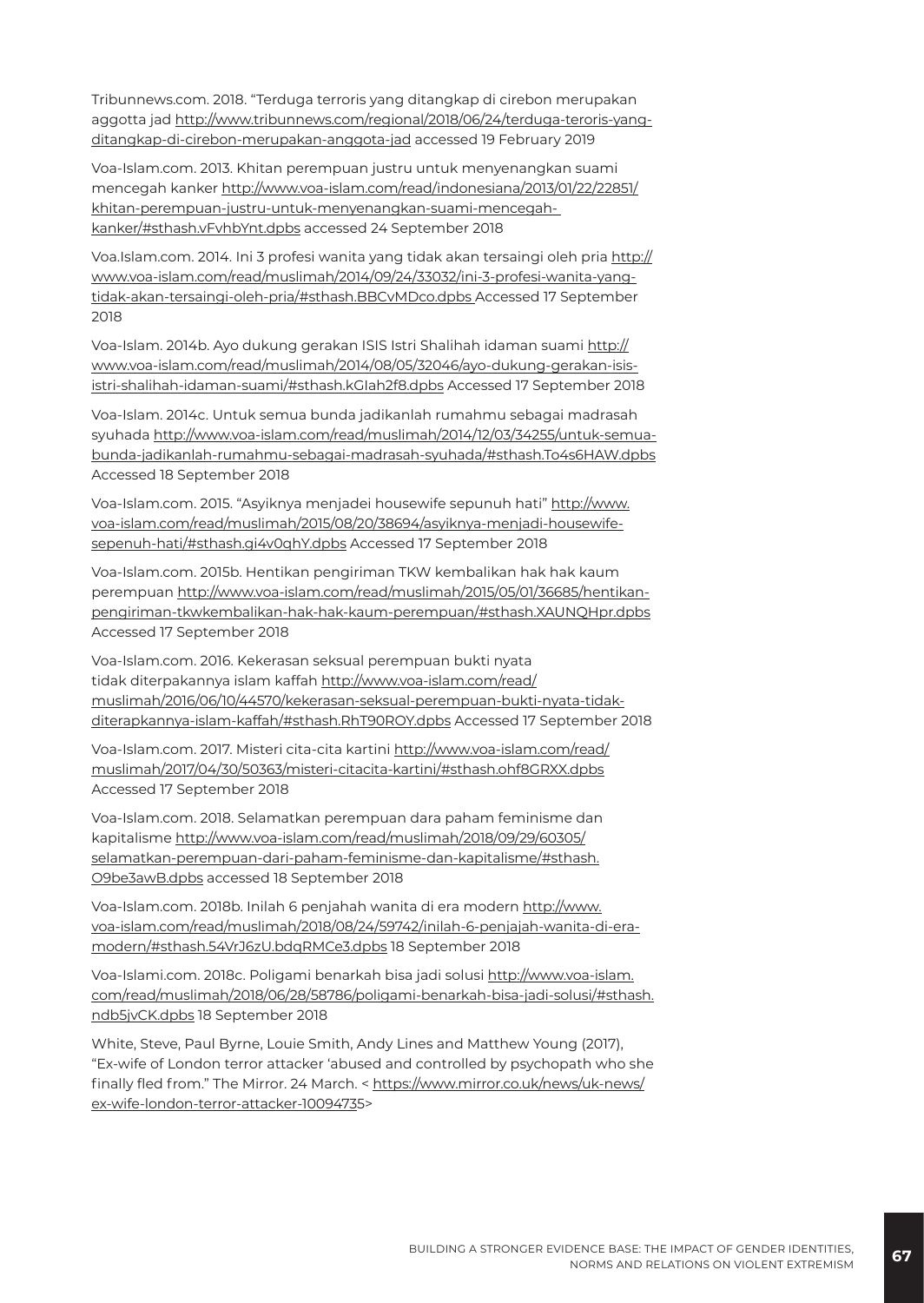# **APPENDIX A: SURVEY QUESTIONS**

- *Q2* What is your age (in years)?
- *Q3* What is your gender? Selected Choice
- *Q3\_1* What is your gender? Other
- *Q4* What is your highest level of education?
- *Q5* What is your religion? Selected Choice
- *Q5\_1* What is your religion? Other
- *Q6* In general, how religious do you consider yourself to be?
- *Q7* What kind of social media do you use? Select as many as apply. Selected Choice
- *Q7\_1* What kind of social media do you use? Select as many as apply. Other
- *Q8* How often have you seen intolerant content posted in social media?
- *Q9* How often have you seen social media content (e.g. posts, tweets, videos, etc.) inciting religious violence towards religious minorities?
- *Q10* How often have you seen social media content (e.g. posts, tweets, videos, etc.) inciting religious violence towards ethnic minorities?
- **Q11** How often have you seen social media content (e.g. posts, tweets, videos, etc.) inciting religious violence towards women and girls?
- *Q77* How often have you seen social media content (e.g. posts, tweets, videos, etc.) inciting violent jihad?
- *Q12* How often have you seen violent extremist groups trying to recruit members through social media?
- *Q16* Strong personality
- *Q17* Dominant
- *Q18* Assertive
- *Q19* Defend own beliefs
- *Q21* Forceful
- *Q22* Aggressive
- *Q24* Women seek to gain power by getting control over men.
- *Q26* Women exaggerate problems they have with looking after the family.
- *Q27* Women are too easily offended.
- *Q28* Women's rights activists are seeking for women to have more power than men.
- *Q29* Many women interpret innocent remarks or acts as sexual harassment.
- *Q30* Many women are actually seeking special favors, such as preferential treatment or alimony after divorce that favor them over men, under the guise of asking for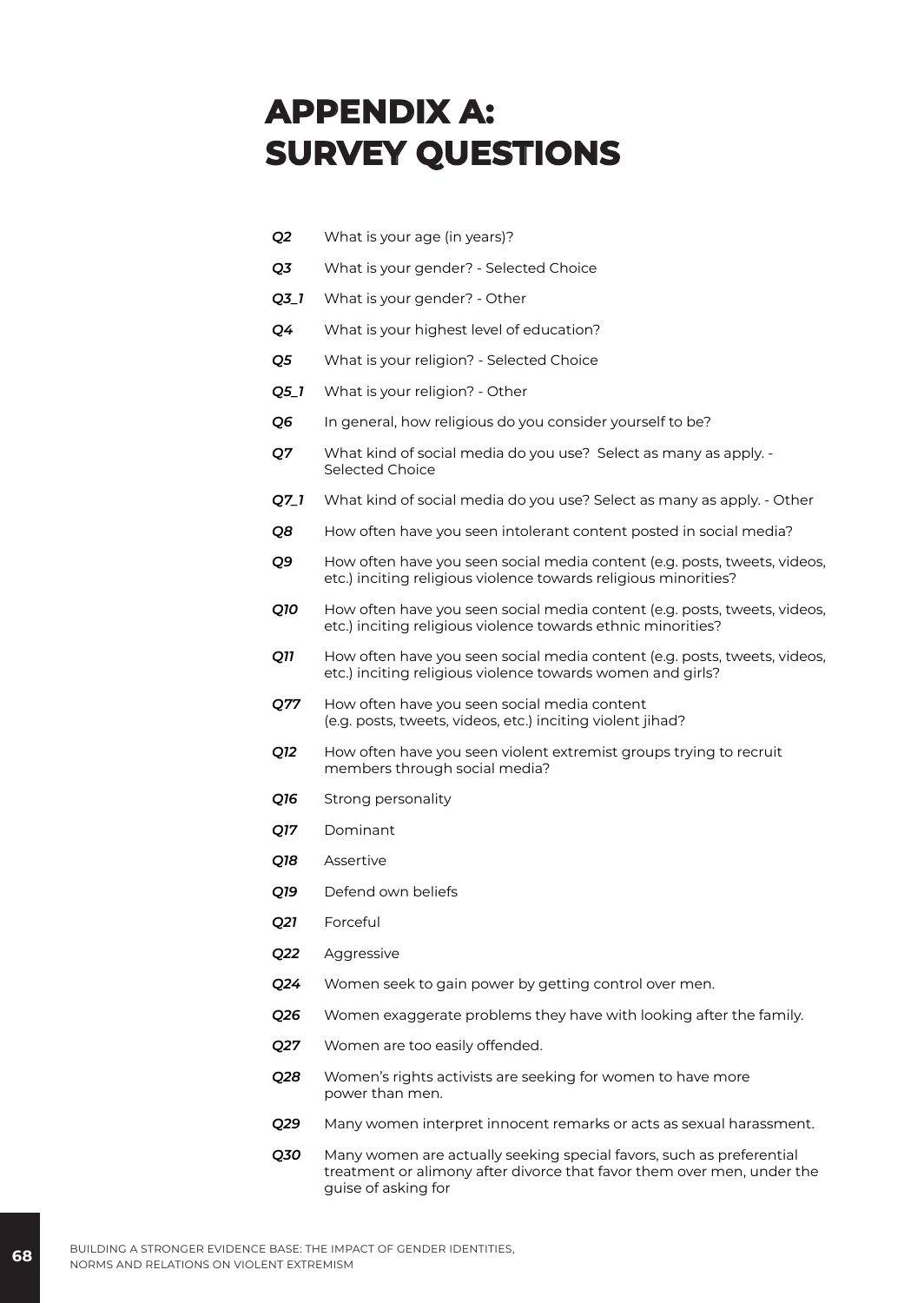- *Q31* It is generally safer not to trust women too much.
- *Q32* I am sure I get a raw deal from women in my life.
- *Q33* When I am in a group consisting of equal numbers of men and women and a woman dominates the conversation I feel uncomfortable.
- *Q34* The political leadership of a community should be largely in the hands of men.
- *Q35* The religious leadership of a community should be largely in the hands of men.
- *Q36* Every man ought to have a woman whom he adores.
- *Q37* Men should be willing to sacrifice their own well-being in order to provide financially for the women in their lives.
- *Q38* Women tend to have a superior moral sensibility than men.
- *Q39* Women need a male guardian to ensure their safety and protection.
- *Q40* Women need a male guardian to protect their honour.
- **Q41** In a previous meeting in the community, we asked about her views on changing gender roles in the household. She said: I think women should manage the home and be responsible for raising the children. When we start joining politics, that just provokes men. How much do you agree with statement?
- *Q42* Another woman, had a different view to [ ]. She said: Women joining politics: That's good. Women know how to manage households and families, and have education now to manage the country. How much do you agree with [] statement?
- *Q43* [ ] told us at a community meeting that some women working overseas sent money to groups fighting in Marawi and Syria. [ ] told us: I respect these women who sent money to support these fighters. Women can't fight, but they can help support the fighters in these areas. How much do you agree with [ ] statement?
- *Q46* If groups are fighting for their religious ideals and way of life, they are justified in using violence, even if it breaks the law and injures civilians.
- *Q47* Men join violent extremist groups because these groups support ideas like women should be obedient to their husbands, and, women should prioritise their families, not paid work.
- *Q48* When women join a violent extremist group, it is because they are forced or pressured by male family members or their religious leader.
- *Q49* When women join a violent extremist group, it is because they feel empowered to support what they see as a "just cause"
- *Q50* Young men join extremist groups to pay dowry, bride-price or to cover similar expenses associated with weddings and marriage.
- *Q53* I am worried about intolerance in my community.
- *Q54* I am afraid that religious fundamentalism will impede women's rights (e.g. ability to work, voicing their opinion in public).
- *Q55* I am worried about violent extremism in my country.
- *Q58* How important is it to have a strong father in a household?
- *Q60* How important is it to have a caring father in the household?
- *Q59* How important is it to have a strong mother in a household?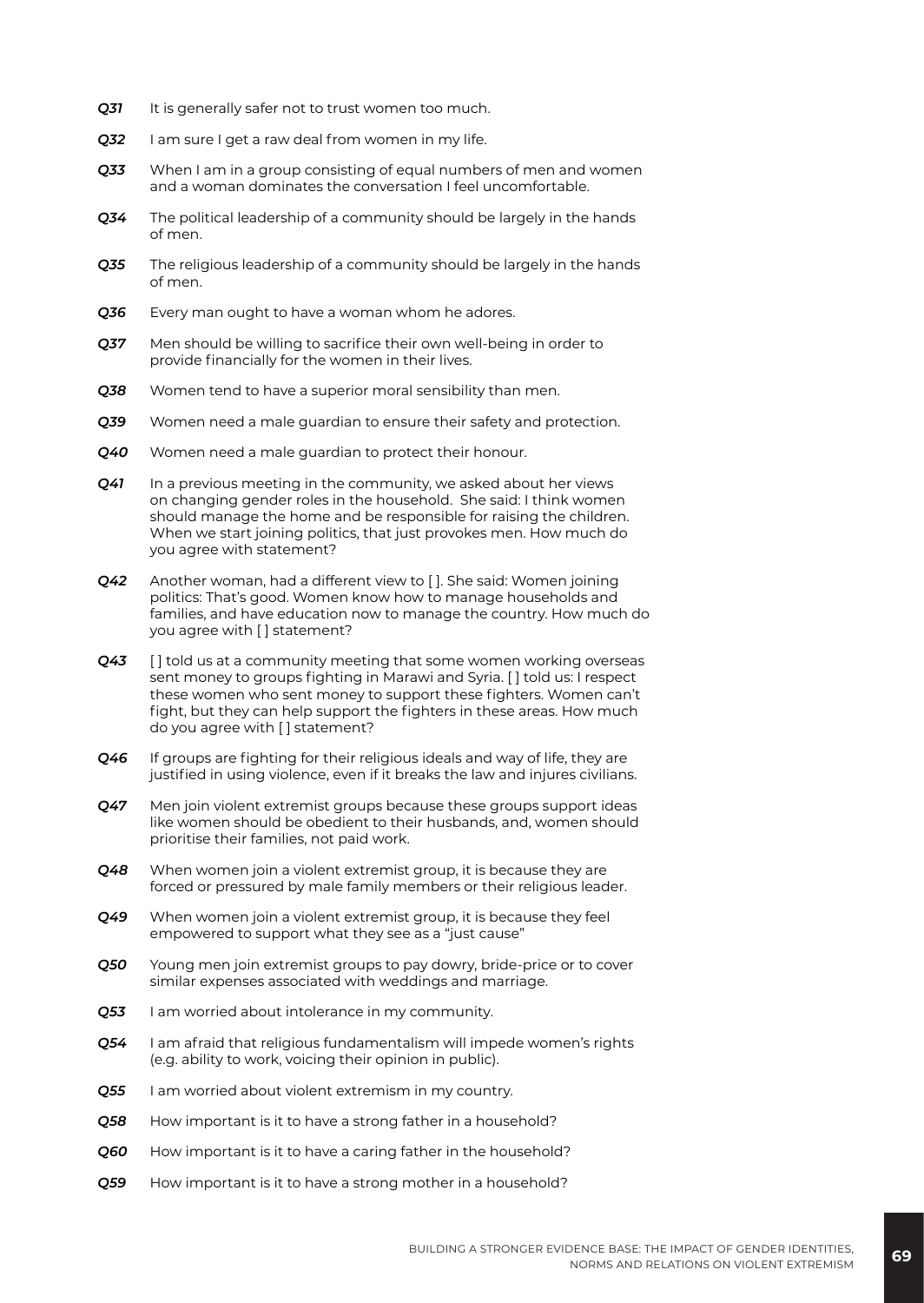- *Q62* How important is it to have a caring mother in a household?
- *Q63* A number of people suggested that the presence of a strong father in the household would prevent his children from joining VE groups. For instance, [ ] told us: If a father is strong, and rules his family well, then his children won't disobey him and join a violent extremist group. How much do you agree with this statement?
- *Q63* Another group pointed towards the importance of having a caring mother in the household. For instance, [ ] told us: Caring mothers know where their children are, and can watch for signs a son might join a violent extremist group. How much do you agree with this statement?
- *Q64* Physical force between couples can be excused if it results from people getting so angry that they temporarily lose control
- *Q67* Most women could leave a violent relationship if they really wanted to
- *Q68* Women should always tell their husbands when they are going out
- *Q69* A husband would be entitled to use physical force if his wife argues with him, or refuses to obey him.
- *Q70* A husband would be entitled to use physical force if she doesn't keep up with domestic chores, including looking after the children appropriately.
- *Q71* A husband would be entitled to use physical force if she goes out without telling him.
- *Q72* The marriage contract generally entitles a husband to have sexual relations with his wife, even if she does not want to.
- *Q73* A husband is entitled to use physical force if his wife refuses to have sex with him.
- *Q74* The marriage contract generally entitles a husband to have sexual relations with his wife, even if she does not want to
- *Q75* A father is entitled to receive a bride-price for his daughter.
- *Q76* A father is entitled to marry his daughter to a man of his choosing, even if his daughter is under 16 years old.
- *Q77* Parents are entitled to circumcise their male children.
- *Q78* Parents are entitled to circumcise their female children.
- *Q79* If a daughter has a relationship with an unsuitable man, her father or brother is entitled to use physical force/violence to punish her for bringing dishonour on the family.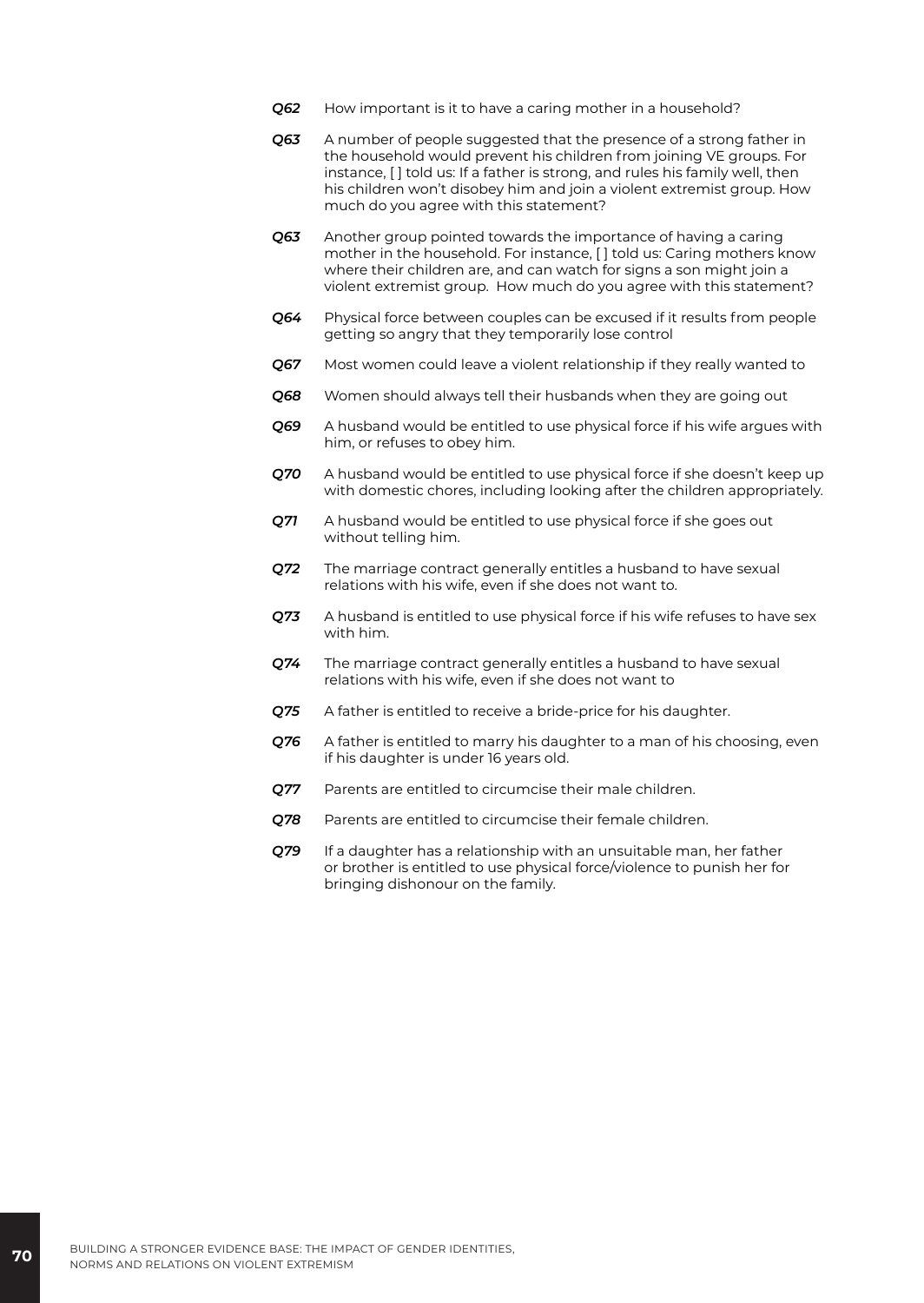# **APPENDIX B: SURVEY SCALES**

#### **HOSTILE SEXISM SCALE**

- Q24. Women seek to gain power by getting control over men.
- Q26. Women exaggerate problems they have with looking after the family.
- Q27. Women are too easily offended.
- Q28. Women's rights activists are seeking for women to have more power than men.
- Q29. Many women interpret innocent remarks or acts as sexual harassment.
- Q30. Many women are actually seeking special favours, such as preferential treatment or alimony after divorce that favour them over men, under the guise of asking for "equality."
- Q31. It is generally safer not to trust women too much.
- Q32. I am sure I get a raw deal from women in my life.

#### **BENEVOLENT SEXISM SCALE**

- Q33. When I am in a group consisting of equal numbers of men and women and a woman dominates the conversation I feel uncomfortable.
- Q34. The political leadership of a community should be largely in the hands of men.
- Q35. The religious leadership of a community should be largely in the hands of men.
- Q36. Every man ought to have a woman whom he adores.
- Q.37. Men should be willing to sacrifice their own well-being in order to provide financially for the women in their lives.
- Q38. Women tend to have a superior moral sensibility than men.
- Q39. Women need a male guardian to ensure their safety and protection.
- Q40. Women need a male guardian to protect their honour.

#### **SUPPORTING VIOLENCE AGAINST WOMEN SCALE**

- Q 64. Physical force between couples can be excused if it results from people getting so angry that they temporarily lose control.
- Q 69. A husband would be entitled to use physical force if his wife argues with him, or refuses to obey him.
- Q 70. A husband would be entitled to use physical force if she doesn't keep up with domestic chores, including looking after the children appropriately.
- Q 71. A husband would be entitled to use physical force if she goes out without telling him.
- Q 72. The marriage contract generally entitles a husband to have sexual relations with his wife, even if she does not want to.
- Q 73. A husband is entitled to use physical force if his wife refuses to have sex with him.
- Q 79. If a daughter has a relationship with an unsuitable man, her father or brother is entitled to use physical force/violence to punish her for bringing dishonour on the family.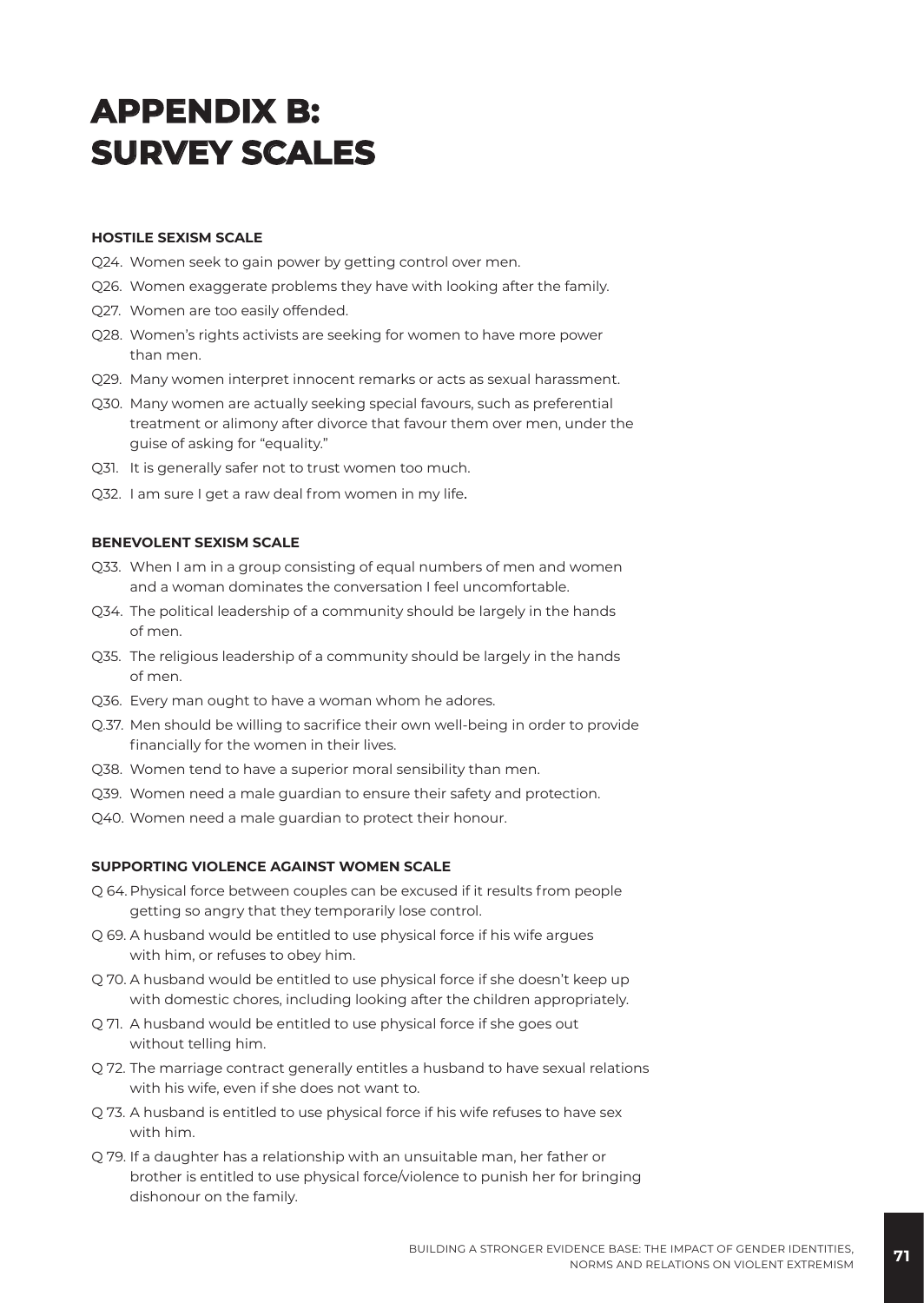#### **ITEMS MEASURING SUPPORT FOR PRACTICES THAT HARM WOMEN AND GIRLS**

Q 68. Women should always tell their husbands when they are going out.

- Q 75. A father is entitled to receive a bride-price for his daughter.
- Q 76. A father is entitled to marry his daughter to a man of his choosing, even if his daughter is under 16 years old.
- Q 78. Parents are entitled to circumcise their female children.

# **ENDNOTES**

- 1. The WPS agenda comprises ten key resolutions adopted by the UN Security Council. They are resolutions 1325 (2000); 1820 (2009); 1888 (2009); 1889 (2010); 1960 (2011); 2106 (2013); 2122 (2013); 2242 (2015), 2467 (2019), and 2493 (2019).
- 2. The form of masculinity measured in the scale is "hegemonic." There are multiple potential constructions of masculinity.
- 3. A full list of survey questions is provided in Appendix A.
- 4. Mixed gender FGD (072) with Philippines Civil Society Members: Zamboanga, October 2018.
- 5. Men only FGD (023) in Indonesia: Klaten, October 2018.
- 6. Key interview with a female undergraduate student (007) in Indonesia: Cirebon, October 2018.
- 7. FGD with young men (043) in Bangladesh: Joypurhat, November 2018.
- 8. Women-only FGD (064) in the Philippines: Basilan, October 2018.
- 9. Mixed gender FGD (071) in the Philippines: Zamboanga, October 2018.
- 10. Women only FGD (012) in Indonesia Cirebon, female members of Nahdlatul Ulama October 2018
- 11. Q37: Men should be willing to sacrifice their own well-being in order to provide financially for the women in their lives.
- 12. Q42: Women joining politics: that's good. Women know how to manage households and families and have education now to manage the country. How much do you agree with the statement?
- 13. Q35. The religious leadership of a community should be largely in the hands of men.
- 14. FGD with young women (064) in the Philippines: Basilan, October 2018
- 15. Women only FGD (066) in the Philippines: Basilan, October 2018
- 16. Participant observation (008) from the Philippines Research Report, November 2018
- 17. Mixed gender FGD (086) in the Philippines: Maguindanao, October 2018
- 18. Key Interview with a women's rights activist, (024) in Bangladesh: Dhaka, February 2018
- 19. Mixed gender FGD (086) in the Philippines: Maguindanao, October 2018
- 20. FGD with young women (053) in Bangladesh: Dhaka Independent University Dhaka, November 2018
- 21. FGD with young women (061) in Bangladesh: Dhaka Independent University, November 2018
- 22. Q48. When women join a violent extremist group, it is because they are forced or pressured by male family members or their religious leader.
- 23. Q48: When women join a violent extremist group, it is because they are forced or pressured by male family members or their religious leader.
- 24. Q49: When women join a violent extremist group, it is because they feel empowered to support what they see as a just cause.
- 25. Key interview with a women's rights expert (022) in Bangladesh: Dhaka, February 2019
- 26. Discussion with moderate, female undergraduate students (024) in Indonesia: Medan, October 2018.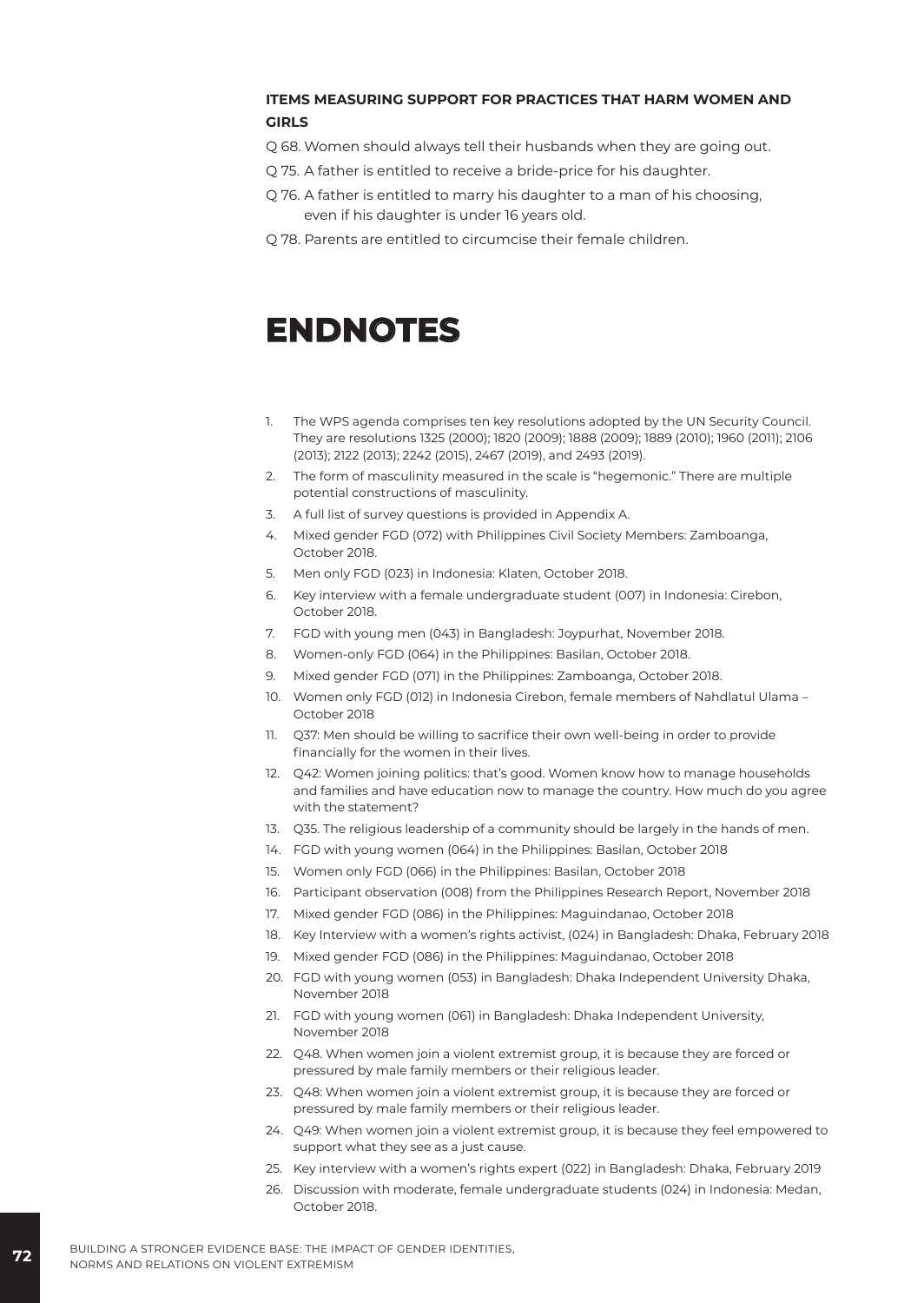- 27. FGD with women in a women only koranic discussion group (025) in Indonesia: Medan, October 2018.
- 28. Mixed gender youth FGD (080) in the Philippines: Lanao del Sur, October 2018.
- 29. FGD with young men (078) in the Philippines: Zamboanga, October 2018.
- 30. Mixed gender FGD with Civil Society members (072) in the Philippines: Zamboanga, October 2018.
- 31. Women only FGD (015) in Indonesia: Cirebon, October 2018.
- 32. Women only FGD (019) Indonesia: Klaten, October 2018.
- 33. Q46: If groups are fighting for their religious ideals and way of life, they are justified in using violence, even if it breaks the law and injures civilians
- 34. FGD with mothers (080) in the Philippines: Lanao del Sur, October 2018
- 35. Mixed gender FGD (071) in the Philippines: Zamboanga, October 2018
- 36. Mixed gender FGD (071) in the Philippines: Zamboanga, October 2018
- 37. Other research has also noted the role that poverty plays in insecurity in Philippines highlighting, for instance, the vicious circle of marginalisation, poverty and protracted violence in Mindanao (Conciliation Resources, 2015). Other research, however, comments that there is little empirical evidence to support the links between poverty and violent extremism (see Jones, 2018, for instance, although Jones does refer to the beliefs expressed by her research participants that poverty is a driver of violent extremism, as well as grey literature which highlights the links between armed violence and shadow economies in Philippines). Other research suggests poverty is not a key driving factor, at least in Mindanao, but rather factors such as 'community marginalization, the social factors of revenge, and the gun culture that underlie persistent conflict in the region, and the lack of self-efficacy amongst certain young people' (Casey and Pottebaum 2018, 13).
- 38. Official labour force participation rates for women over 15 in Bangladesh has risen over the past decade, but remains at only 33.07 per cent (2017) [https://data.worldbank.org/](https://data.worldbank.org/indicator/SL.TLF.CACT.FE.ZS?locations=BD) [indicator/SL.TLF.CACT.FE.ZS?locations=BD.](https://data.worldbank.org/indicator/SL.TLF.CACT.FE.ZS?locations=BD)
- 39. FGD with young men (059) in Bangladesh: Kushtia, Islamic University, November 2018.
- 40. The correlation between education and support for harmful practices was r= -0.1211\* for men and r = -0.1051\* in Bangladesh.
- 41. Key Interview with female Islamic youth leader (016) in the Philippines: Lanao del Sur, October 2018
- 42. "The Mystery of the Dream of Kartini"
- 43. Mixed gender FGD (016) in Indonesia: Cirebon, October 2018
- 44. FGD with young men (034) in Bangladesh: Satkhira, November 2018
- 45. FGD with married women (009) in Indonesia, Depok, October 2018
- 46. Men only FGD (007) in Indonesia: Depok, October 2018
- 47. Q 58. How important is it to have a strong father in a household?
- 48. Q 60. How important is it to have a caring father in the household?
- 49. Q 59. How important is it to have a strong mother in a household?; Q 62. How important is it to have a caring mother in a household?
- 50. Women only FGD (017) in Indonesia: Cirebon, October 2018
- 51. This was also reported in focus groups. For example, men only focus group discussion (067) in the Philippines: Basilan, October 2018
- 52. Q59: How important is it to have a strong mother in a household?
- 53. Q62: How important is it to have a caring mother in a household?
- 54. Women only FGD (012) in Cirebon, Indonesia; female members of Nahdlatul Ulama, October 2018
- 55. FGD with women in a microfinance group (011) Indonesia: Depok, October 2018
- 56. Women only FGD (015) in Indonesia: Cirebon, October 2018
- 57. Women only FGD (017) in Indonesia: Cirebon, October 2018
- 58. "This Thaghut Servant Denies Polygamy" "
- 59. "Dewi Sandra: Opposing Polygamy means Opposing God"
- 60. FGD with young men (059) in Bangladesh: Kushtia, Islamic University, November 2018
- 61. FGD with young men in Community Action Group (037) in Bangladesh Satkhira, November 2018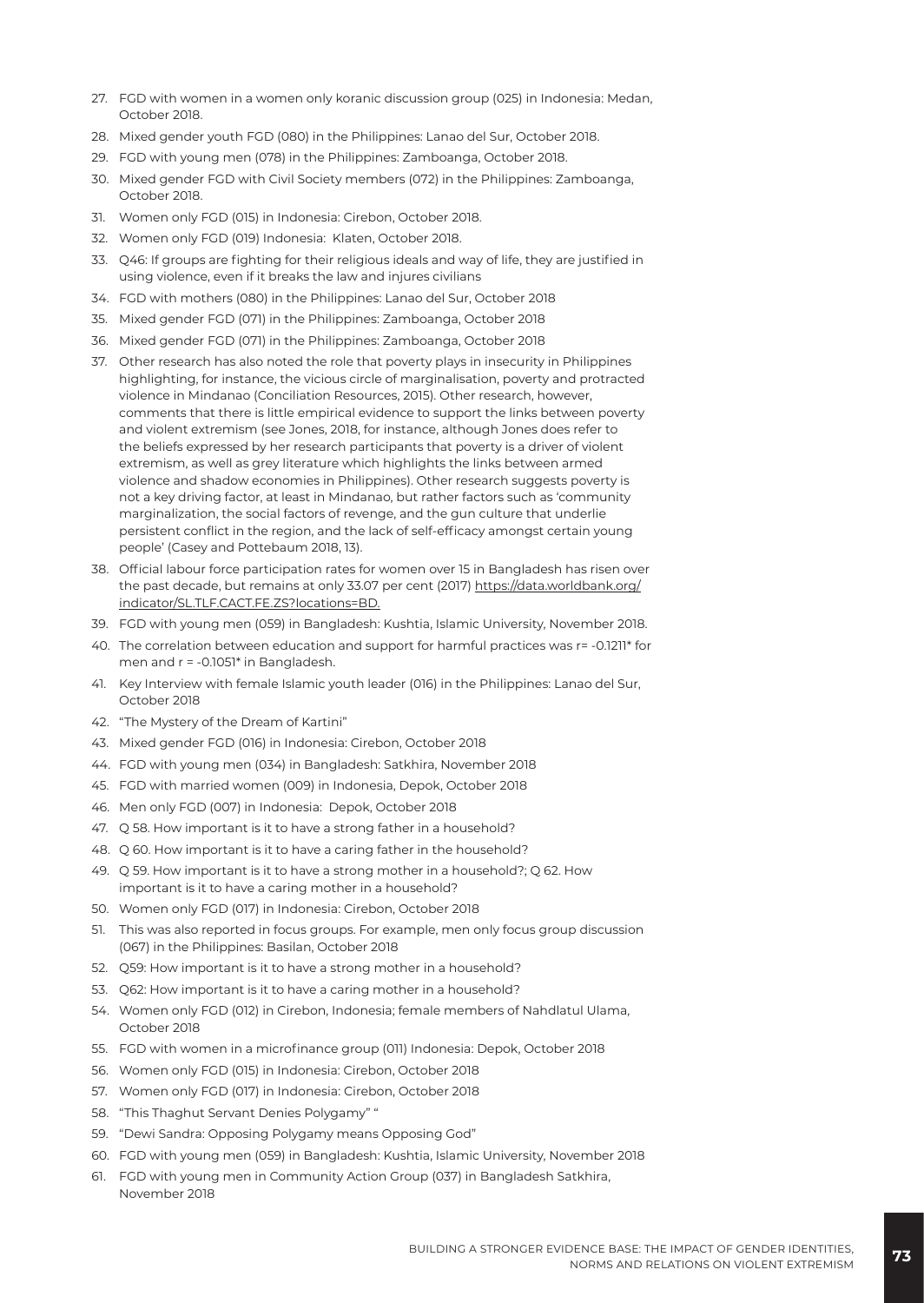- 62. Women only FGD (036) in Bangladesh: Satkhira, November 2018
- 63. Key interview with a female CEDAW expert and NGO leader (023) in Bangladesh: Dhaka, February 2019
- 64. Key interview with a Moro Woman Leader (011) in the Philippines: Zamboanga, October 2018
- 65. Q54: I am afraid that religious fundamentalism will impede women's rights (e.g. ability to work, voicing their opinion in public).
- 66. "Equality that Does Not Guarantee Women's Security and Glory"
- 67. "Women's Sexual Violence: Real Proof of Non-Application of Islam Kaffah"
- 68. "Muslim Women Facing Modern World Challenges"
- 69. "Save women from feminism and capitalism"
- 70. "Feminism and the Reality for Ladies"
- 71. "Ladies, Your Career Is Not Only World-Wide"
- 72. Q47. "Men join violent extremist groups because these groups support ideas like women should be obedient to their husbands, and, women should prioritise their families, not paid work"
- 73. Q39: Women need a male guardian to ensure their safety and protection.
- 74. Mixed gender FGD with security sector workers (076) in the Philippines: Zamboanga, October 2018
- 75. The quotas in question involve appointments for 56 per cent of entry-level positions in government jobs. The quota means that those roles are allocated thus: 30 per cent to children and grandchildren of freedom fighters from the Bangladesh Liberation War (1971), 10% for women, 10 per cent to those coming from under-developed districts, 5 per cent for ethnic minorities/indigenous communities and 1 per cent for people with disabilities. The quota reform movement, which began in Dhaka University, asked for a reduction of the quota to 10 per cent overall.
- 76. FGD with young women (062) in Bangladesh: Kushtia, Islamic University, November 2018
- 77. FGD with young men (055) in Bangladesh: Kushtia, Islamic University, November 2018
- 78. FGD with young women (057) in Bangladesh: Kushtia, Islamic University, November 2018
- 79. FGD with young men (042) in Bangladesh: Joypurhat, November 2018.
- 80. FGD with young men (034) in Bangladesh: Satkhira, November 2018.
- 81. FGD with young men (059) in Bangladesh: Kushtia, Islamic University, November 2018.
- 82. FGD with young women (049b) in Bangladesh: Dhaka Independent University, November 2018.
- 83. FGD with young men (049c) in Bangladesh: Dhaka Independent University, November 2018.
- 84. Q77. How often have you seen social media content (eg. Post, tweets, videos, etc.) inciting violent jihad?
- 85. FGD with young women (054) in Bangladesh: Dhaka Independent University, November 2018
- 86. FGD with young men (059) in Bangladesh: Kushtia, Islamic University, November 2018
- 87. FGD with young women (061) in Bangladesh: Dhaka Independent University, November 2018
- 88. Q8: How often have you seen intolerant content posted in social media?
- 89. Q9: How often have you seen social media content (e.g. Post, tweets, videos, etc.) inciting violence towards religious minorities?
- 90. Q11: How often have you seen social media content (e.g. posts, tweets, videos, etc.) inciting violence towards women and girls?
- 91. See Appendix B: Survey Scales.
- 92. Variables are described in Appendix B: Survey Scales.
- 93. 72 per cent of women in the Philippines strongly disagree that a husband would be entitled to use physical force if his wife argues with him, or refuses to obey him (Indonesia 64% and Bangladesh 44%)
- 94. Using the coefficient of determination (that is the proportion of variance in one variable that is explained statistically -not causally- by the other variable) we can verify that education in males only explains 1 per cent of the variation of support for violence against women in Bangladesh and 2 per cent in Indonesia and Philippines.
- 95. The WPS agenda comprises ten key resolutions adopted by the UN Security Council. They are resolutions 1325 (2000); 1820 (2009); 1888 (2009); 1889 (2010); 1960 (2011); 2106 (2013); 2122 (2013); 2242 (2015), 2467 (2019), and 2493 (2019).